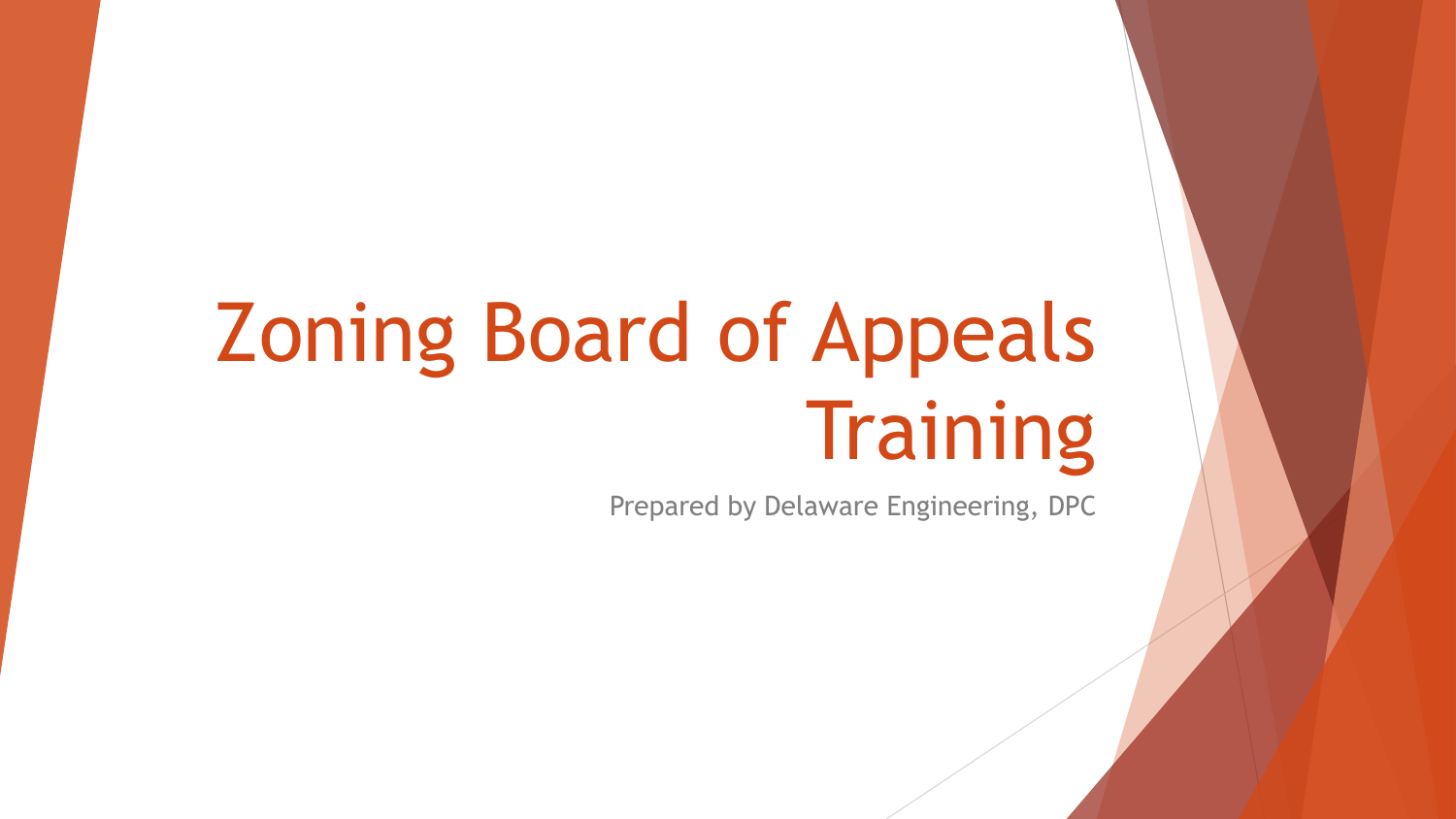# Agenda

- Powers and Duties
	- **Limitations**
- **>** Zoning Interpretations
- **Nariances** 
	- Standards of Issuance for Use **Variances**
	- Standards of Issuance for Area Variances
	- **Minimum Variance Necessary**
	- ▶ Conditions on Variances
- Procedures
	- ▶ Who May Apply and How
	- Referral to County Planning Board
	- SEQR
	- $\blacktriangleright$  Hearings
	- **Decisions**
	- Filing Decisions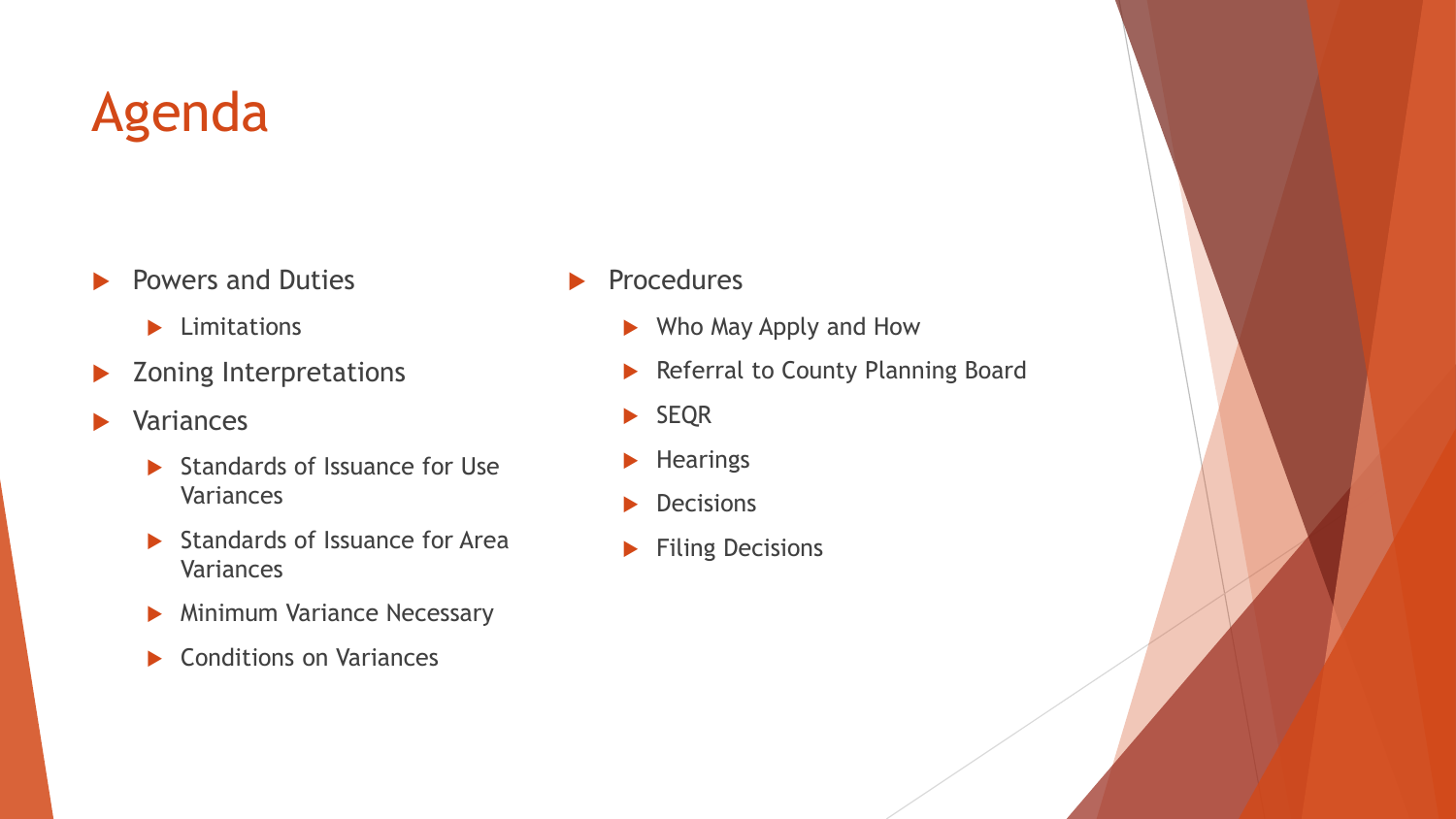### Powers and Duties

All zoning boards of appeals (ZBAs) are granted appellate jurisdiction:

- ▶ The power to hear and decide appeals from decisions of those officials charged with the administration and enforcement of the zoning ordinance or local law
- ▶ The ZBA must review all the facts which formed the basis of the zoning officers decision and must decide the case as though it were the enforcement officer

 $\blacktriangleright$  ZBA action is on appeal only\*

- An applicant must have applied for a permit and been denied the permit in order to appeal the decision to the ZBA
- $\triangleright$  No permit application, no ZBA action
- \*The exception to this is an area variance that is sought in the context of a site plan, special use or subdivision application which may be submitted directly to the ZBA for review without having first applied for a building permit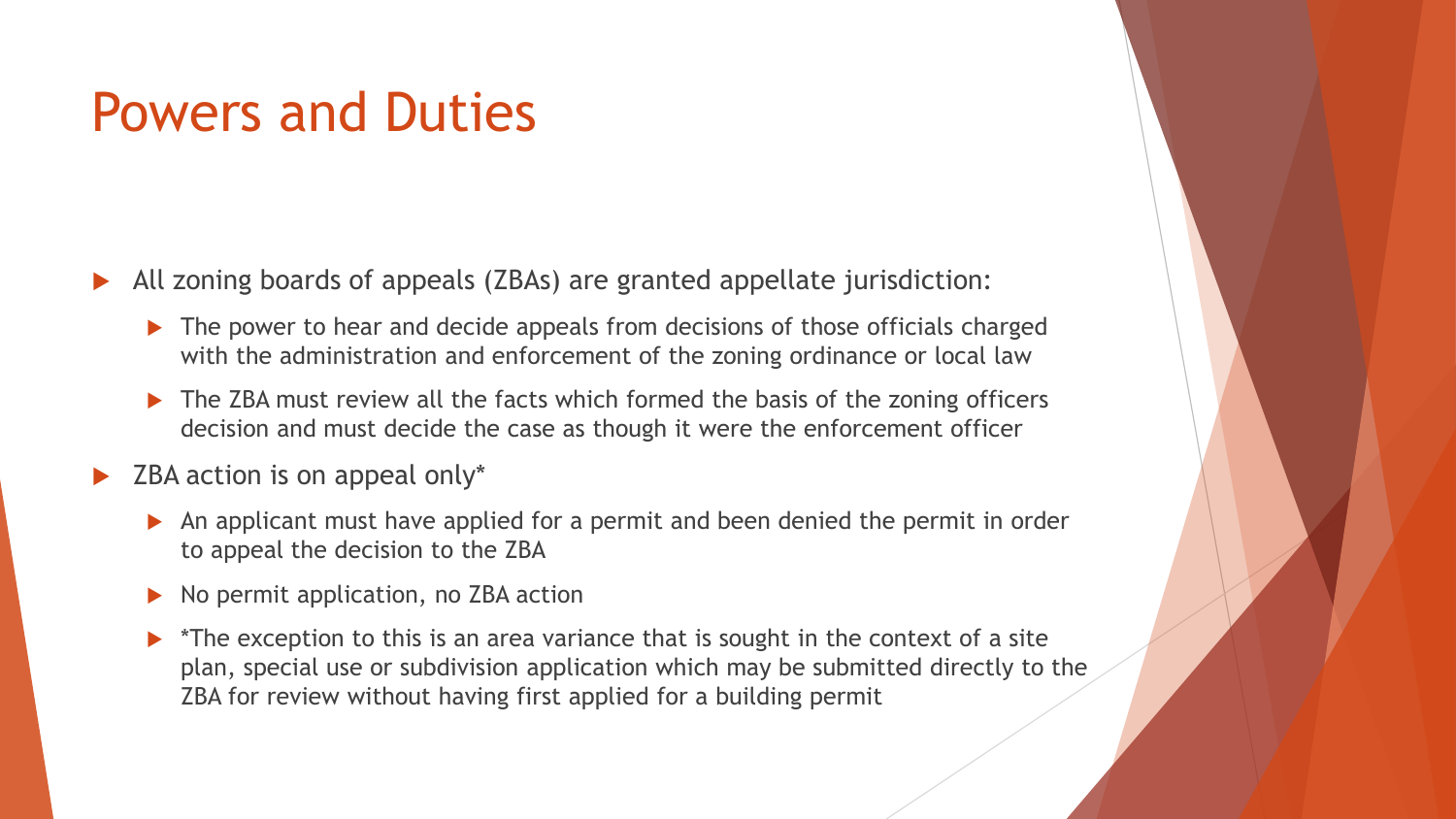### Limitations

- The ZBA is a 'safety-valve' to relieve the pressure of rigid and inflexible provisions of zoning regulations
- $\blacktriangleright$  The ZBA's authority is limited; it may not:
	- $\blacktriangleright$  Impose zoning changes
	- Conduct legislation
	- Amend or otherwise set aside zoning regulations
- ▶ Thus, a variance issued by the ZBA does not have the effect of changing or modifying the underlying zoning code
- ▶ The ZBA has jurisdiction over zoning appeals only; decisions involving building code are not appealable to the ZBA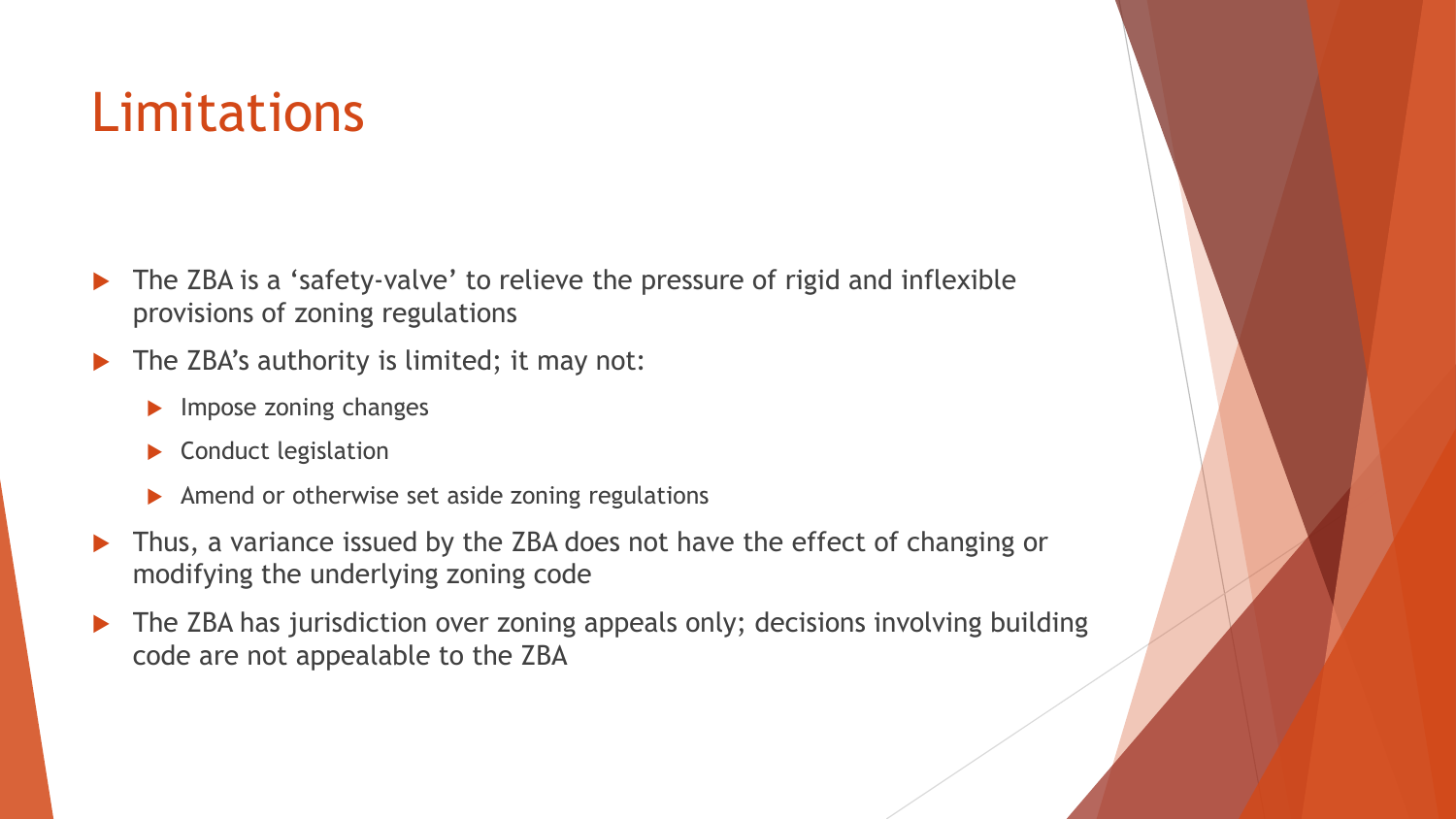### Interpretations

- An interpretation is an appeal to the ZBA claiming that the decision of the enforcement official was incorrect.
- Thus, an application for an interpretation must be for an action for which a zoning decision has been made by the code enforcement officer.
- An interpretation could be requested for:
	- $\blacktriangleright$  A decision to deny a permit
	- $\blacktriangleright$  A decision to approve a permit
	- $\blacktriangleright$  A violation of the zoning regulations
- A landowner, applicant, representative or aggrieved party (e.g. neighbor) may request an interpretation
- Interpretations are quasi-judicial functions of the ZBA based on local precedent or if none, published standards or the dictionary in the case of a definition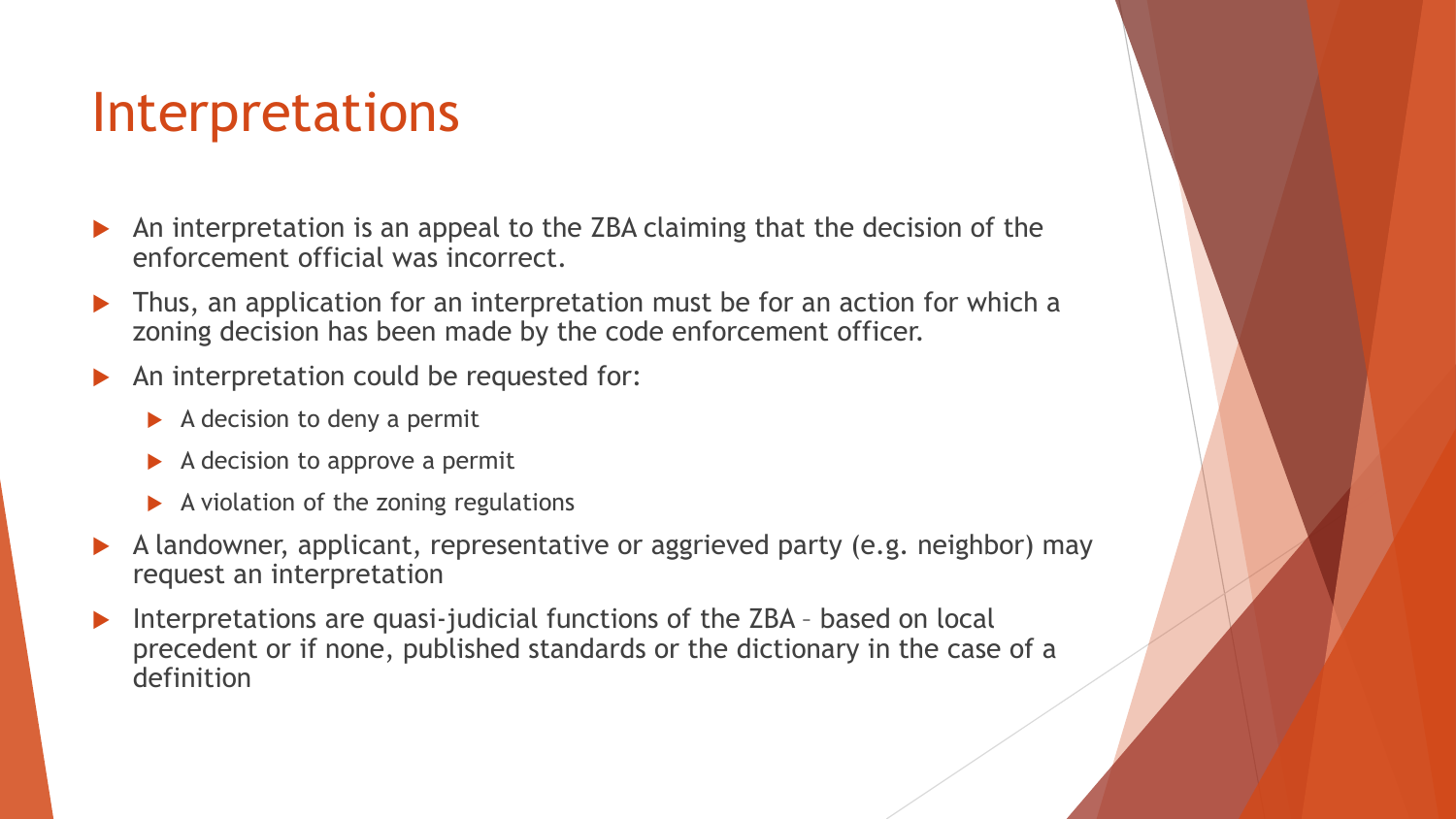### Variances

- Permission granted by the ZBA so that property may be used in a manner not allowed by the zoning
- The ZBA is the only entity with the power to provide for such exceptions to the zoning law
- The standards for issuing variances are strict because zoning is intended to protect the health, safety and welfare of the people, so exceptions are not taken lightly
- ▶ Variances apply the land, not the owner once a variance is granted, unless it is specifically temporary for a temporary land use, it 'runs with the land' regardless of the owner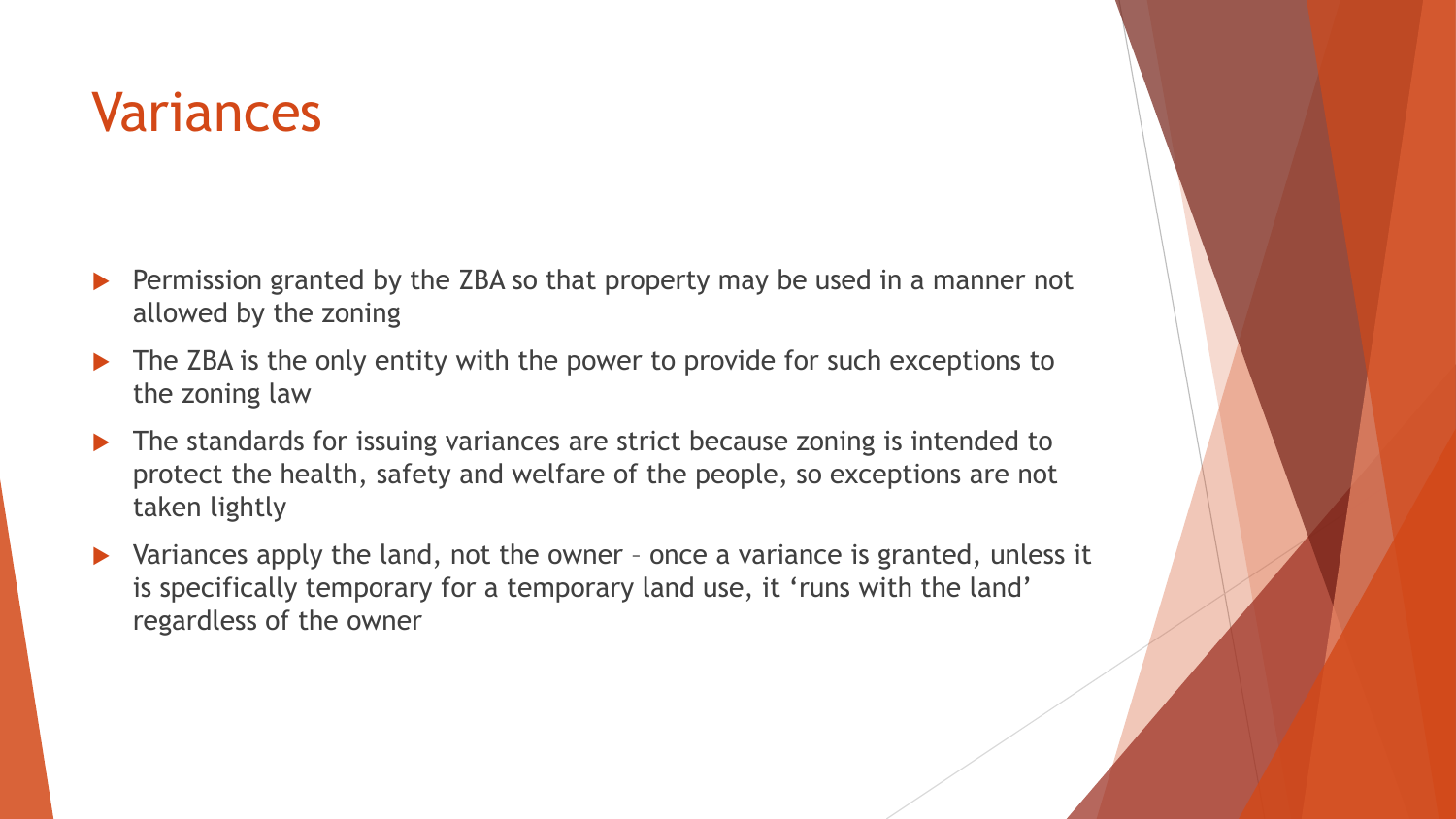### Use Variances

- Authorization by the ZBA for the use of land for a purpose which is otherwise not allowed or is prohibited by the applicable zoning regulations
- Because a use variance allows an owner to do something that is prohibited, the issuance of a use variance by the ZBA must be considered very carefully to avoid a serious conflict with the overall zoning scheme for the community
- The standards for issuance of a use variance are intended to be difficult the showing of an unnecessary hardship under all four criteria:
	- ▶ The applicant cannot realize a reasonable return, provided that lack of return is substantial as demonstrated by competent financial evidence
	- ▶ That the alleged hardship relating to the property in question is unique and does not apply to a substantial portion of the district or neighborhood
	- That the requested variance if granted will not alter the essential character of the neighborhood
	- That the alleged hardship has not been self-created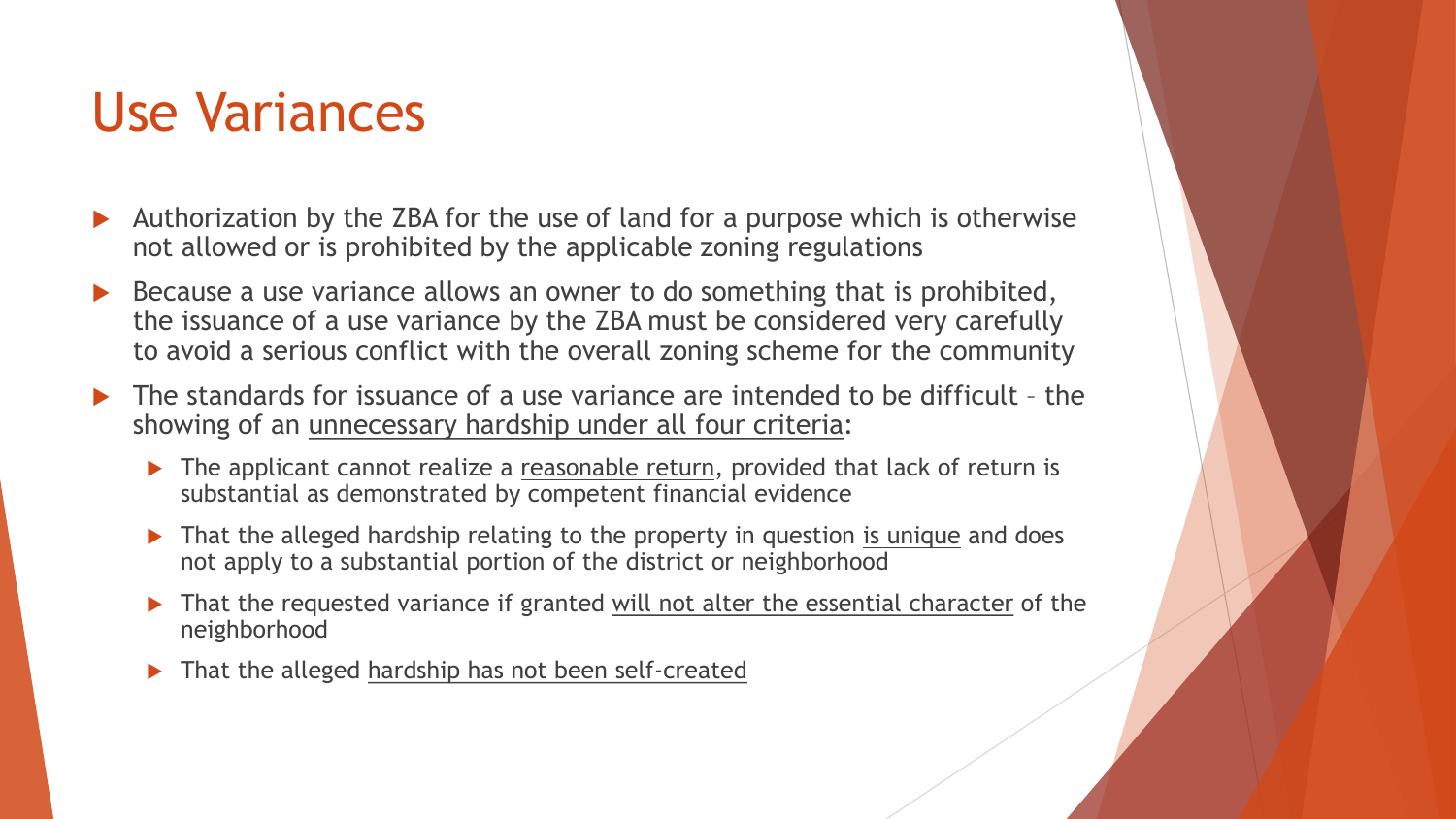### Reasonable Return

- An applicant must proven that a reasonable return cannot be realized from each of the uses permitted under the zoning district
- The fact that a property owner may suffer a reduction in value because of the zoning regulations or that another use may allow for the sale of the property for a better price or permit a larger profit do not justify granting a use variance
- Dollars and cents proof is required to show a lack of reasonable return
- Pre-existing non-conforming uses for which an application is made for a use variance to change land use to another non-permitted use must prove that both the existing non-conforming use as well as each of the permitted uses do not provide a reasonable return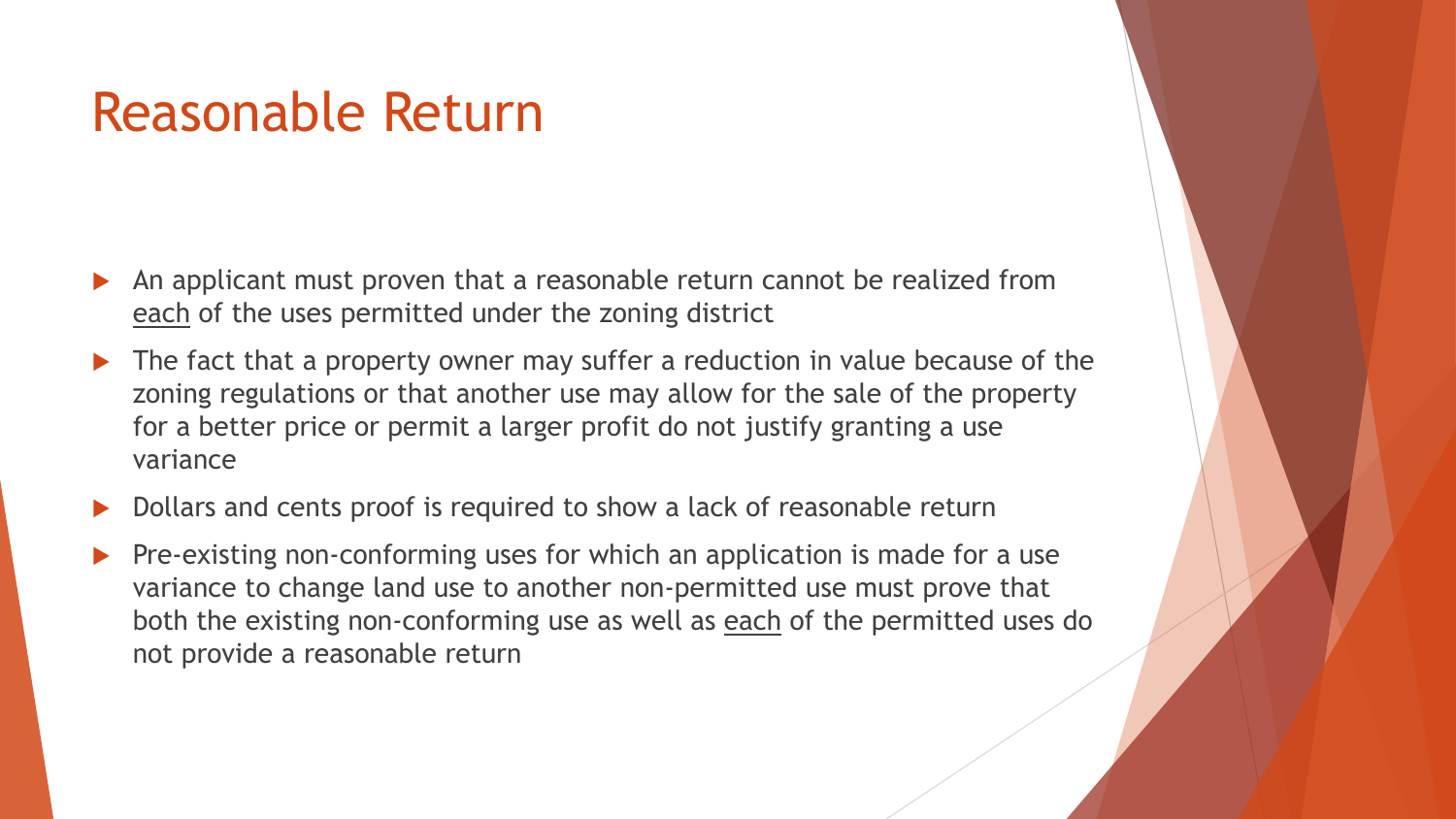## Unique Circumstances

- The hardship relating to the property in question must be unique and not apply to a substantial portion of the district
- ▶ There must be proof that a particular property suffers a singular disadvantage through the operation of the zoning regulation before a variance can be allowed
- Unique circumstances do not apply if all parcels similarly situated in the district are granted variances and the zoning district would be materially changed (e.g. if an entire district is characterized by an environmental condition that restricts a type of development that is permitted, then rezoning should be considered rather than use variances)
- Unique circumstances applies to the land, not the owner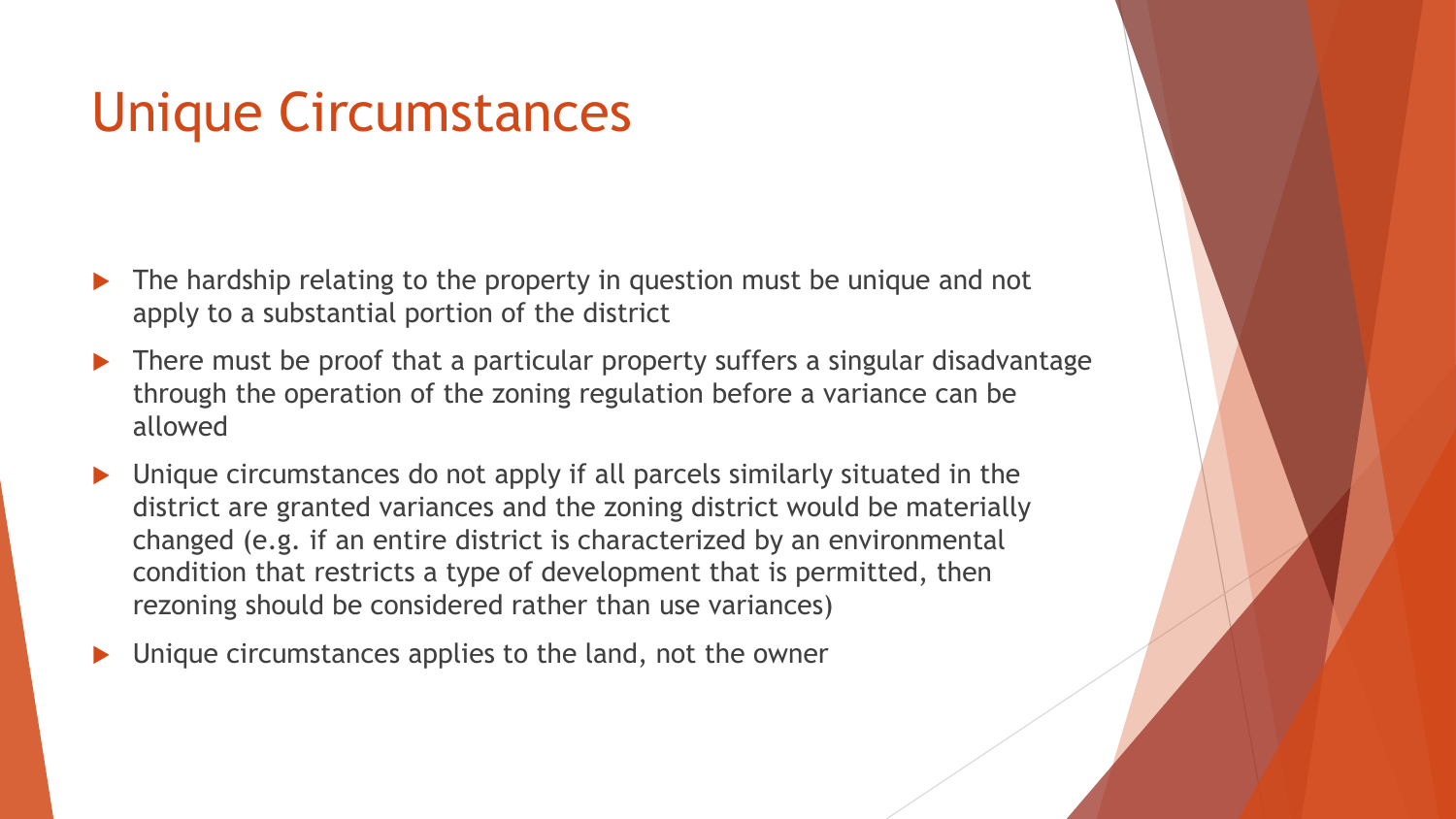### Essential Character of the Neighborhood

- The proposed unpermitted use must be shown to not disrupt or alter the character of the neighborhood or district
- The granting the use variance must not create conditions that are distinctly different from those existing in the locality
- The proposed use variance should not be granted if it is shown that the proposed unpermitted use would set a pattern for future development that would, in time, alter the character of the neighborhood
- A use variance should not be issued if the proposed unpermitted use could interfere with the rights of owners of other property in the zoning district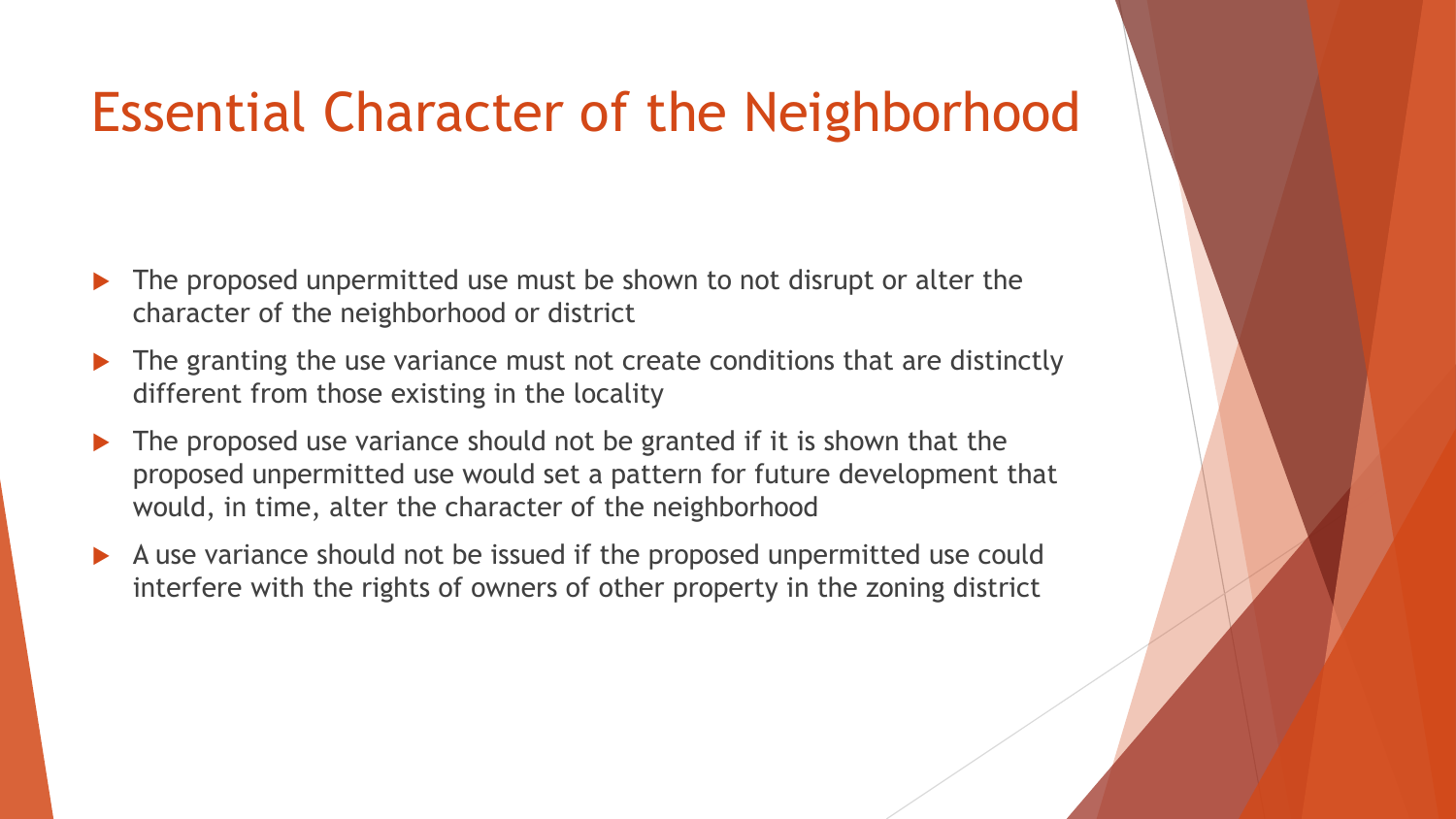## Self-created Hardship

- The hardship cannot be created by the applicant or owner
- It is not an unnecessary hardship that justifies a use variance if the owner or applicant purchases the property knowing the existing of the condition from which relief through the use variance is sought
- The ZBA is not in the business of guaranteeing investment returns for careless land speculation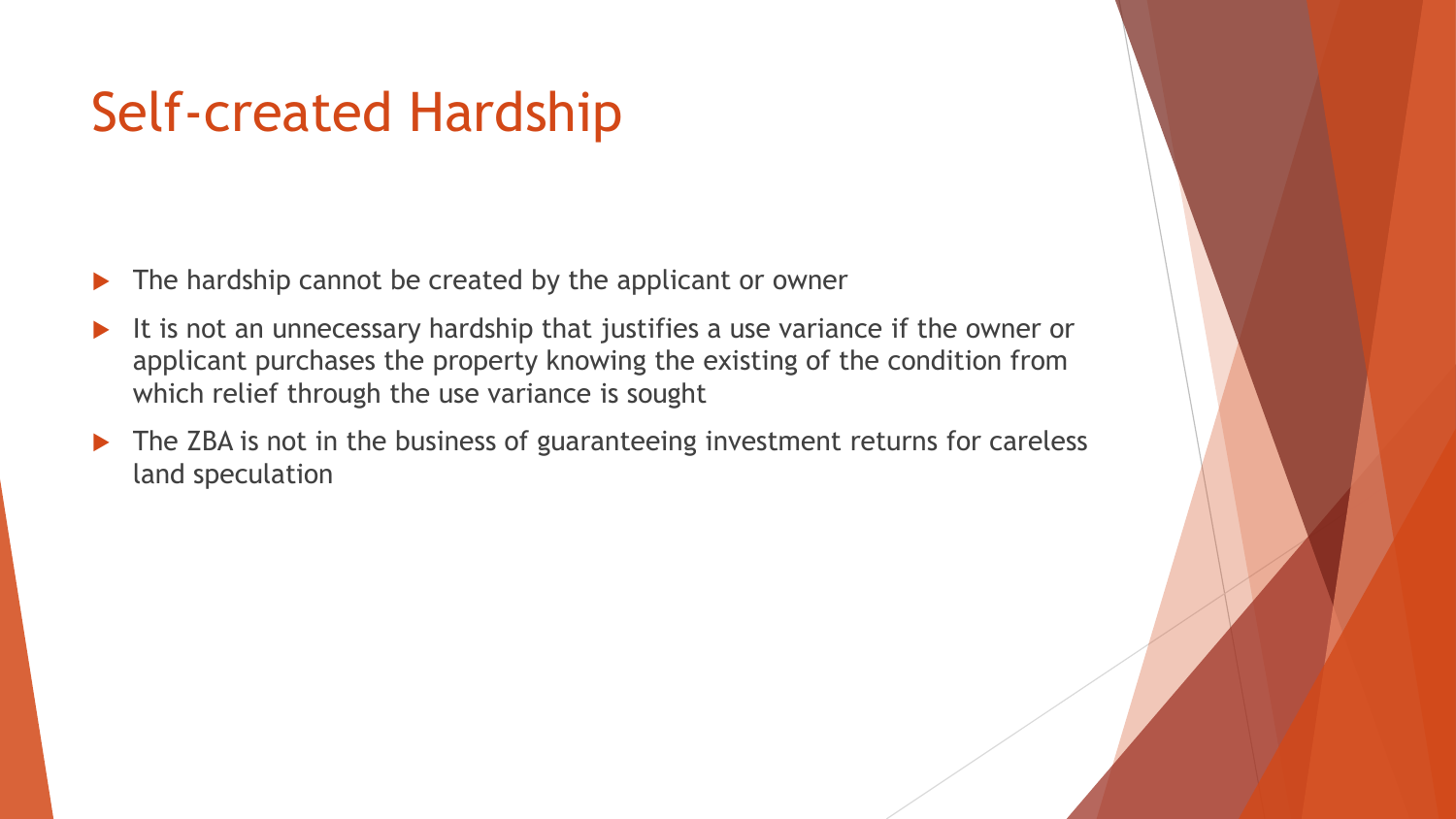# Use Variances - Rare and Exceptional

- The ZBA must use the four criteria to render use variance decisions
- The ZBA must find that each of the four criteria is met to approve a use variance
- The ZBA's granting of a use variance must not 'destroy the general scheme of a zoning law'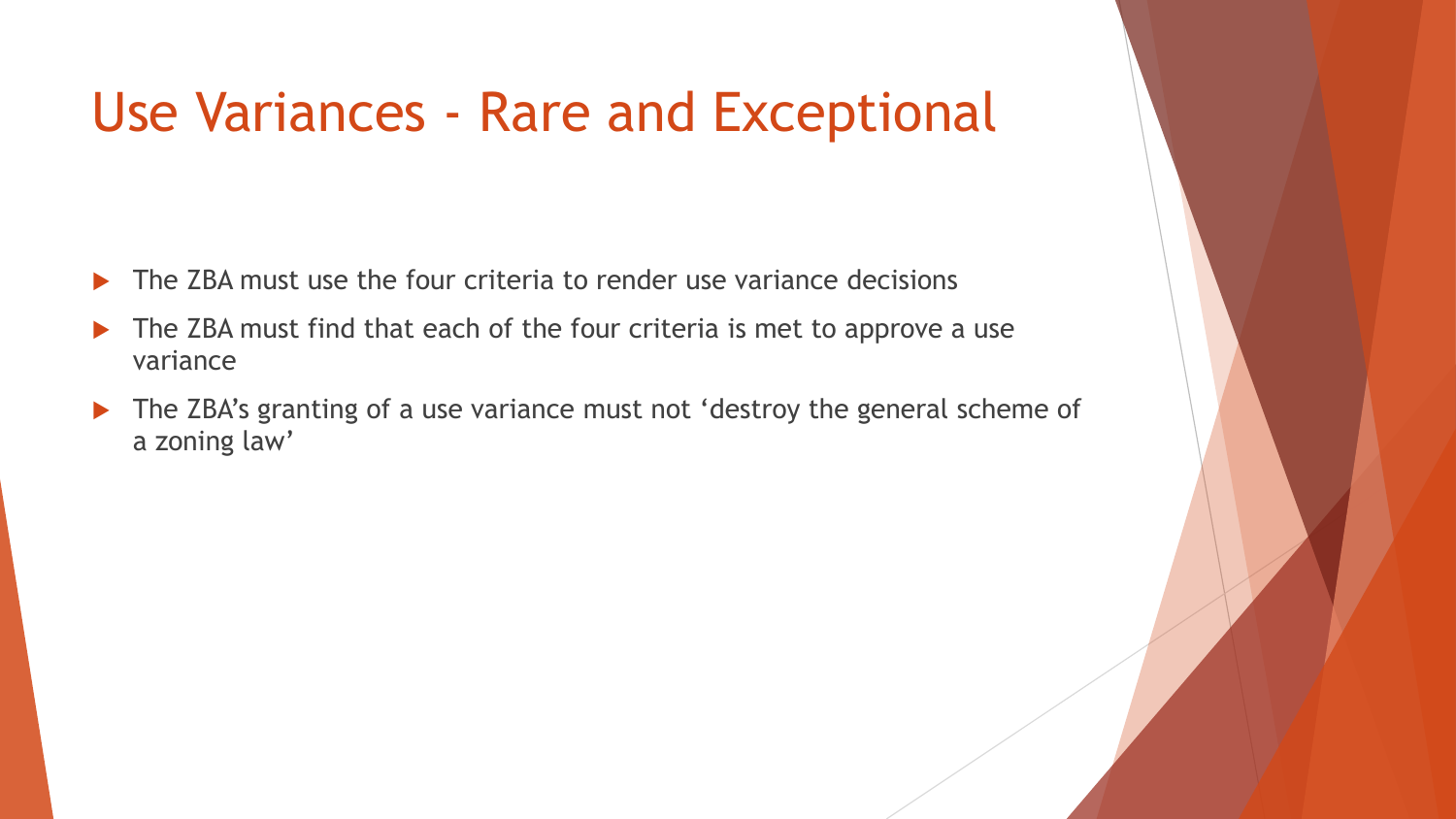### Area Variances

- Authorization by the ZBA for use of land in a manner which is not allowed by the dimensional or physical requirements of the zoning regulations
- Area variances may be requested for setbacks, lot coverage, road frontage, impervious cover, green space, height, etc.
- In making a determination on an area variance, the ZBA must balance the benefit to be realized by the applicant against the potential detriment to the health, safety and welfare of the neighborhood or community using five factors:
	- ▶ Whether an undesirable change will be produced in the character of the neighborhood or a detriment to nearby properties will be created
	- $\triangleright$  Whether the benefit sought can be achieved by another feasible method
	- $\blacktriangleright$  If the request is substantial
	- Whether the variance will adversely affect or impact the physical or environmental conditions in the neighborhood
	- If the condition is self-created; and if so, it shall be considered but not preclude granting the variance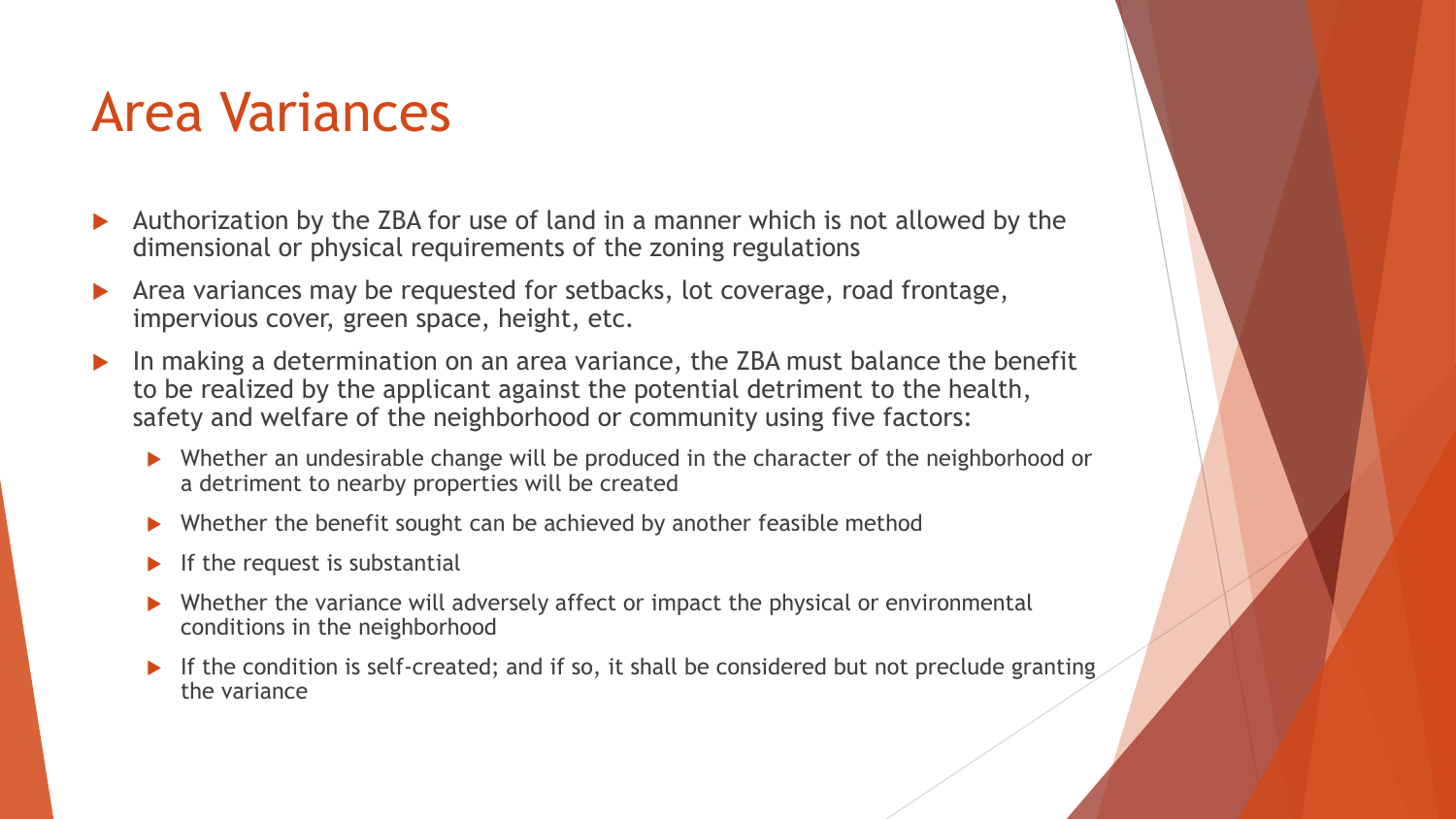### Area Variance Standards

- An area variance must not result in a structure or configuration that will be seriously out of place in the neighborhood
- An area variance must not be issued if a feasible change to the project could avoid the variance, including site plan modifications and acquisition of adjoining property
- An area variance that is 'substantial', meaning too great in comparison to the dimensional standard in the zoning code, should be denied
- Area variances should be considered in light of impact factors such as drainage, traffic, dust, noise, odor, emergency services, visual contrast
- Area variances that are self-created, such as prior construction or conditions known at the time of purchase of the property should be considered; however, a self-created difficulty is not alone a barrier to issuance of an area variance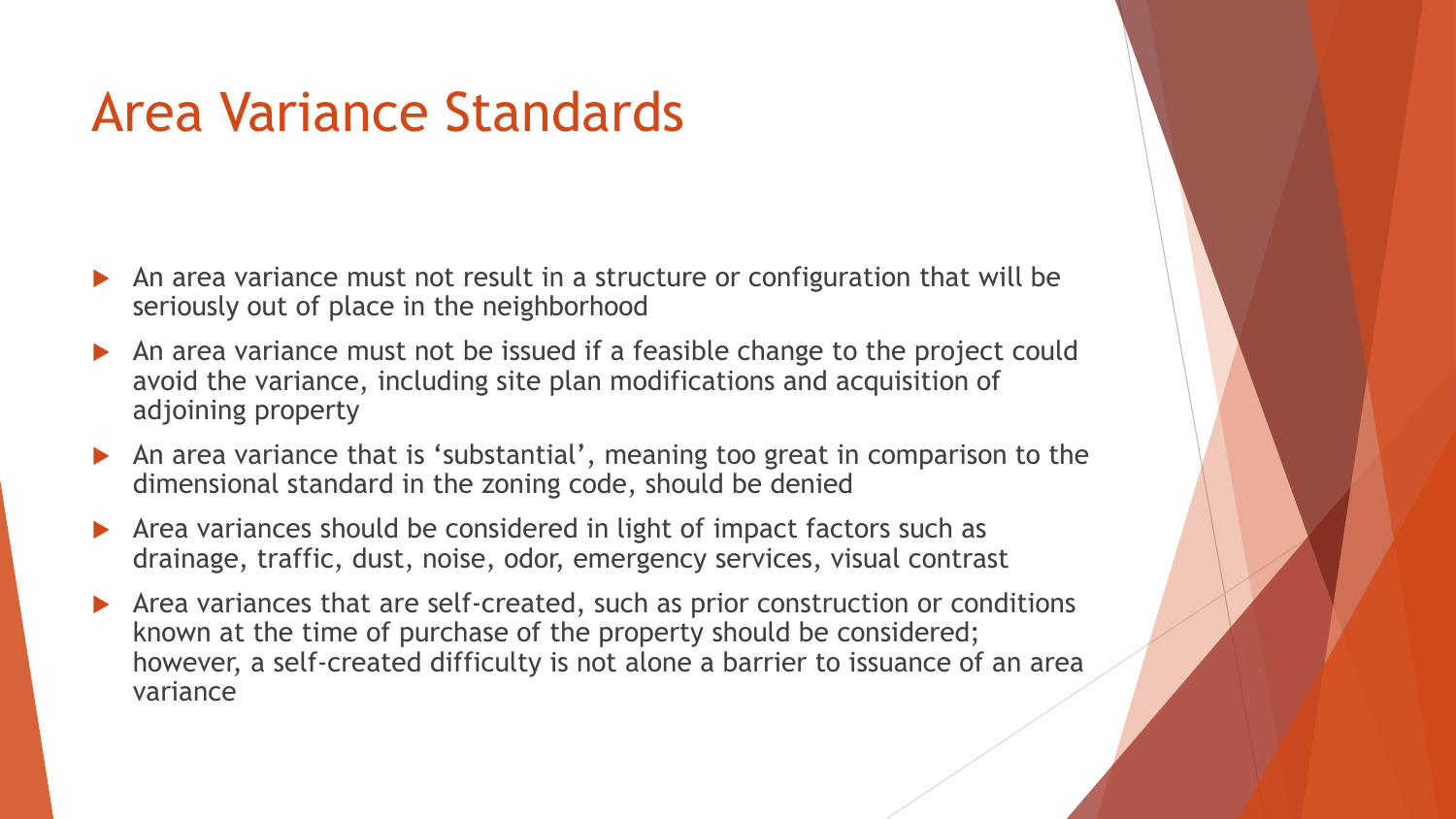# Minimum Variance; Conditions

- When granting either a use or area variance, the ZBA must grant the minimum variance deemed necessary and adequate by the ZBA while at the same time preserving and protecting the character of the neighborhood and the health, safety and welfare of the community
- The ZBA need not grant an applicant every relief requested; rather the ZBA should approve on that which is absolutely necessary to afford relief
- When granting a use or area variance, the ZBA is empowered to impose 'such reasonable conditions and restrictions as are directly related to and incidental to the proposed use of the property'
- Conditions must relate to
	- ▶ The particular land that is subject to the application and must not include unrelated land or other issues
	- $\blacktriangleright$  The land, not the owner
	- The legitimate objectives of zoning, not the operation of a business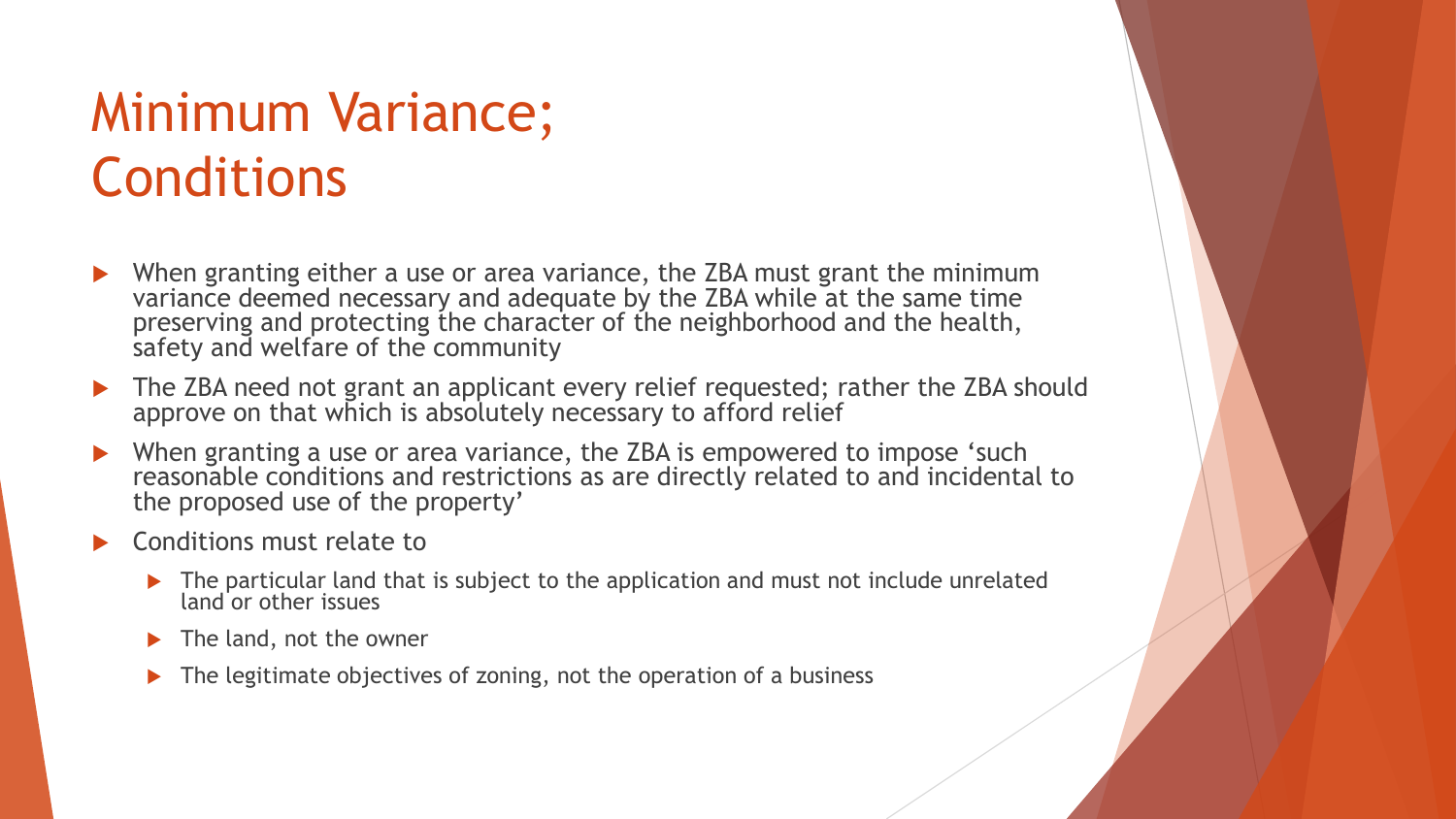# Procedures – Who May Apply to the ZBA

Three types of parties may apply to the ZBA – they are a 'person aggrieved':

- A person that applied to the zoning enforcement officer and has been denied a permit, including a long term lessee if construction by the lessee is provided in the lease
- $\blacktriangleright$  A person who was cited for a zoning violation
- A person residing or owning property next door or nearby
- "Aggrieved person"
	- More than the interest of the public at large
	- **Legally recognized interest that is or will be affected**
	- $\triangleright$  Proof of special damage or in-fact injury is not required
	- Value or enjoyment of property is adversely affected
	- Property in the immediate vicinity of the change in use will be affected differently than the community at large
	- **Loss of property value may be presumed from depreciation of the character of the** immediate neighborhood
	- Close proximity alone may alone provide standing as an 'aggrieved person' to seek ZBA decision
	- **Property ownership in the same municipality is required to be 'aggrieved'**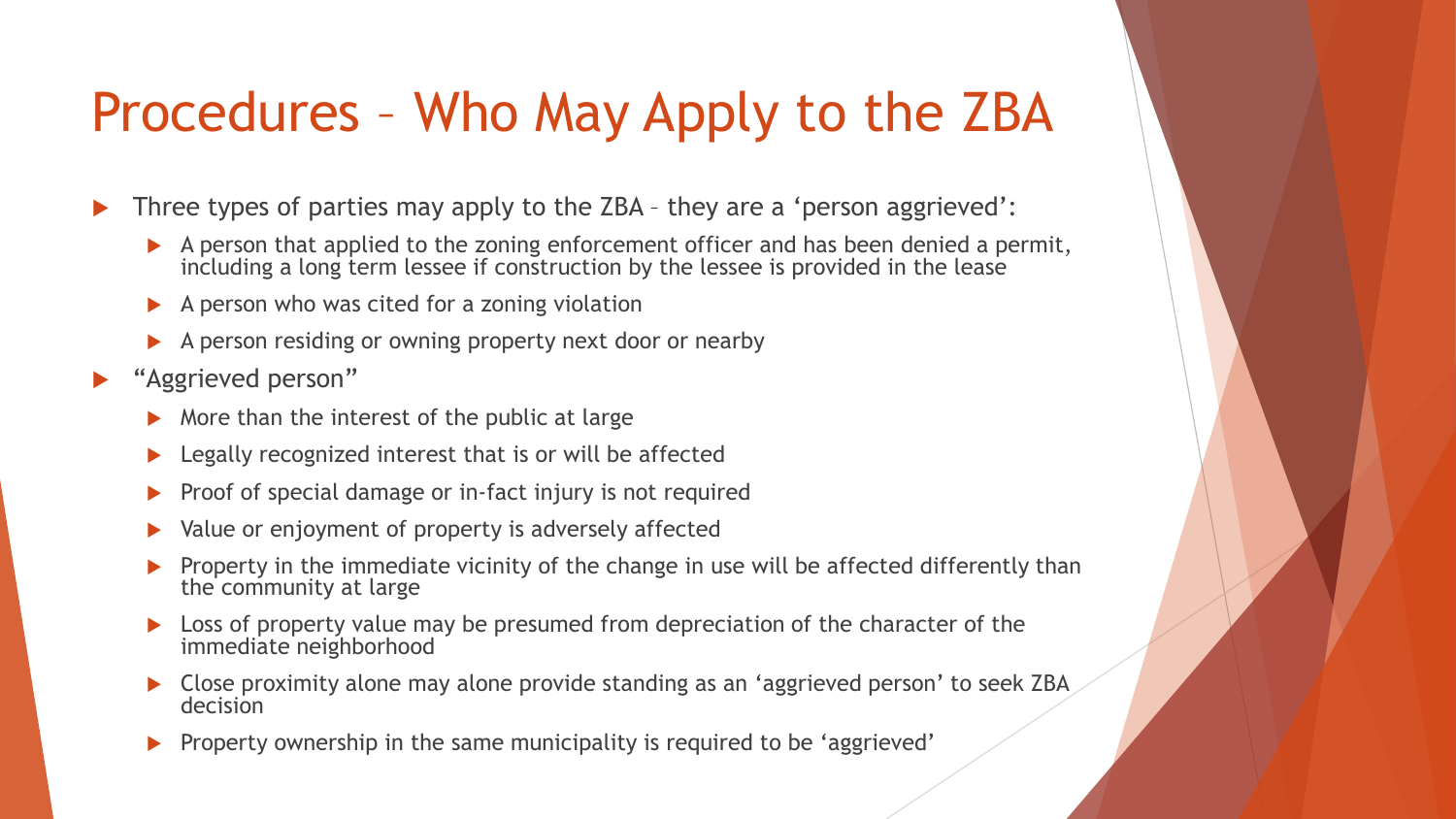# Procedures – How an Appeal is Taken to the ZBA

- An appeal must be submitted in writing to the ZBA and administrative official whose decision is the subject of appeal within 30 days of the date on which action was taken that is being appealed:
	- On forms proscribed by the ZBA
	- $\triangleright$  Refer to the specific provision of the zoning code involved
	- $\triangleright$  Set forth the interpretation claimed
	- The use involved or sought
	- $\blacktriangleright$  The details of the variance sought except for interpretations
	- $\blacktriangleright$  The grounds for granting relief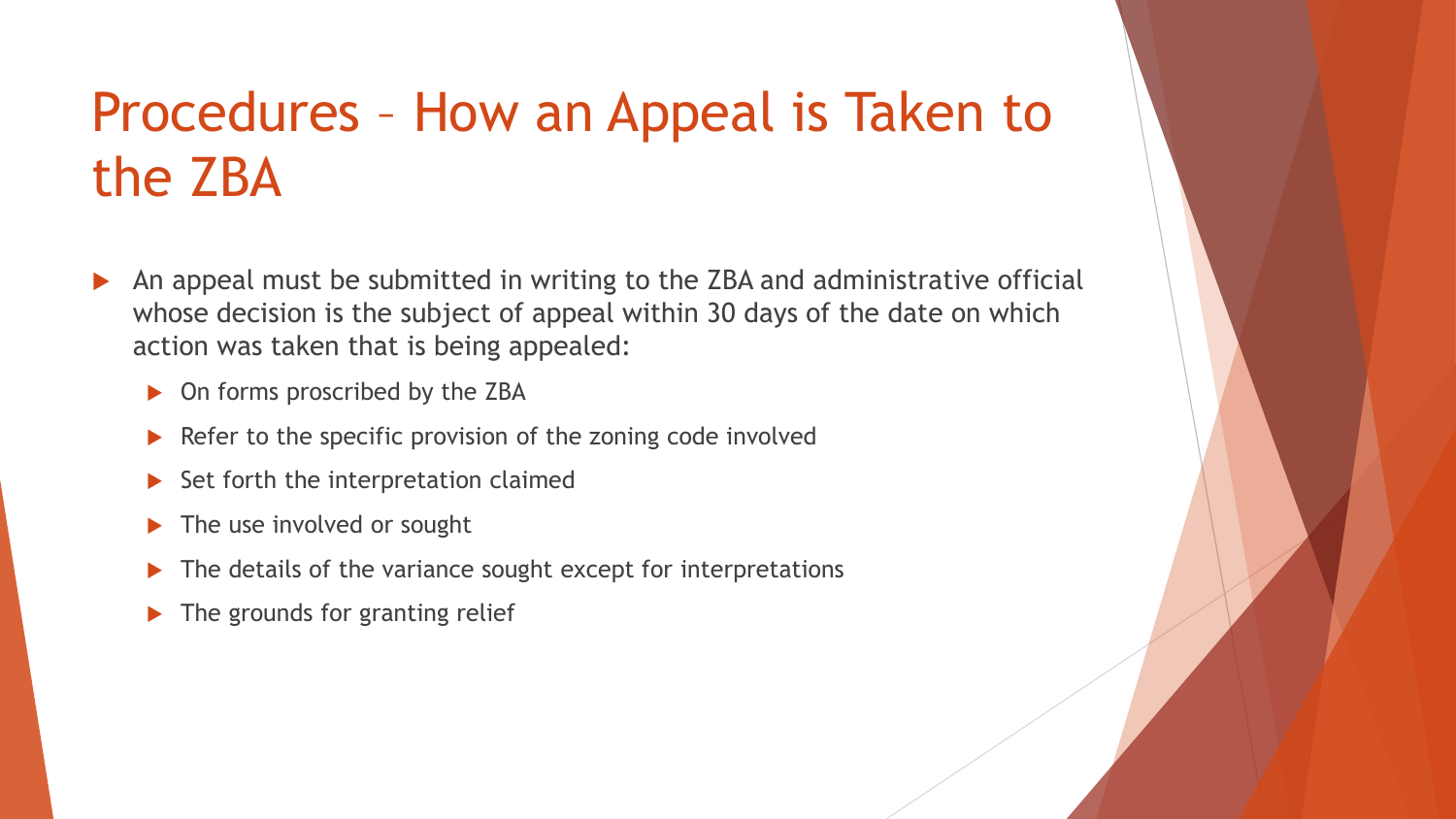# Procedures – Appeal Stays all **Proceedings**

- An appeal shall stay all proceedings to advance the action from which the appeal is made
- Unless the enforcement officer determines that a stay would cause imminent peril to life or property
- "Stay" means return to the status quo as it was before the action appealed was taken (construction, enforcement action, etc.)
- Construction may continue…or not…
	- If the issuance of a building permit is appealed, then construction must stop until the appeal is heard and a decision is made
	- If the appeal is over revocation of a permit (one was issued then revoked), the construction can continue until the appeal is heard and a decision is made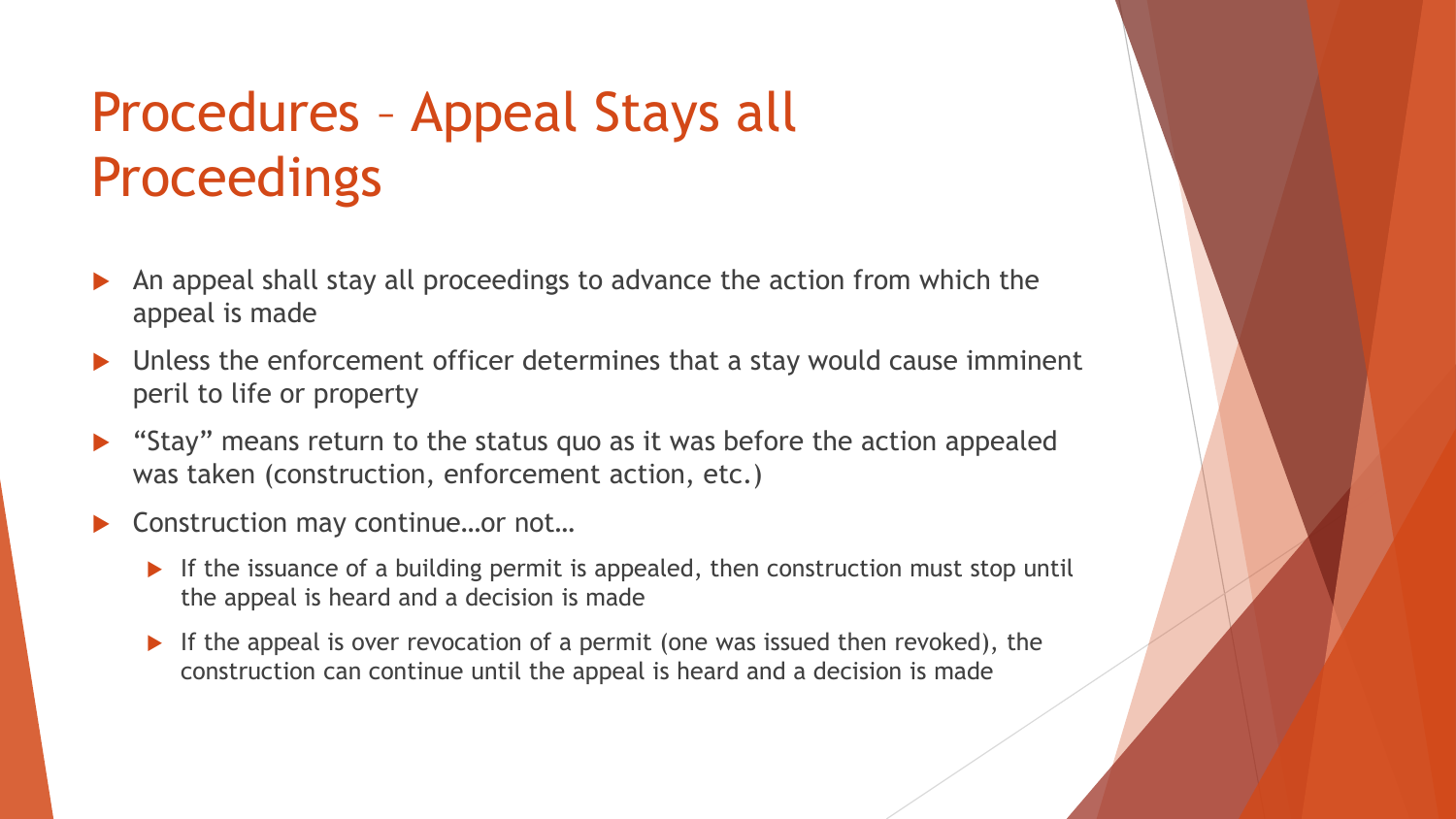# Procedures – Referral to County Planning Board

- Decisions of the ZBA are subject to General Municipal Law Section 239-m which requires referral to the County Planning Board of variances for properties that are located within 500 feet of:
	- $\blacktriangleright$  Municipal boundary
	- $\blacktriangleright$  Boundary of a county or state park
	- ▶ ROW for a county or state road
	- County owned drainage channel
	- $\triangleright$  County or state owned land with a building
	- The boundary of land located in an Ag District (does not apply to area variances)
- $\blacktriangleright$  Referral must occur at least five (5) days prior to the hearing
- Interpretations by the ZBA are not subject to GML 239-m
- The ZBA must file it's decision with the County Planning Board within seven (7) days of taking action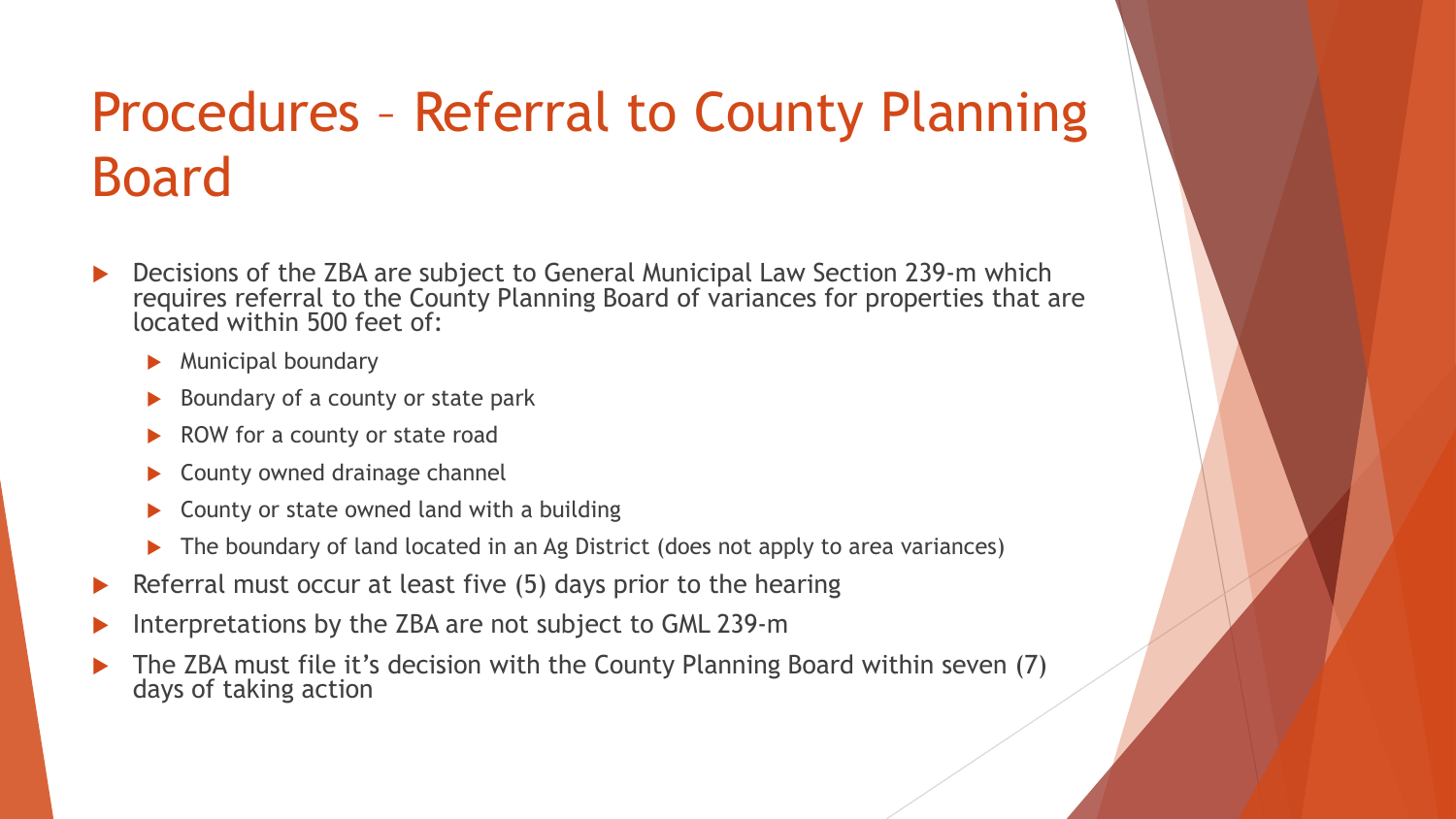# Procedures – State Environmental Quality Review

- Actions of the ZBA are discretionary and thus, subject to review under the State Environmental Review Act (SEQR or SEQRA).
- With the exception of interpretations, which are not subject to review under SEQR, many of the actions of the ZBA are also subject to review by other bodies also subject to SEQR, such as the Planning Board
- ▶ In many cases, the Planning Board acts as lead agency for the SEQR review, and the ZBA action is considered by the Planning Board in their SEQR review, thus the ZBA does not undertake a separate SEQR review.
- Sequencing is important with respect to SEQR and actions of the ZBA and Planning Board:
	- ▶ SEQR determination Negative Declaration or Findings Statement is first
	- ZBA use or area variance is second
	- ▶ Planning Board special use, subdivision and/or site plan are last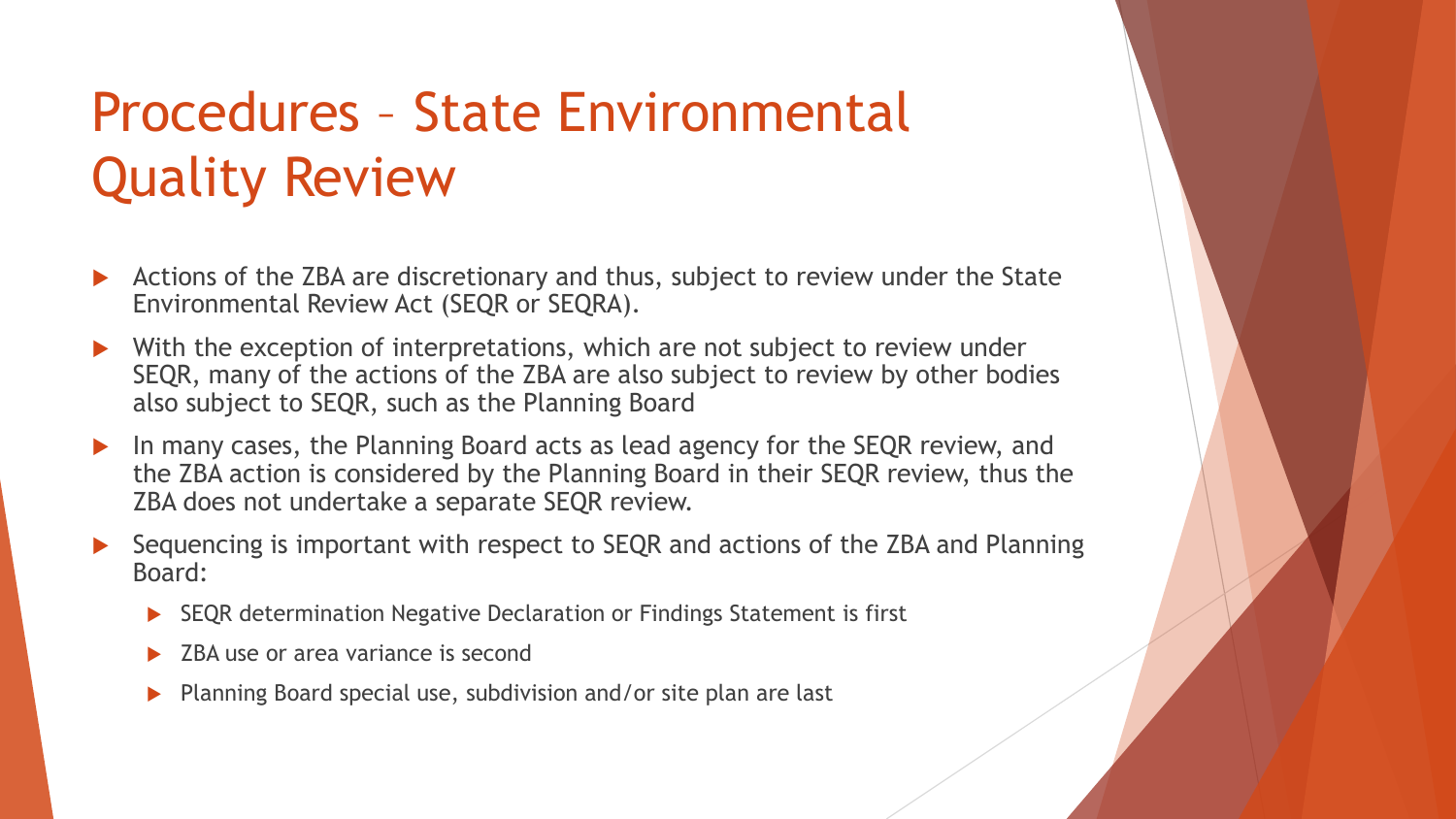## Procedures - Hearings

- Conduct of a hearing is required prior to the ZBA considering an area or use variance
- ▶ Upon receipt of an appeal, the ZBA must fix a date in the reasonable future to conduct the hearing – this should be accomplished by resolution of the ZBA.
- $\blacktriangleright$  The hearing must be noticed at least five (5) days prior to the date it is to be conducted with notice appearing in a newspaper of general circulation in the area and specific notice provided to:
	- $\blacktriangleright$  The county planning board (if applicable)
	- Regional state park commission if property subject to variance is located within 500 feet of a park boundary
	- Any adjacent municipality if a use variance is located on property within 500 feet of the municipal boundary – ten (10) days notice is required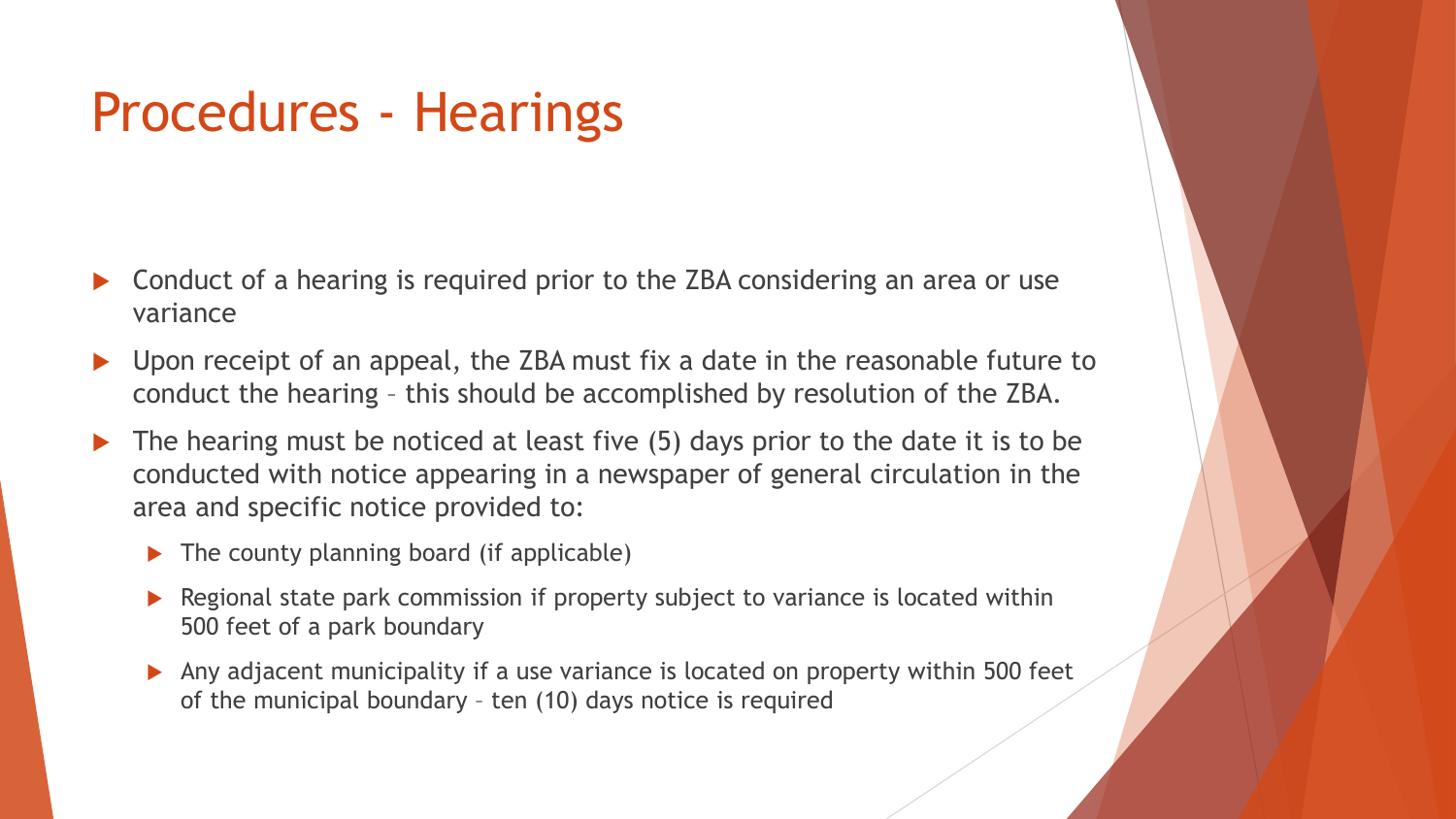### Procedures - Decisions

- The ZBA has 62 days from the close of the hearing to make a decision
- The 62 day period may be extended by mutual agreement of the ZBA and the applicant
- The ZBA decision must include findings supported by 'substantial evidence'
- A record with findings that contain reasons for the decision is required the ZBA must state the manner in which the requirements for the requested variance have been met or failed to be met
- ▶ The ZBA is to rely on the strict tests for the variances that does not mean if more than one owner asks for the same variance in the same district, the variance must be granted; rather the ZBA is to review these based on the specific property and specific variance requested while conducting reviews in a generally consistent manner to ensure equal treatment of all applicants
- An affirmative vote of the majority of the full membership of the ZBA (counting vacancies, absences and abstentions) is necessary to overturn an enforcement officer decision or issue a variance (e.g. – Seven member ZBA requires four like votes)
- Decisions of the ZBA must be filed with the municipal clerk within five (5) days of the action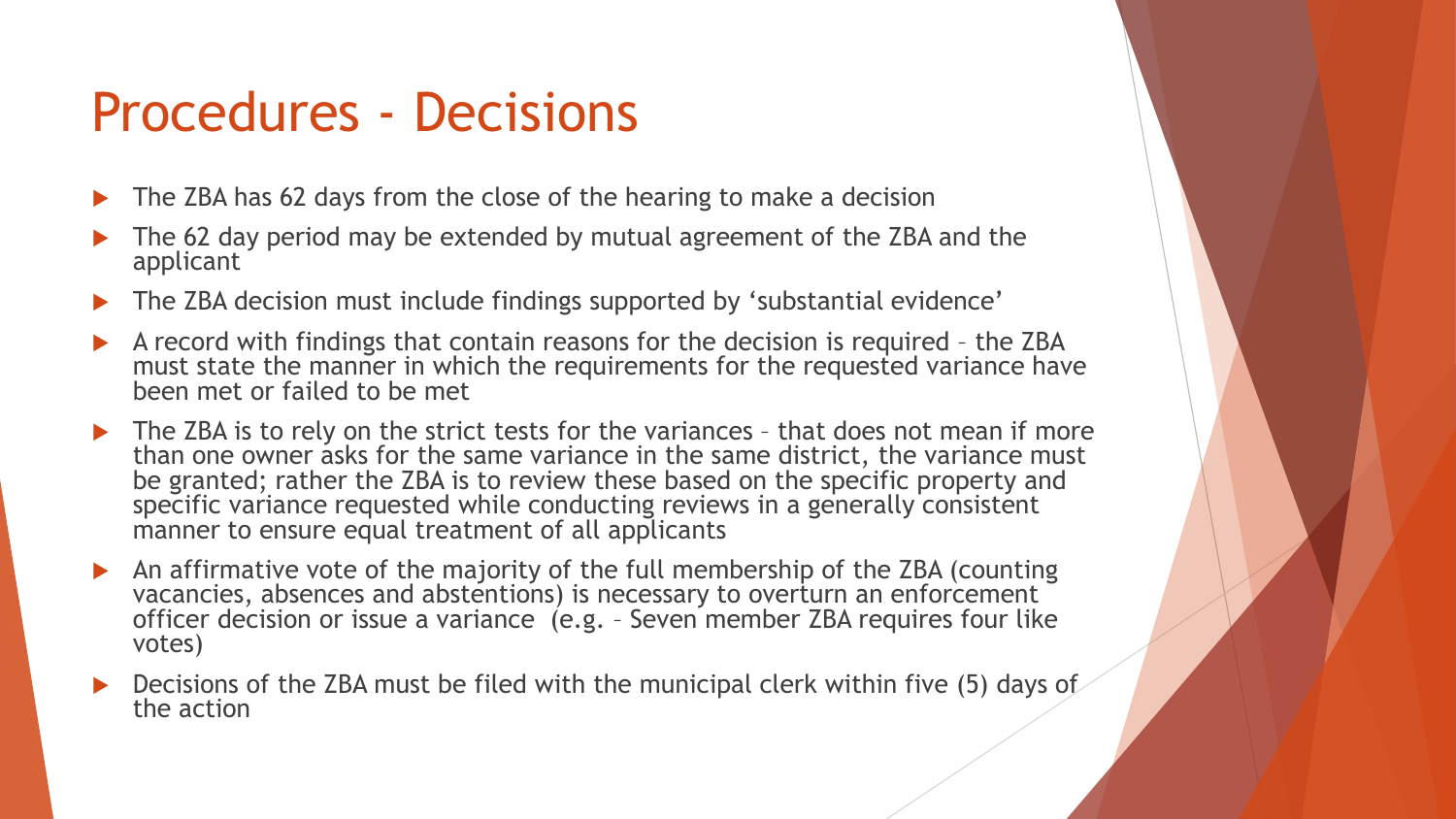# Zoning Board of Appeals Training Resources

- James A. Coon Local Government Technical Series <https://www.dos.ny.gov/lg/publications.html>
- ▶ Law of the Land A Blog on Land Use Law and Zoning <https://lawoftheland.wordpress.com/>
- City Lab <https://www.citylab.com/>

Questions?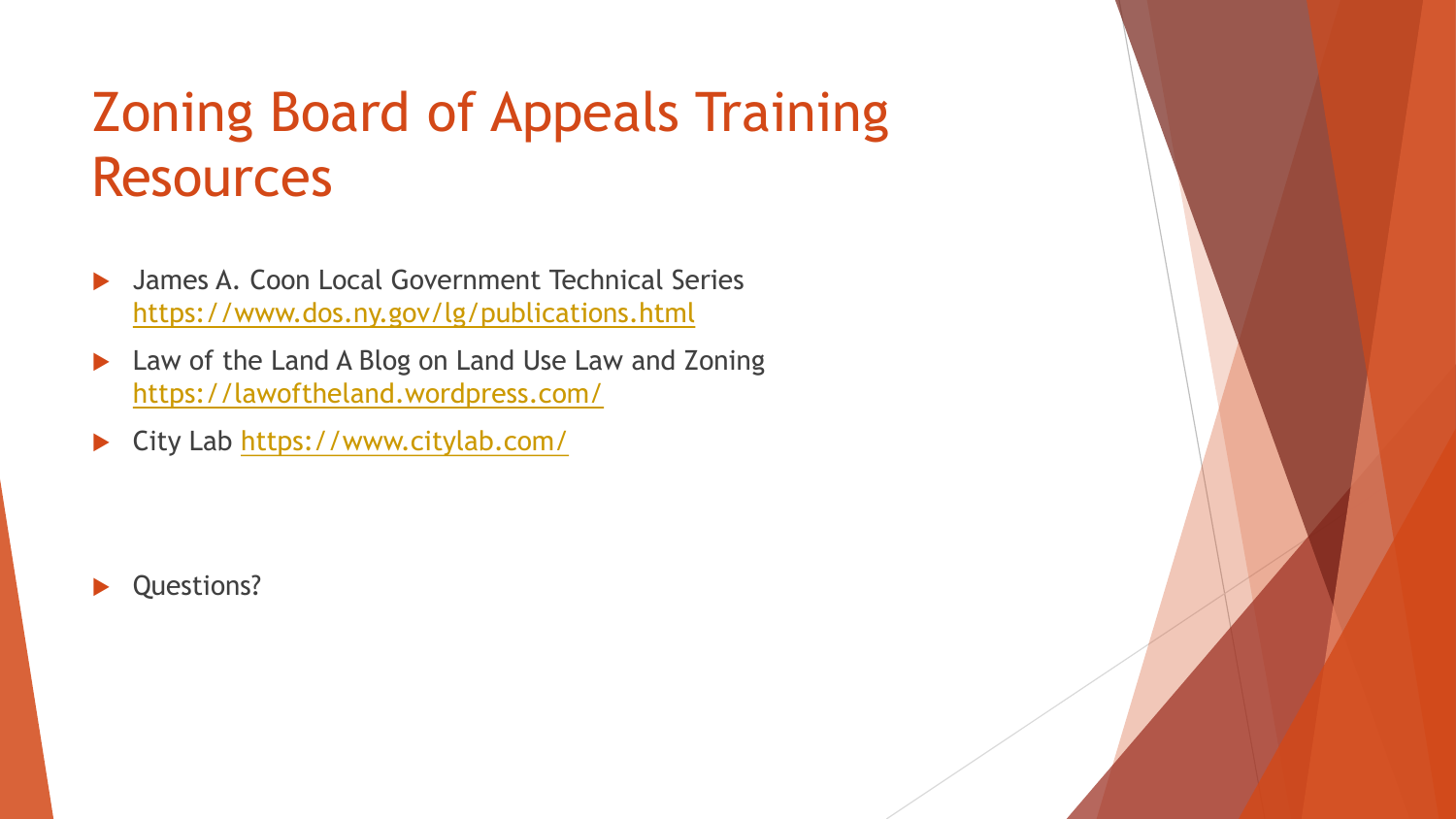

### **ZONING BOARD OF APPEALS**

#### **JAMES A. COON LOCAL GOVERNMENT TECHNICAL SERIES**

**Includes All Statutory Changes Through the 2005 Legislative Session**

**A Division of the New York Department of State**

**Kathy Hochul, Governor Rossana Rosado, Secretary of State**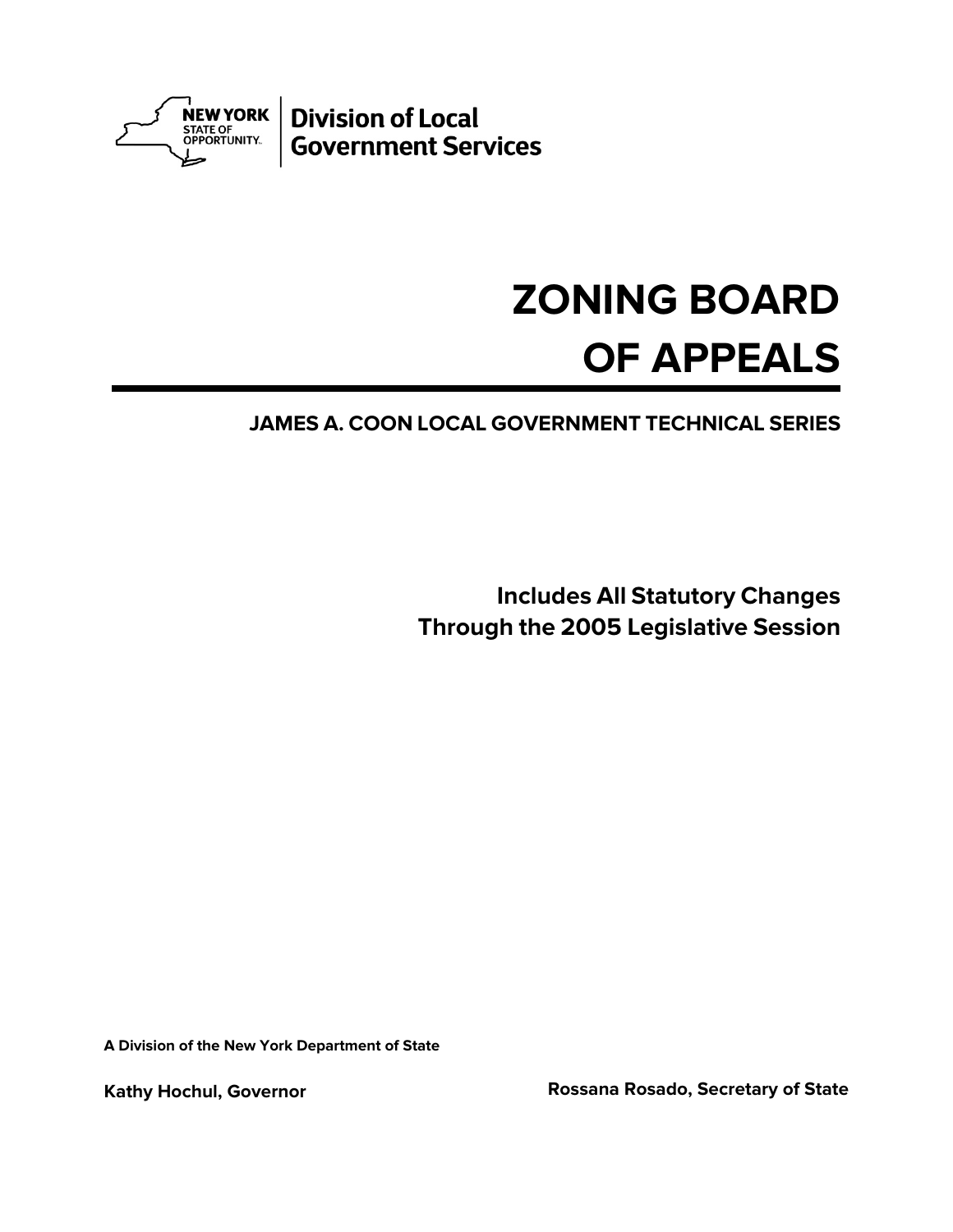#### NEW YORK STATE DEPARTMENT OF STATE 99 WASHINGTON AVENUE ALBANY, NEW YORK 12231-0001 https://dos.ny.gov

Publication Date: November 2005 Reprint Date: September 2021

Ť.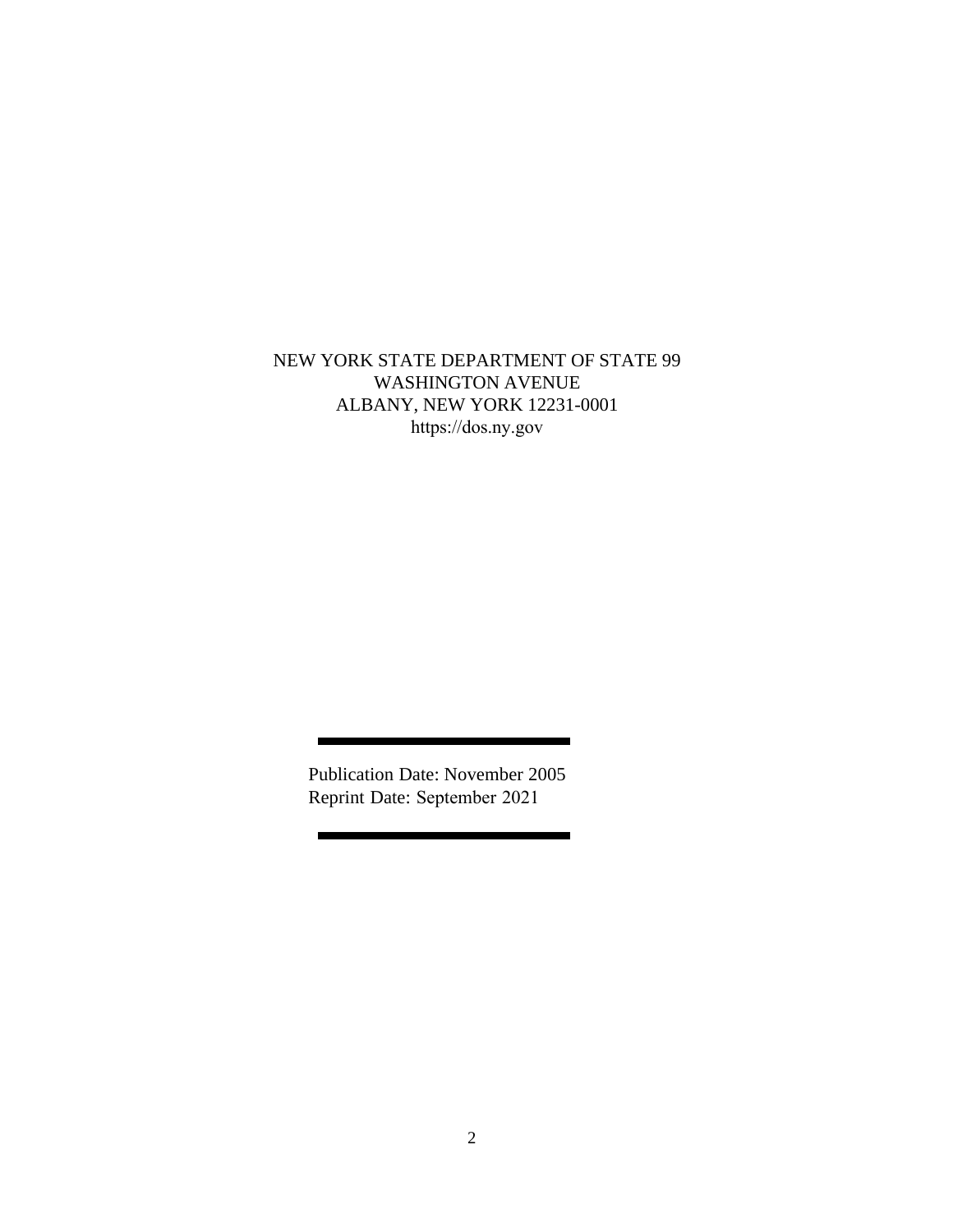### **CONTENTS**

| Page |  |
|------|--|
|      |  |
|      |  |
|      |  |
|      |  |
|      |  |
|      |  |
|      |  |
|      |  |
|      |  |
|      |  |
|      |  |
|      |  |
|      |  |
|      |  |
|      |  |
|      |  |
|      |  |
|      |  |
|      |  |
|      |  |
|      |  |
|      |  |
|      |  |
|      |  |
|      |  |
|      |  |
|      |  |
|      |  |
|      |  |
|      |  |
|      |  |
|      |  |
|      |  |
|      |  |
|      |  |
|      |  |
|      |  |
|      |  |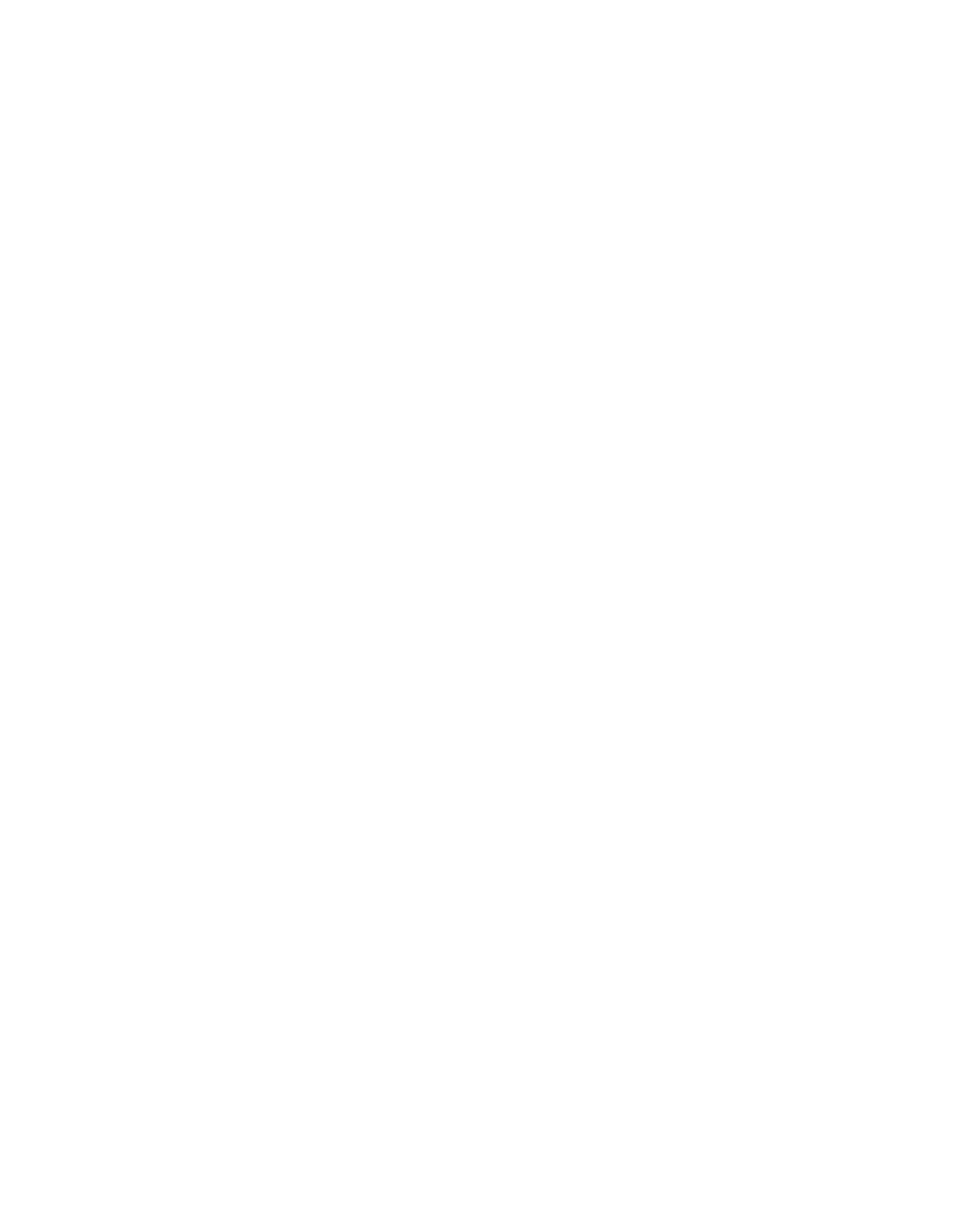### **Introduction**

A zoning law is a community's guide to its future development. That is its purpose. It is not meant to be just another governmental intrusion, another bit of red tape to be untangled before the property owner can go ahead with his plans. The protections afforded residents and property owners within the community from undesirable development come from the restrictiveness of zoning. Traditionally, zoning is characterized by pre-set regulations contained in the ordinance or local law, and applicable uniformly within each district. A landowner can look at the zoning map and regulations and know that if he follows them, he has a right to use his land in a certain way, and that neighboring property is subject to the same restrictions. But, because all land in the district is subject to the same rules, and because no two parcels of land are precisely the same, problems can arise.

When the first zoning ordinance in this country was passed in New York City in 1916, there was grave doubt that the courts would uphold its constitutionality, since it was a new and, at that time, radical system of land use control. Various "safety valves" were, therefore, included in that first ordinance, in an attempt to relieve the pressure of too rigid enforcement of the zoning ordinance and any attendant hardship, and also to attempt to ensure judicial approval of the new concept. Foremost among these devices was the concept of an administrative body that would stand as a buffer between the property owner and the court, designed "to interpret, to perfect, and to ensure the validity of zoning."<sup>1</sup> That administrative body is the board of appeals, sometimes referred to as a board of adjustment.

That the concept of zoning received judicial approval is history. $^2$  The "safety valve" aspect of boards of appeals was recognized by the courts of New York State as early as 1925, when a court discussed the fact that zoning regulations limit the freedom of action of an owner in dealing with his/her property and, by their very nature, raise constitutional questions as to whether an individual's rights are violated. The court found:

"The creation of a board of appeals, with discretionary powers to meet specific cases of hardship or specific instances of improper classification, is not to destroy zoning as a policy, but to save it. The property of citizens cannot and ought not to be placed within a strait-jacket. Not only may there be grievous injury caused by the immediate act of zoning, but time itself works changes which require adjustment. What might be reasonable today might not be reasonable tomorrow."<sup>3</sup>

These observations concerning the importance of boards of appeals will be relevant as long as zoning exists. They should be engraved on the door of the meeting room of each board of appeals and recited by board members along with their oath of office. However, the quote should not be taken to mean that boards of appeals have a blank check to relieve every hardship caused by zoning ordinances or local laws. Great care must be taken to ensure that the purpose and intent of the ordinance or local law is carried out, lest too many changes without proper foundation destroy the zoning itself.

The Court of Appeals, New York State's highest court, has recognized the necessity for and the value of boards of appeals as a "safety valve" to prevent the oppressive operation of zoning laws in particular instances, when the zoning restrictions are otherwise generally reasonable.<sup>4</sup> And each municipal attorney, property owner and judge will agree with Chief Judge Cardozo's observation that: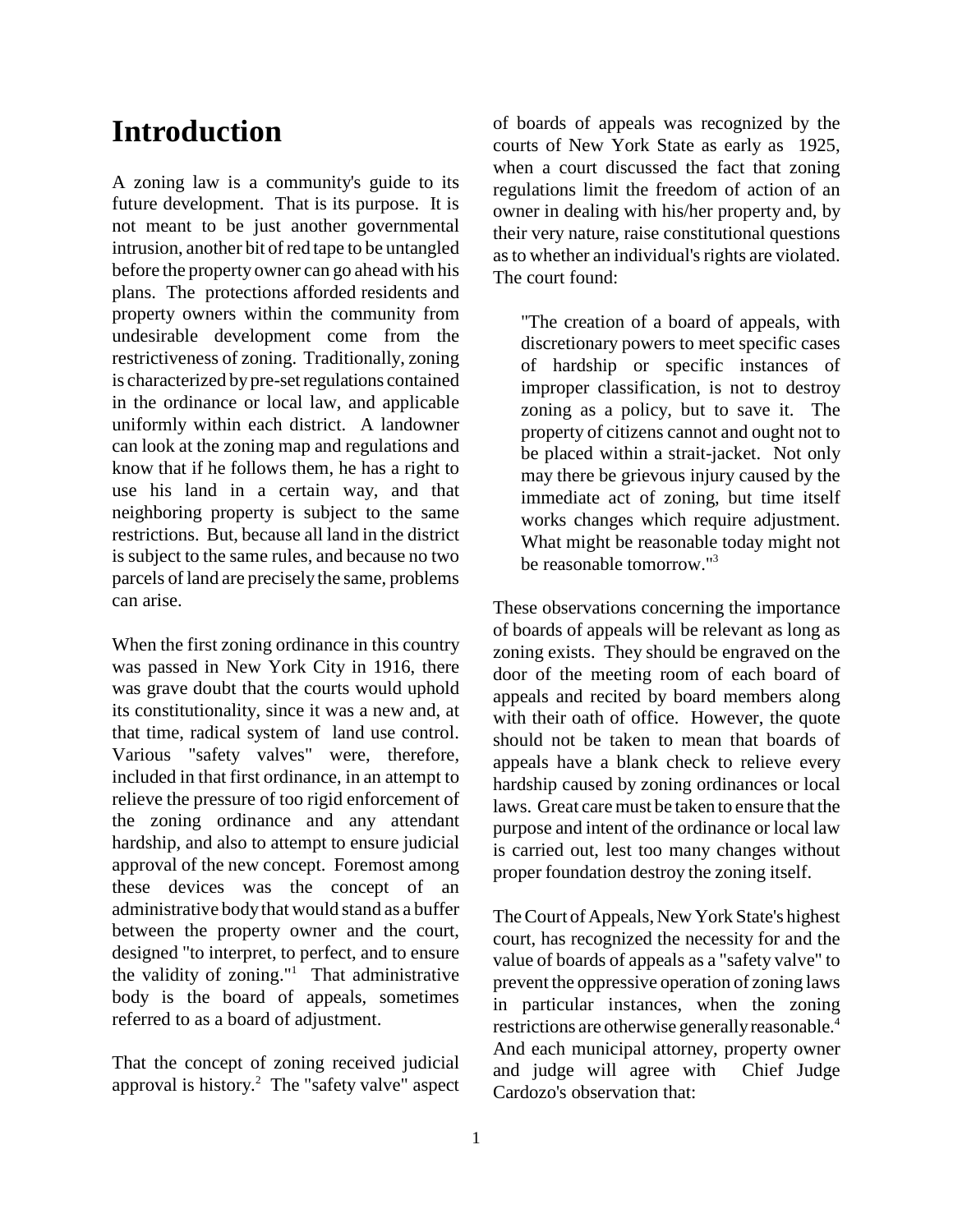"There has been confided to the Board a delicate jurisdiction and one easily abused."<sup>5</sup>

The first section of this publication discusses the board of appeals - its composition, powers, duties and limitations. Some of its important functions, such as the granting of area and use variances, and the procedure governing such boards and those that appear before them, are covered in subsequent sections.

A note regarding semantics: zoning may be adopted in cities, towns and villages by local law. Cities and towns also retain the alternative of adopting zoning by ordinance. This choice does not affect the functions and power of boards of appeals in cities or towns in any way. The terms "zoning law" and "zoning ordinance" are thus used interchangeably in this publication.

### **Creation, Function, Powers and Duties**

#### **Composition of the board**

The statutes $6$  provide that the governing board shall provide for the appointment of a board of appeals. This must be done in the zoning ordinance or local law itself. The appointment is not discretionary, as in the case of a planning board, but must be made in any municipality which has adopted zoning.

The statutes provide for a board of three or five members. Prior to July 1, 1992, the Town Law, and prior to July 1, 1994, the General City Law, authorized creation of five or seven-member boards; accordingly, many seven-member boards continue to exist in towns and cities. Such boards may continue to function until the governing board reduces the membership to three or five.<sup>7</sup> The statutes provide for staggered terms of three years for three-member boards and five years for five-member boards. Their successors are appointed for three or fiveyear terms, depending on the size of the board.<sup>8</sup>

It should be noted that pursuant to section 10 of the Municipal Home Rule Law, villages and towns, by local law, may supersede or modify any provisions of the Village Law and Town Law, respectively, in their application to a particular village or town. This means that, by local law, a village or town may vary the requirements set forth in the Village Law or Town Law, relating to the number of members on the board of appeals and their terms of office. City charters may also set forth particular requirements that vary from those of the General City Law. In fact, since the sections of the General City Law that affect boards of appeals are not applicable to all cities, any city may adopt local law provisions that supersede the General City Law provisions as they may relate to its board of appeals. Anyone wishing to gain a full understanding of the structure and powers of a particular city's zoning board of appeals should, therefore, consult both the city charter and its relevant local laws.

General City Law provides that the mayor (or city manager in a city having a city manager) shall appoint the members of the board of appeals and designate its chairperson. $9$  In towns, both the appointment of members as well as the designation of the chairperson are made by the town board.<sup>10</sup> In villages, owing to a 1996 amendment to the Village Law, both the appointment of members and the designation of the chairperson are made by the mayor, subject to the approval of the board of trustees.<sup>11</sup> In cities and towns, any appointment to fill a vacancy occurring during a term of office is made in the same manner as for full terms described above. In villages, however, an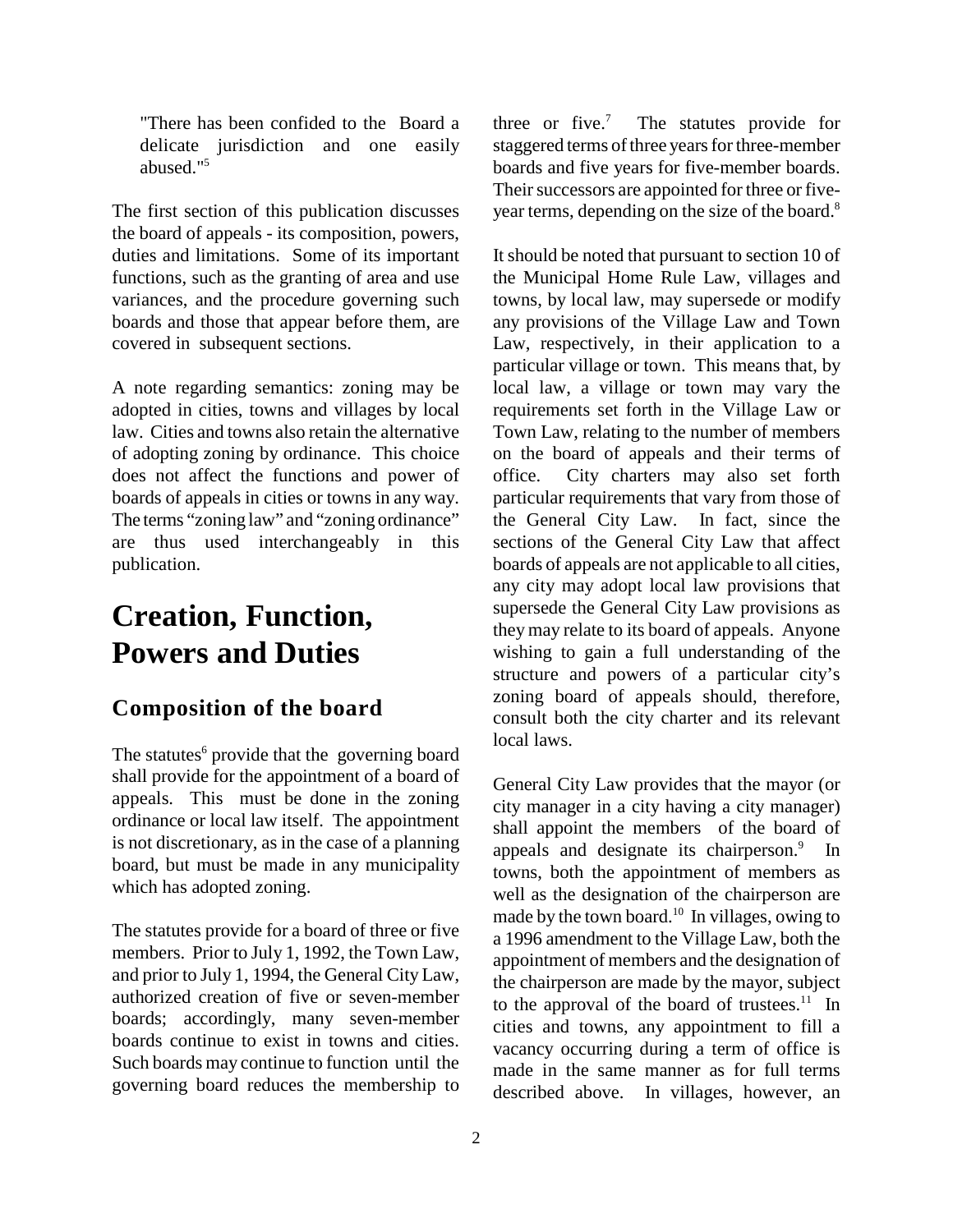appointment to fill a vacancy occurring during a term of office is made by the mayor unilaterally, without the need for approval by the trustees. In all municipalities, the chairperson is given the power to call meetings, administer oaths and compel the attendance of witnesses.

The Town Law and Village Law further provide that the town board and village mayor may remove any member of the board of appeals, for cause, after a public hearing. Both sections provide how vacancies shall be filled. The same powers are granted by the General City Law to a mayor or city manager, as the case may be. Examples of "cause" might be: the member's persistent failure to attend meetings; or to attend training requirements set by the municipality; or his violation of the municipality's code of ethics. But it should be clear that mere dissatisfaction with the member's votes do *not* constitute "cause."

It is important to note that the statutes specifically state that no member of the governing board shall be eligible for membership on the board of appeals.<sup>12</sup>

An important amendment to the statutes, which took effect in 1998, provides that a municipality may adopt a local law providing for the appointment of any number of alternate members of the board of appeals, to serve in place of regular members who are unable to participate in a particular matter due to a conflict of interest.<sup>13</sup> When appointed, alternate members serve at the call of the chairperson of the board. Whereas the terms of office of regular members are set by state law, the terms of office of alternate members must be set by the governing board in its zoning law. Towns and villages may also supersede the above provisions to provide for the appointment of alternates to serve in the case of absences caused by reasons other than a conflict of interest.<sup>14</sup>

Whether a person is a regular or an alternate, a board of appeals member is a public officer, and is, therefore, subject to the requirements of the Public Officers Law relating to the basic qualifications for office (age, residence and citizenship) set forth in that statute. Additionally, he or she must take and file the constitutional oath of office at the beginning of each of his or her terms of office on the board.

Lastly, the statutes allow the local governing board to establish training and education requirements as a qualification for continuing service on the board of appeals.<sup>15</sup>

#### **Powers and duties of the board**

The powers and duties of the zoning board of appeals are specifically set forth in the statutes. As is usually the case in planning and zoning, however, this does not mean that there has not been extensive litigation and judicial interpretation of these provisions. There are very few, if any, fields of law that have generated more litigation than that dealing with boards of appeals.

All zoning boards of appeals are directly given appellate jurisdiction by state law. Appellate jurisdiction is the power to hear and decide appeals from decisions of those officials charged with the administration and enforcement of the zoning ordinance or local law. This is the primary function and purpose of a zoning board of appeals in zoning administration, and encompasses the power (if an appeal is properly taken to the board) to interpret the zoning ordinance or local law and to grant variances.

The General City Law, Town Law and Village Law provide that boards of appeals are limited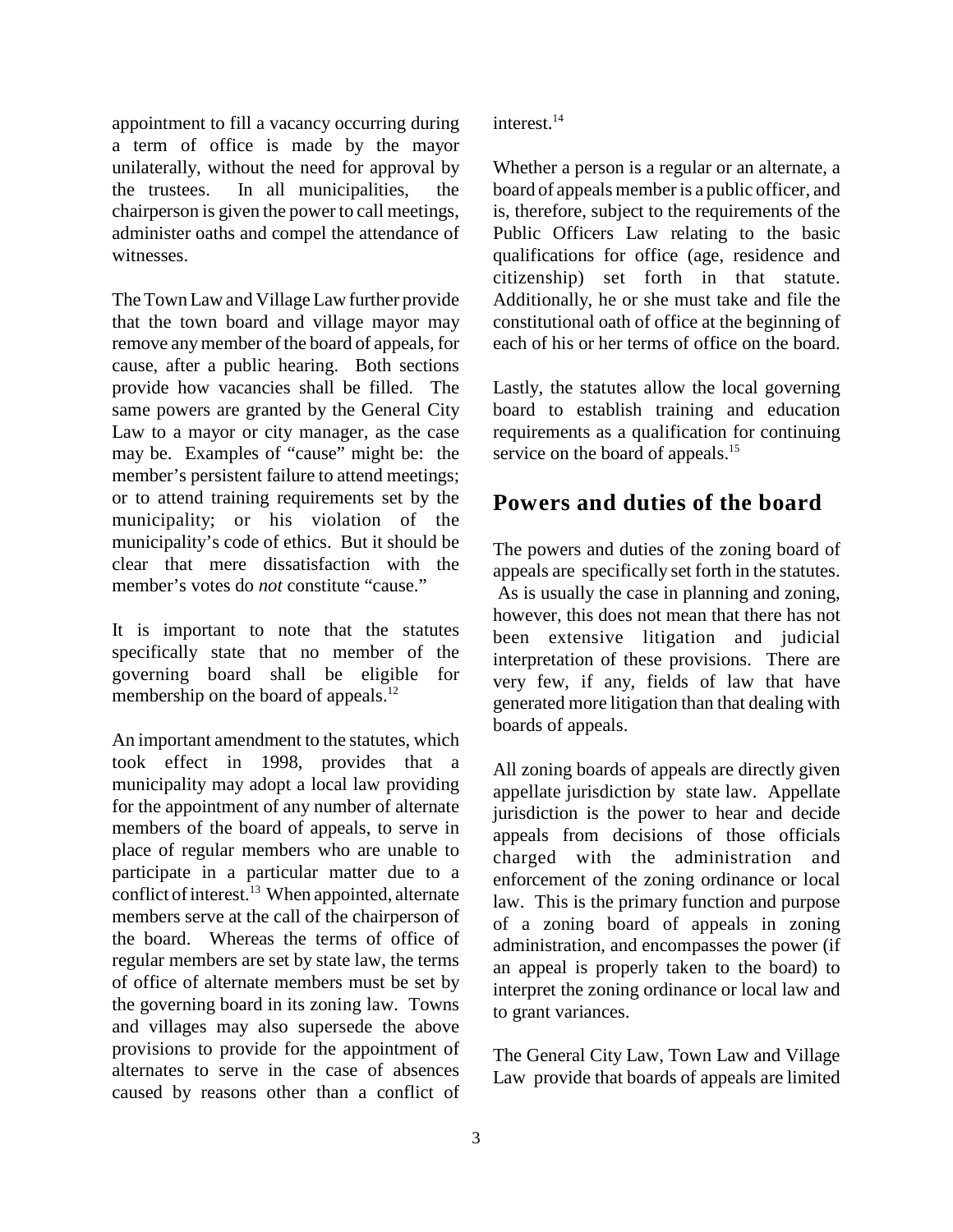to appellate jurisdiction "unless otherwise provided [by local law or ordinance]." Where a zoning ordinance or local law gives a zoning board of appeals powers that are in addition to its appellate powers, the additional powers are referred to as "original jurisdiction." Matters involving original jurisdiction may be granted to a zoning board of appeals by the zoning law or ordinance, but do not have to be. Examples of original jurisdiction include the power to grant special use permits and the power to approve site plans. There is nothing in the statutes that specifically provides for these powers to be exercised by zoning boards of appeals. If they are given to such boards it will be because the municipal zoning ordinance or local law so provides.

As noted above, the board of appeals is an appellate body primarily; the statutes say it must be. Unless specifically granted to it, it has no original jurisdiction. It is limited to "hearing and deciding appeals from and reviewing any order, requirement, decision, interpretation or determination made by the administrative official charged with enforcement of any [zoning ordinance or local law]." Thus, in a case in which the parties to a dispute appeared before a board of appeals for its interpretation of the terms of a zoning ordinance, without having applied for a permit, been denied the permit and then appealed it, the court declared the findings of the board null and void.<sup>16</sup> The court found that the provisions of the ordinance involved and section 81 of the General City Law clearly indicate that the board of appeals is vested only with the appellate power of review and revision of the enforcement officer's decisions. The court stated:

"In other words, in the absence of an application to the building inspector for a building permit or certificate of occupancy, in the absence of a denial of such application by him on the ground that the

proposed use violates the Zone Ordinance, and in the absence of an appeal from such decision to the board of appeals, the board has no jurisdiction or power to make any ruling or declaratory judgment as to the meaning of any provision of the ordinance."<sup>17</sup>

The same reasoning would hold true for the issuance of a variance. That, too, is an appellate power. In general, a property owner cannot simply appear at the board of appeals office and ask for a variance. While it is true that only the board of appeals can issue a variance, it is equally true that it cannot issue a variance except on an appeal from a decision made by the zoning enforcement officer.<sup>18</sup> It is only on such appeals - and then only when the applicant can show that he meets the legal requirements for a variance - that the board of appeals can issue one.

Note, however, that we stated "in general" above. There are particular exceptions which apply in cases where area variances are necessary in the course of subdivision, site plan and special use permit applications. In such cases, the statutes allow an applicant to apply directly to the board of appeals for an area variance without having to first apply to the enforcement officer for a permit.<sup>19</sup>

In its exercise of the appellate power, it has been held that it is not the board's function merely to decide whether the enforcement officer's action was "arbitrary and capricious." Rather, the board of appeals must conduct a *de novo* review; that is, it must review all of the facts which formed the basis of the officer's decision, and must decide the case as though it were the enforcement officer. $^{20}$  In this context, it becomes easier to appreciate the following words of the enabling statutes:

"The board of appeals may reverse or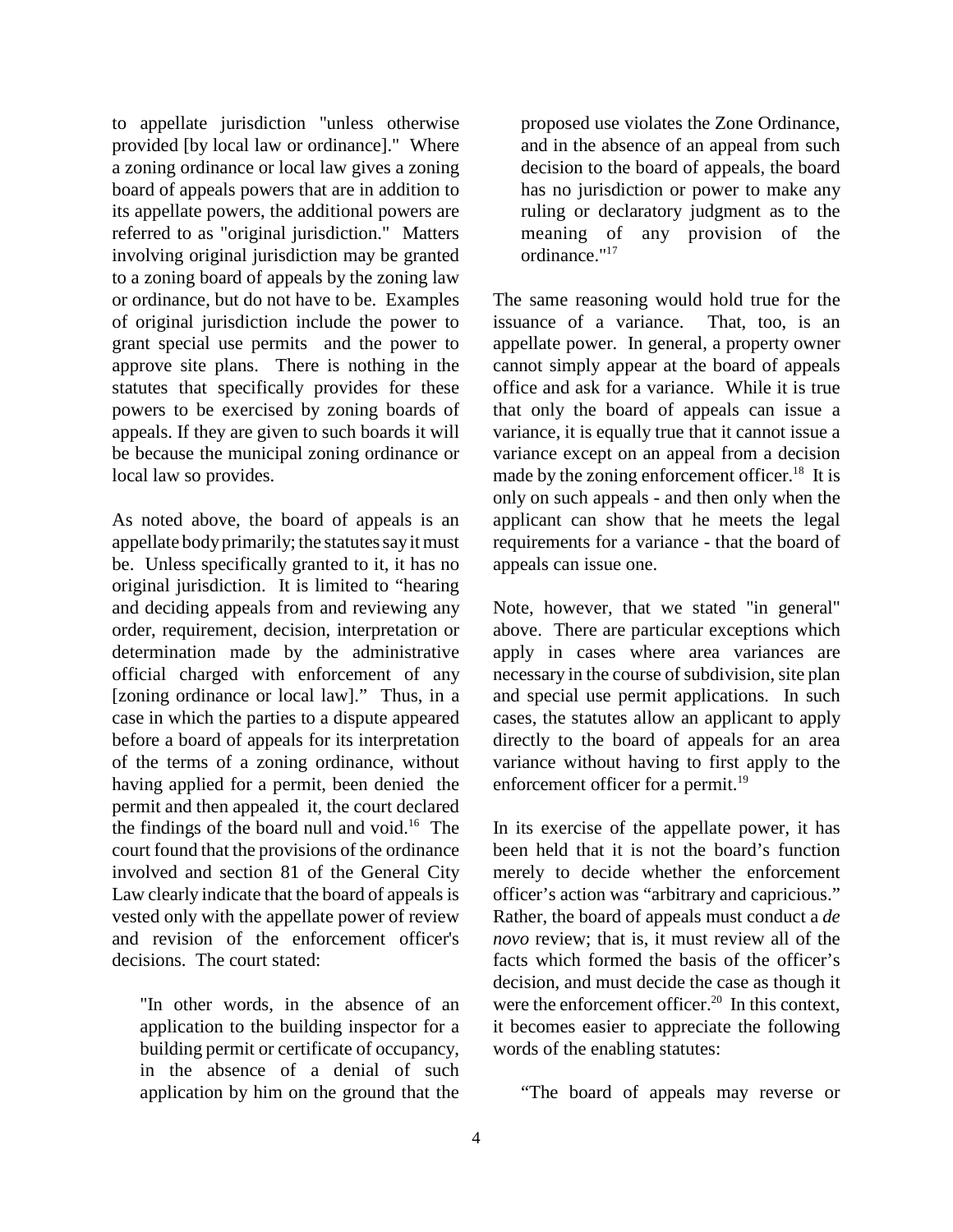affirm, wholly or partly, or may modify the order, requirement, decision, interpretation or determination appealed from and shall make such order, requirement, decision, interpretation or determination as in its opinion ought to have been made in the matter by the administrative official charged with the enforcement of such ordinance or local law and to that end shall have all the powers of the administrative official from whose order, requirement, decision, interpretation or determination the appeal is taken."<sup>21</sup>

#### **Original jurisdiction**

As has been pointed out, a board of appeals may exercise original jurisdiction if the local law or ordinance gives it this jurisdiction. An example of the type of original jurisdiction delegated to zoning boards of appeals is the special use permit. The special use permit is a means to permit certain types of uses only after an administrative decision, based on requirements fully set forth in the zoning law. The conditions are the sort that ensure that the use will properly relate to its surroundings. For example, a zoning law might permit gasoline stations in commercial districts, but only by special use permit - which is to be issued upon a showing that the proposed facility will have X type of landscaping, Y type of signage, and Z type of fencing. The board of appeals can be the body authorized to issue special use permits upon a showing by the developer that she/he meets these requirements. As can be seen, no appeal is involved in such an instance.

In exercising this original jurisdiction (in the case of special use permits), it should be noted that the board of appeals is only an administrative body; it has no power to legislate. While the functions delegated to it by the local governing body do not have to spell out standards and conditions for the issuance of special use permits in detail down to the last nail, suitable standards do have to be set forth in the zoning law to guide the board. In one case<sup>22</sup>, it was claimed that a section of a town zoning ordinance requiring "adequate" parking facilities for proposed construction was unconstitutional, because it failed to establish any standard to guide the board of appeals in the exercise of its discretion. The court upheld the validity of the section on the ground that, although stated in general terms, it was capable of reasonable application and sufficient to limit and define the board's discretionary powers.

Usually, we think of the zoning board of appeals as part of the zoning mechanism of the community, and the discussion above has attempted to deal with it in that context. However, the zoning board of appeals is given several functions that do not relate to the zoning law, and since these functions are directly granted to boards of appeals by state enabling legislation, it is important that they be understood.

The first of these non-zoning functions concerns the local official map. An official map is a police power device to implement a community's plans for development by protecting the rights-of-way for future streets, drainage systems and parks. These are shown on an official map, but remain in private ownership until the community is ready to purchase them. Certain restrictions are imposed on the landowner's use of the land in the interim, the idea being to save the community the greater cost of acquiring improved land or resorting to an undesirable adjustment in the facility. The statutes authorizing the establishment and amendment of official maps are General City Law, sections 26 and 29, Town Law, sections 270 and 273, and Village Law, section 7-724. The statutes provide a procedure whereby an owner whose land is shown on a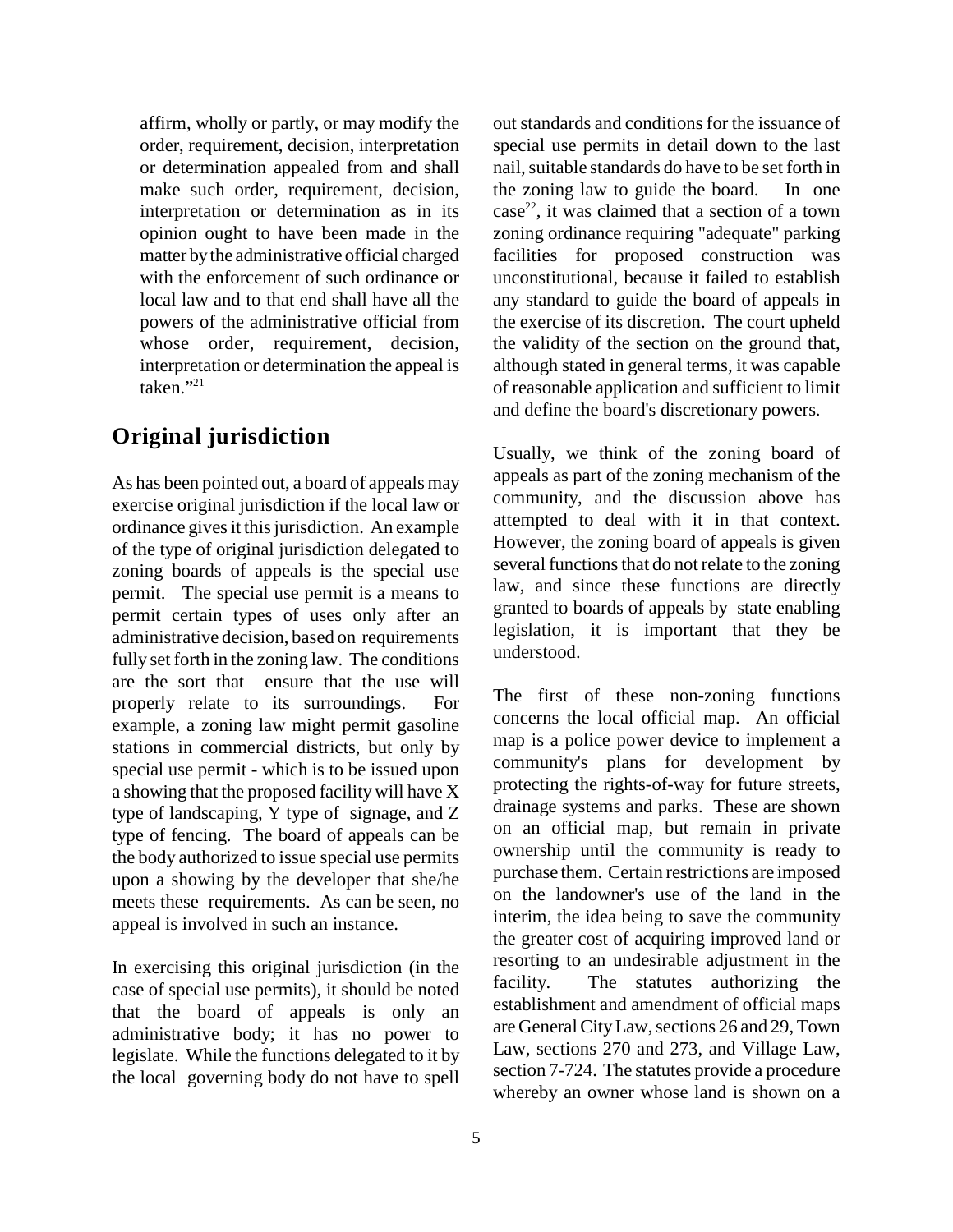map can obtain a permit to build on it. It is here that the zoning board of appeals has a role to play.

General City Law, section 35, Town Law, section 280, and Village Law, section 7-734 all provide that if the land within a mapped street or highway is not yielding a fair return on its value to the owner, the board of appeals - or other similar board in any city, town or village which has established such a board having power to make variances or exceptions in zoning regulations - shall have the power to grant a building permit. The vote of a majority of the board's membership is required and a hearing must be held, at which the parties in interest and others must be given the opportunity to be heard. In cities, 15 days' notice of hearing is required; in towns, 10 days' notice is needed, and notice must be published in a newspaper of general circulation in the municipality. The Village Law does not specify how such notice is to be given.

The second "non-zoning" area of zoning board of appeals responsibility concerns a prohibition contained in the statutes against issuance of building permits unless streets giving access to the structure exist (or a performance bond covering their construction has been furnished). The prohibition is contained in General City Law, section 36, Town Law, section 280-a and Village Law, section 7-736. As in the case of official maps, the statutes give the zoning board of appeals the power to make reasonable exceptions to the prohibition, or grant an area variance, if an applicant appeals to it from an adverse decision of the administrative official in charge of issuance of permits. A 1996 amendment to the above statutes removed an obsolete reference to "practical difficulty or unnecessary hardship." In granting an area variance from the access requirements of these statutes, the board of appeals now must apply the same criteria as are otherwise applicable to

area variances (see discussion of area variances, *infra*). The procedure for such an appeal is the same as in the cases of appeals on zoning regulations .

The third area of board power outside the zoning framework has to do with county official maps. Under General Municipal Law, section 239-e, procedures are established for county official maps which are similar to the local official maps described above. As in the case of the local maps, a procedure is set forth for the issuance of building permits in land shown on a county official map. General Municipal Law, section 239-e(7) gives this function to the local zoning board of appeals "or other board established by the municipality . . . to issue variances or make exceptions in zoning regulations." However, when issuing permits for buildings in lands shown on a county map, the board of appeals must do so by a two-thirds vote of its membership (it will be remembered that permits for building in land shown on a local official map may be issued by a majority vote). A hearing is required, on 10 days' notice.

A fourth non-zoning area of board jurisdiction concerns the issuance of building permits where a proposed structure has frontage on or access to a county road or other site shown on a county official map. General Municipal Law, section 239-f establishes a procedure that municipalities must follow before issuing such a permit. The municipality must notify the county planning board and superintendent of highways (or commissioner of public works) of an application for such a permit. The latter has 10 working days to report back to the municipality his/her approval or disapproval. The building permit may then be issued only in accordance with this report - unless the local zoning board of appeals varies the report's requirements. To do so, it must act by a two-thirds vote, and after a hearing on 10 working days' notice.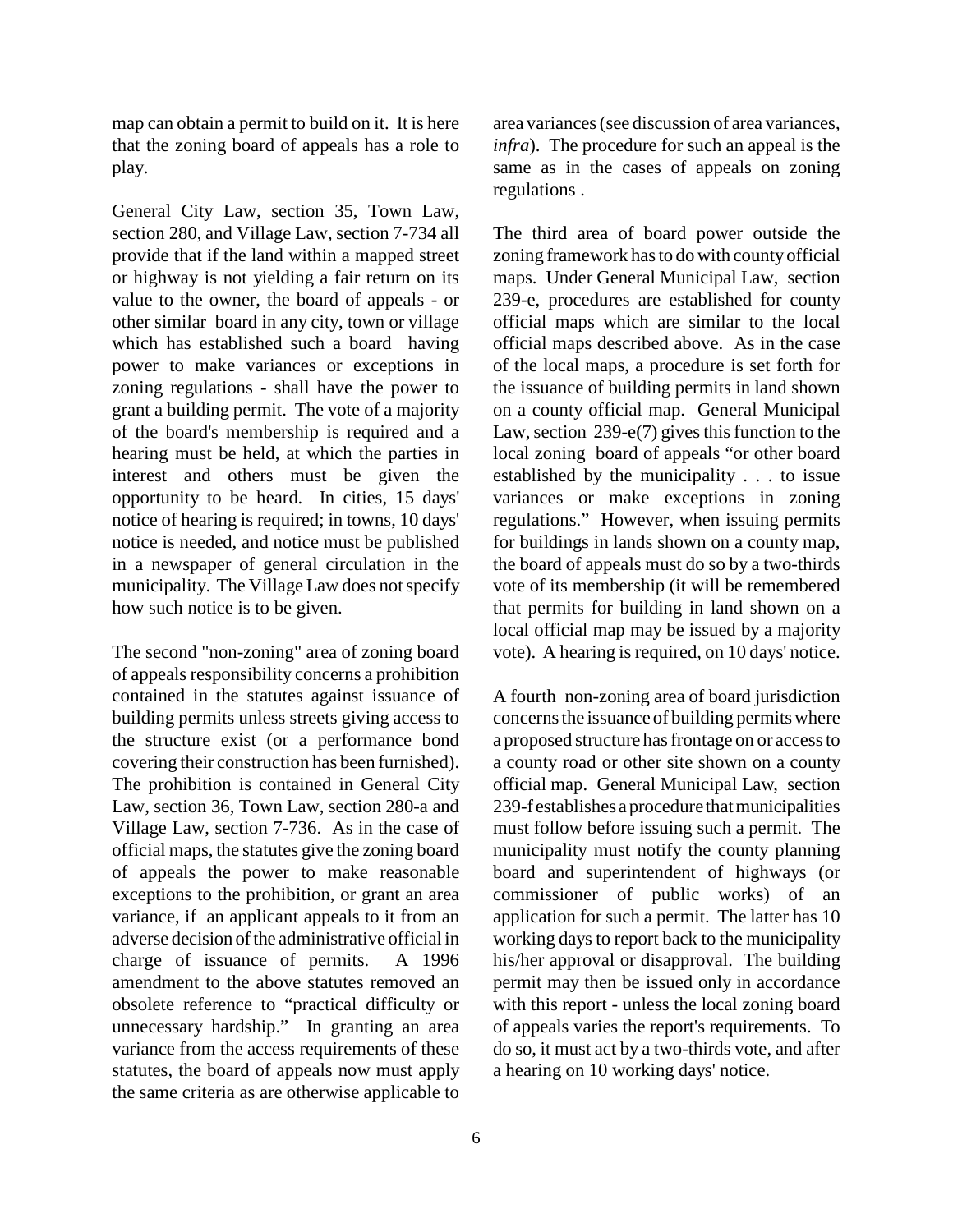The last area of jurisdiction given the zoning board of appeals by statute concerns airport approach regulations. Municipalities are authorized by General Municipal Law, section 356 to adopt regulations which would govern development in airport hazard areas, as defined in that section. The section provides that persons aggrieved by decisions of administrative officials charged with the enforcement of these regulations may appeal to the local zoning board of appeals.

#### **Limitations on the board's powers**

The board of appeals, then, is an administrative body, of limited jurisdiction and powers, designed to function as a "safety valve" to relieve the pressure of rigid and inflexible provisions of zoning regulations. However limited the jurisdiction of boards of appeals, they are still vitally important. The legislative body of a municipality cannot take care of the details which come before the board of appeals, nor should it. It is predictable that a zoning law will work some hardship on some people, because of its very purpose of applying restrictions on land use in various districts in the community. The board of appeals serves an essential role examining those restrictions in the individual matters that are brought before it, with the power to vary these restrictions if the circumstances show the need and essential legal criteria are met.

At this point in the discussion, having seen what boards of appeals may do, we need to clarify what they cannot do. Though it is ordinarily preferable to set forth a subject in positive terms, the functions of a board of appeals can be seen better if they are contrasted with the limitations on those functions.

First, bear in mind that a board of appeals is an

administrative body, not a legislative body. It does not have any legislative functions; these are in the sole province of the city council, the town board and the village board of trustees. That the board of appeals did not have any legislative powers was recognized in early litigation involving the powers of the board:

"No power has been conferred upon the Board of Standards and Appeals [the board of appeals in New York City] to review the legislative general rules regulating the use of land [cite]. The board does not exercise legislative powers. It may not determine what restrictions should be imposed upon property in a particular district. It may not review the legislative general rules regulating the use of land. It may not amend such general rules or change the boundaries of the districts where they are applicable. Its function is primarily administrative."<sup>23</sup>

The above quote contains an excellent capsule review of the "thou shalt nots" which govern the action of a board of appeals. First, the board of appeals may not itself impose zoning. This is the function of the local legislative body when it adopts or amends the zoning law. In an interesting discussion of this point, the State Comptroller observed that:

"We are satisfied that no authority exists in the General City Law or elsewhere for the delegation of the law-making powers of a legislative body to a purely administrative board, such as a board of zoning appeals."<sup>24</sup>

What about special use permits? Doesn't the authority that may be delegated to the board to issue special use permits sound somewhat like a legislative power? The answer is that it is not; it is a purely administrative function, requiring that standards be set out in the zoning law to guide the board of appeals in passing upon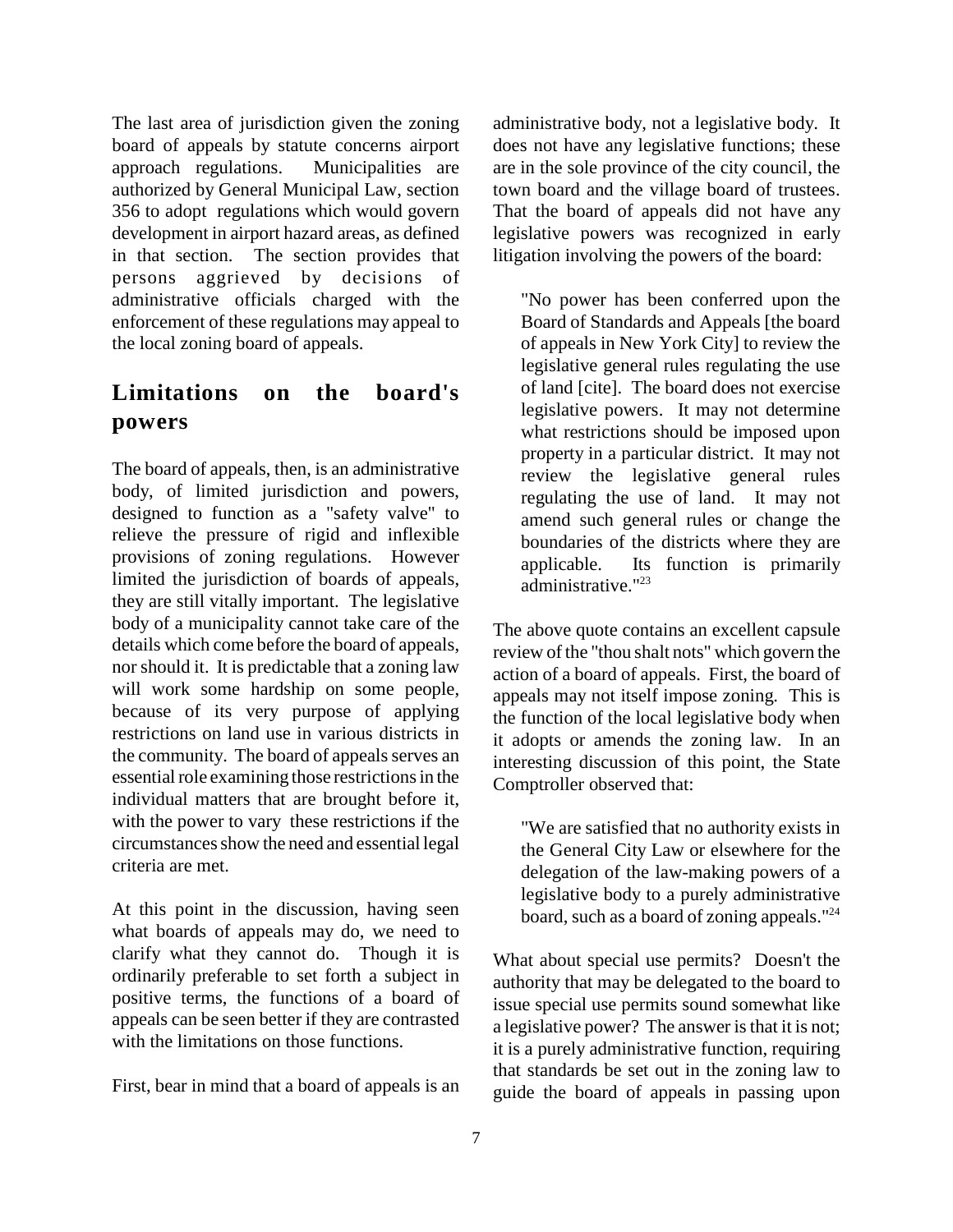applications for such permits. Even if such standards are general, courts will look to see that they have been obeyed.

Nor can a board of appeals review the general rules laid down by the legislative body respecting the use of land. It has no power to set aside a zoning law on the ground that its terms are arbitrary, unreasonable and unconstitutional  $^{25}$ 

Also, the board of appeals does not have the authority to amend the zoning regulations or change the boundaries of the districts where they are applicable. Understandably, the distinction between the power possessed by a board of appeals to grant variances, and the power to amend a zoning law, which the board of appeals clearly does not possess, may be a very fine distinction indeed. But it is an important distinction. An amendment to zoning requires legislative action by the governing board. The change thus enacted should be supported by the municipality's comprehensive plan, but requires no proof of hardship or any showing of facts relating to a specific parcel of land.

Against this background, the State Comptroller, in Opinion No. 65-770, examined a number of cases in which the purported granting of a variance was held to be instead an attempt by the board of appeals to amend the zoning regulations. Rather than attempt to paraphrase this part of the excellent opinion , we will quote at length:

"Perhaps illustrations will be more helpful than explanations. In *Schmitt v. Plonski* (215 N.Y.S.2d 170), a board of zoning appeals had granted a variance to construct a motel in a district where motels were prohibited. When the owner sought a permit to construct a theater on the plot, he was refused and this refusal was upheld by the court on the ground that the variance originally granted did not alter the classification of the land so as to permit of other uses equal with a motel. The variance had simply permitted the motel-use of the land; it had in no way amended the zoning ordinance or reclassified the land.

As Anderson (supra, section 18.54 p. 604) points out, `Most variances involve a single lot or at least a small parcel of land. Where a variance granted by a board of zoning appeals purports to permit the use of a large tract of land for a proscribed purpose, there is a strong possibility that the purported variance will be called an amendment . . .' [Ed. note: the foregoing discussion by Anderson is now substantially found in Salkin, *New York Zoning Law and Practice*, §29:51.]

Accordingly, in each of the following instances, the court upheld a refusal by a board of zoning appeals to grant a so-called variance, on the ground that the transfer of a large tract from one classification to another really constituted a zoning ordinance amendment:

1. Reclassifying as commercial a 5 ½ acre tract which constituted an entire residential district (Re Northampton Colony, Inc., 30 Misc.2d 469, 219 N.Y.S. 2d 292, aff'd 16 App. Div.2d 830, 230 N.Y.S.2d 668 (1961)).

2. Reclassifying into one-acre building lots a 40-acre area zoned for two-acre residential lots (Hess v. Zoning Board of Appeals, 17 Misc.2d 22, 188 N.Y.S.2d 1028 (1955)).

We think that all the foregoing renders conclusive the principle that a board of zoning appeals may not be delegated the power to amend a zoning ordinance or to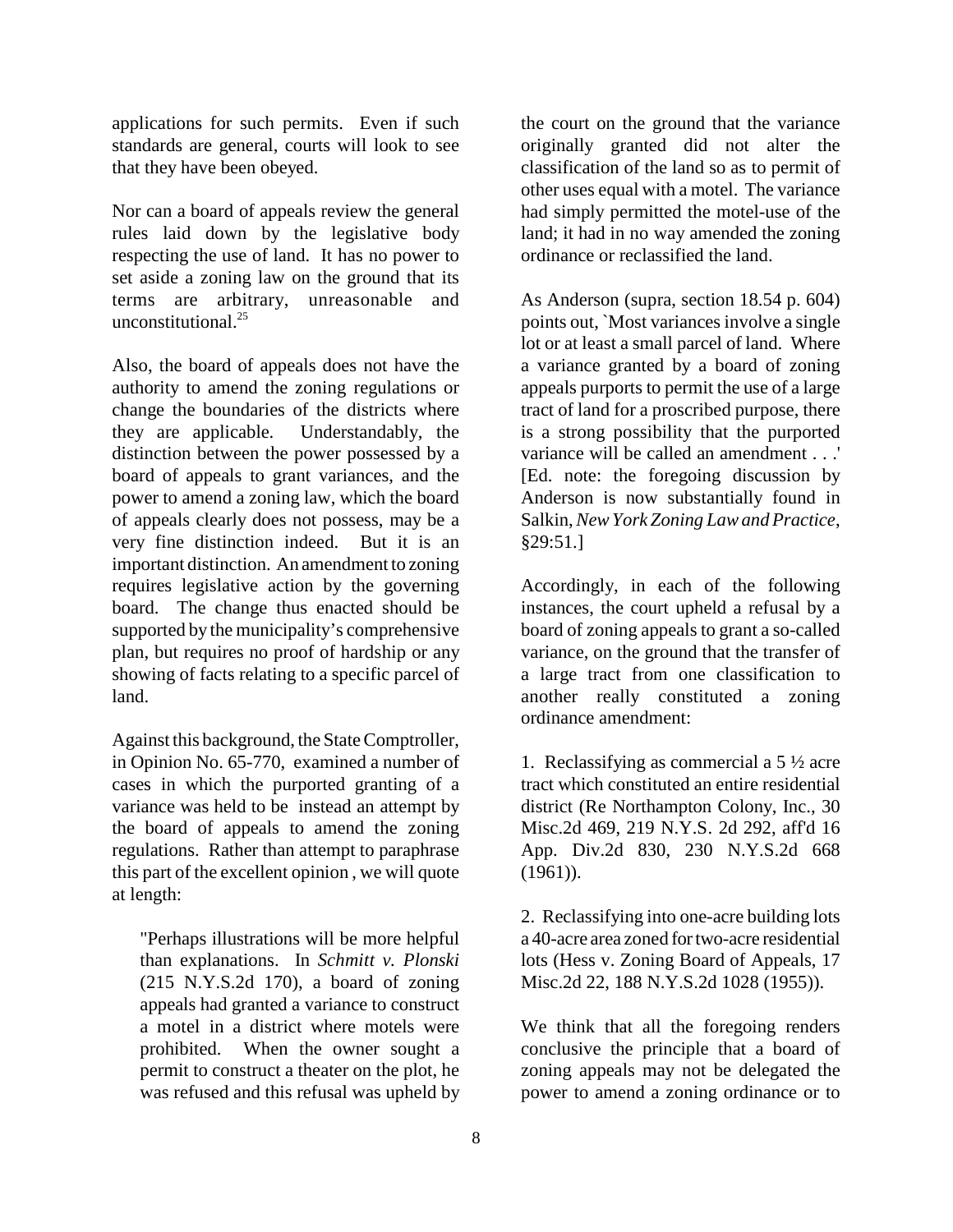legislate with respect thereto. Its powers in this regard are limited to the granting of variances within the meaning of that term as hereinbefore discussed."

That the board of appeals is limited in its power to grant variances by the criteria specified in the enabling statutes has been made clear by the Court of Appeals.<sup>26</sup>

### **Interpretations**

#### **What is an interpretation?**

The zoning enabling statutes provide boards of appeals with the power to hear and decide appeals from and review decisions of the administrative official responsible for the enforcement of the zoning regulations.<sup>27</sup> The statutes specifically allow the board to reverse or affirm, wholly or partly, or to modify the decisions appealed to  $it.^{28}$  This general statement of the board's appellate jurisdiction allows the board to interpret the municipality's zoning regulations.

The interpretation power is part of the appellate jurisdiction of the board of appeals, and cannot lawfully be exercised unless an appeal has been taken from an enforcement officer's decision.<sup>29</sup> In its simplest terms, an appeal seeking an interpretation is an appeal to the board of appeals claiming that the decision of the enforcement official was incorrect.

For example, if an applicant for a building permit receives a decision from the zoning enforcement official denying the permit, and if the applicant believes that the permit should have been granted under the terms of the zoning law, the applicant may appeal from the denial to the board of appeals. The appeal would claim that the denial of the permit was incorrect, and would ask the board of appeals to reverse the

decision of the enforcement official. Thus, in *Hinna v. Board of Appeals*<sup>30</sup>, the applicant had applied to the building inspector for a permit to build a motel. The application was denied, since it was not clear that motels were allowed in the zoning district. The applicant appealed from that denial to the board of appeals, seeking a decision interpreting the zoning ordinance in her favor. The board of appeals upheld the denial of the permit, and agreed with the building inspector's interpretation that the zoning district regulations did not permit motels. The board of appeals' decision was subsequently sustained by a court.

The appeal could also be from a decision of the enforcement official citing a violation of the zoning regulations. Thus, in *Matter of Levine v. Buxenbaum*<sup>31</sup>, the court held that the board of appeals has the power to hear an appeal from a notice of violation where the landowner claimed that there was in fact no violation because the property was a valid nonconforming use.

An appeal may also be taken to the zoning board of appeals from a decision of the enforcement official *issuing* a permit. Thus, where a permit has been issued, a neighbor may file an appeal with the board of appeals claiming that the issuance was incorrect, and asking the board to interpret the zoning regulations and reverse the decision of the enforcement official.<sup>32</sup> Thus, in *Pansa v.*  $Damiano<sup>33</sup>$ , petitioners, who owned residential property, were able to appeal to the board of appeals from the issuance of a permit for a structure on property adjacent to theirs. They claimed that the permit had been issued for a use which was prohibited in the zoning district and that the setback requirements were violated.

Regardless of the type of action appealed from, the board of appeals may interpret the language of the zoning regulations, apply it to the facts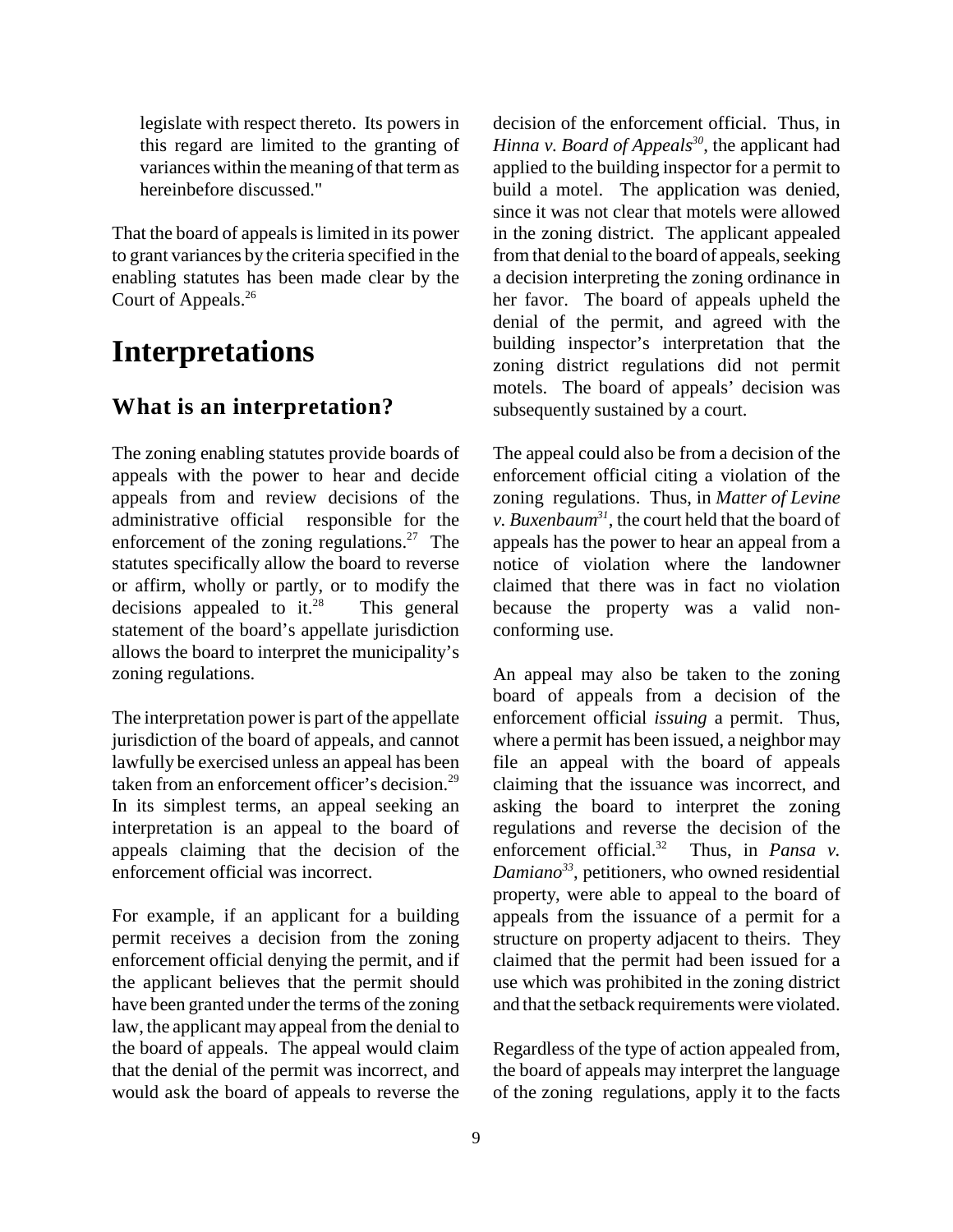before it and render a decision. The statutes provide that the board shall make such order, decision or determination "as in its opinion ought to have been made in the matter by the administrative official charged with the enforcement" of the zoning regulations.

#### **The basis of an interpretation**

The Court of Appeals has held that a zoning board of appeals performs a "quasi-judicial" function when it renders an interpretation of a zoning provision, and, as such, should act according to its own precedent. $34$  Thus, where a board of appeals has interpreted a particular provision of the municipal zoning law in a prior case, it should follow that precedent. This requirement points up the essentiality of good record-keeping, and of maintaining easy reference to prior decisions. The ideal system will cross-reference the filing of case records according to several parameters, such as: zoning law provision interpreted; location of property; name of appealing party(ies); as well as by simple chronology.

Where there are no prior decisions to rely on, the board of appeals should attempt to determine the governing board's original intent in enacting the provision in question. arriving at this determination the board should consider prior documentation such as: minutes of governing board meetings; testimony of local officials; and planning advisory documents which may have accompanied the enactment. Case law may also furnish guidance. Although the substance of zoning is generally a local matter, courts have on occasion applied broad interpretive principles in particular zoning contexts, for example, where the question concerns a customary accessory use. In a recent decision, the Appellate Division upheld a city's board of appeals in its determination that a "beaming" (or hair-removal) operation was not a customary accessory use to a leather finishing facility, where the facility had been in business for many years as a lawful nonconforming use, without performing "beaming," and where the "beaming" would have introduced chemical processes not theretofore employed at the facility.<sup>35</sup>

Finally, where the case calls for the board of appeals to interpret the meaning of a term, and there is no precedent to guide the board, it may desire to refer to one or more of the various zoning treatises containing standard definitions of terms, or even to the dictionary.

### **Variances**

#### **What is a variance?**

As noted in the introduction, various "safety valves" were built into the original New York City zoning ordinance in 1916, the most important of which is the zoning board of appeals' power to grant variances.

It is the purpose of the following sections to examine the role of the variance in the general scheme of zoning.

In essence, a variance is permission granted by the zoning board of appeals so that property may be used in a manner not allowed by the zoning. It is *only* the zoning board of appeals that has the power to provide for such exceptions from the zoning. And since zoning is meant to implement the municipality's development objectives and protect the health, safety and general welfare of the people, it follows that there are strict rules governing when variances may be provided.

There are two types of variances - use and area and we will take them up separately since the rules for each are different.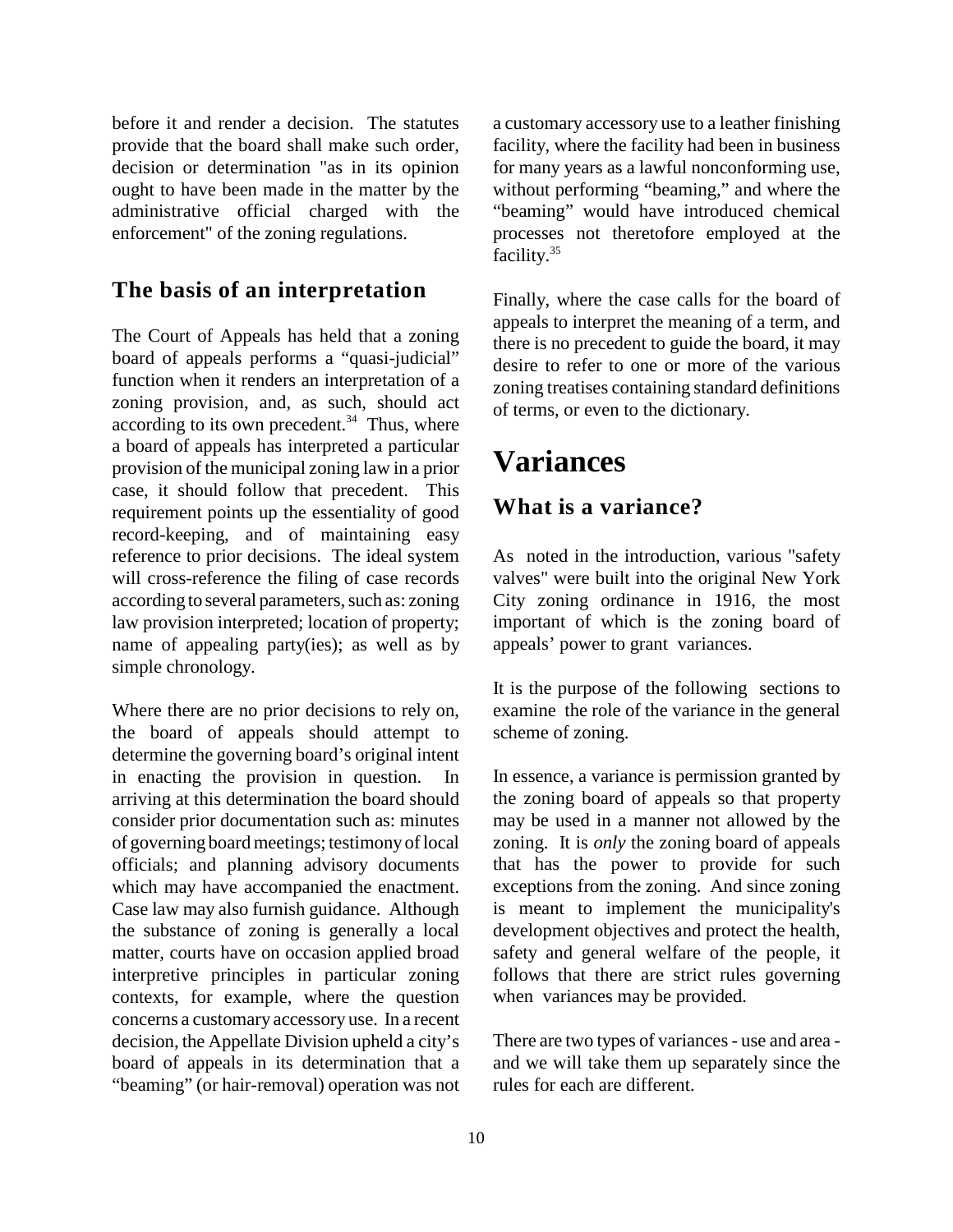One point should be emphasized at the outset. Though it is not a legislated change in zoning, a variance is essentially a change in the zoning law as it applies to the subject parcel of land. It therefore applies to the land itself, and not merely to the owner who happens to have applied for it. While a variance may be conditioned so as to be temporary where the nature of the use will be temporary (e.g., a construction trailer), the typical variance must instead "run with the land." It cannot be made to apply only to the current owner.

"It is basic that a variance runs with the land and, 'absent a specific time limitation, it continues until properly revoked' . . ."<sup>36</sup>

#### **The Use variance**

The use variance has been defined as:

". . . one which permits a use of land which is proscribed by the zoning regulations. Thus, a variance which permits a commercial use in a residential district, which permits a multiple dwelling in a district limited to single-family homes, or which permits an industrial use in a district limited to commercial uses, is a use variance."37

As the use variance grants permission to the owner to do what the use regulations prohibit, this power of the board of appeals must be exercised very carefully lest there be serious conflict with the overall zoning scheme for the community. The showing required for entitlement to a use variance is therefore intended to be a difficult one.

The General City Law, Town Law and Village Law specifically incorporate this concept into the language of the statutes. The statutes $38$ provide as follows:

"'Use variance' shall mean the authorization by the zoning board of appeals for the use of land for a purpose which is otherwise not allowed or is prohibited by the applicable zoning regulations."

Early cases in New York State recognized, without defining terms, that a zoning board of appeals had an important function in the granting of variances. The courts, up until 1939, had discussed general criteria for the granting of variances. Although these early decisions recognized the importance of the variance procedure and its inherent limitations, it was in that year that the landmark case of *Otto v. Steinhilber*, *supra*, was decided, and laid down specific rules governing the finding of unnecessary hardship in the granting of use variances. In that case, the owner of a parcel of property which was located in both a residential and commercial zone applied for a variance enabling him to use the entire parcel for a skating rink, which was a permitted commercial use. The lower court upheld the granting of the use variance, which ruling was affirmed by the Appellate Division. The Court of Appeals, the highest court in the State, reversed these holdings and in doing so, set forth the definitive rules that are still followed today. Indeed, now, these rules are codified in the State statutes.

The court found that the object of a use variance in favor of property owners suffering unnecessary hardship in the operation of a zoning law ". . . is to afford relief to an individual property owner laboring under restrictions to which no valid general objection may be made." After a discussion of the role of the zoning board of appeals in the granting of variances, the court found that a board could grant a use variance only under certain specified findings:

"Before the Board may exercise its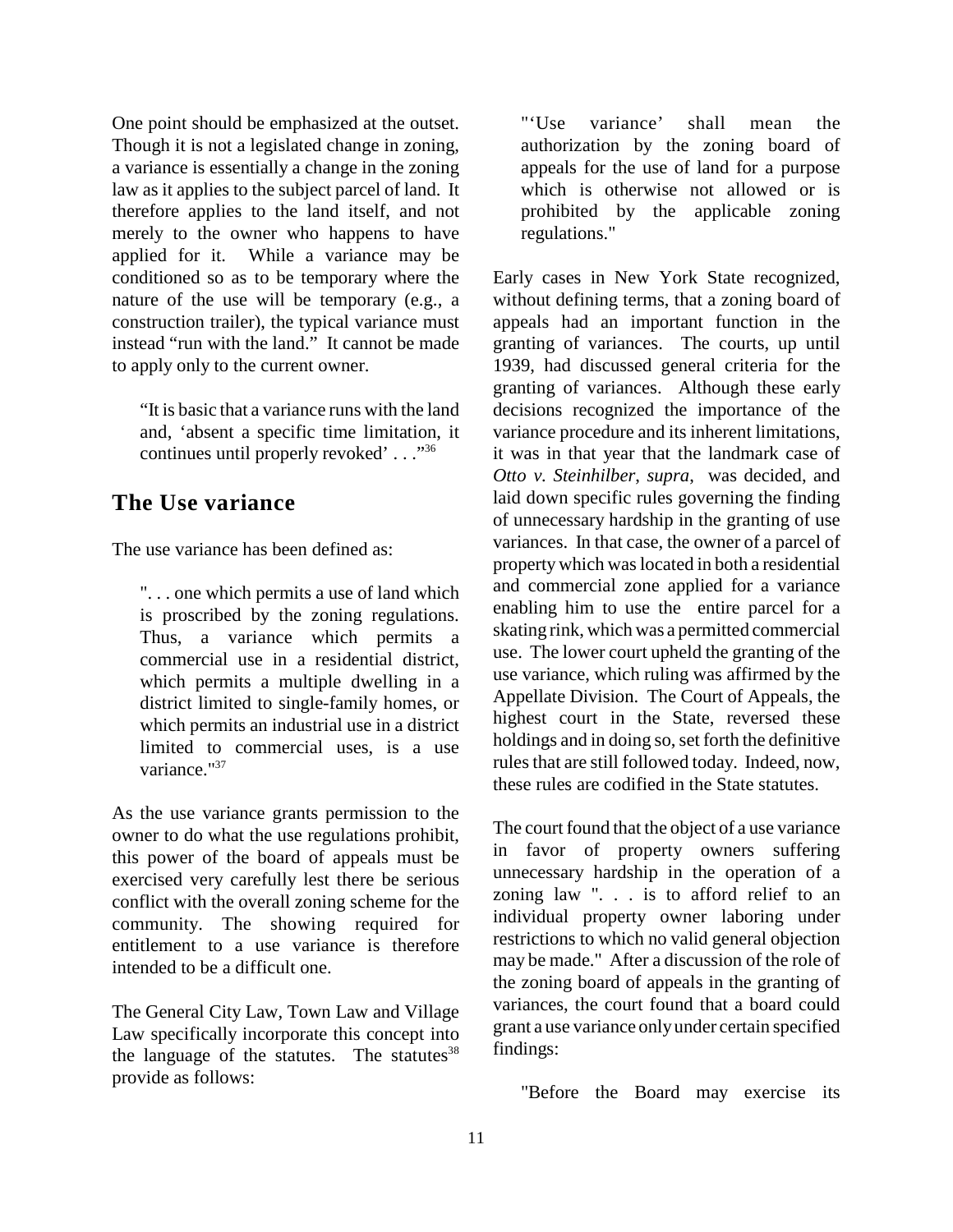discretion and grant a variance upon the ground of unnecessary hardship, the record must show that (1) the land in question cannot yield a reasonable return if used only for a purpose allowed in that zone; (2) that the plight of the owner is due to unique circumstances and not to the general conditions in the neighborhood which may reflect the unreasonableness of the zoning ordinance itself; and (3) that the use to be authorized by the variance will not alter the essential character of the locality."<sup>39</sup>

These rules have since become known by almost all practitioners as the "*Otto*" rules for granting use variances.

The court found that the petitioner was not entitled to the variance sought, because the three grounds cited above had not been proven. Of greater importance is the fact that once the court had enunciated these rules, a great element of certainty had been injected into this field of law. Hardly a court decision in this area has since been handed down that has not cited the rules formulated in the *Otto* case.

The statutes<sup> $40$ </sup> essentially codify the *Otto* rules, and those of cases following *Otto*, specifically regarding the issuance of use variances in cities, towns and villages:

"(b) No such use variance shall be granted by a board of appeals without a showing by the applicant that applicable zoning regulations and restrictions have caused unnecessary hardship. In order to prove such unnecessary hardship the applicant shall demonstrate to the board of appeals that for each and every permitted use under the zoning regulations for the particular district where the property is located, (1) the applicant cannot realize a reasonable return, provided that lack of return is substantial as demonstrated by competent financial

evidence; (2) that the alleged hardship relating to the property in question is unique, and does not apply to a substantial portion of the district or neighborhood; (3) that the requested use variance, if granted, will not alter the essential character of the neighborhood; and (4) that the alleged hardship has not been self-created."

It will be noted that the overall statutory test for the issuance of use variances remains "unnecessary hardship" as the Court of Appeals held in the *Otto* case. The statutes now define that term, using the three criteria based upon the *Otto* case, as they have been refined by court decisions over the years. The fourth requirement in the above language is based upon court decisions after the *Otto* case, which held that a use variance cannot be granted where the unnecessary hardship was created by the applicant.

The *Otto* rules have been refined by court decisions over the years. In cities, towns and villages, the statutory rules for granting use variances reflect these decisions. The best way to understand the rules is to examine each in its turn, together with the court decisions that shaped them.

#### *Reasonable return*

The statutes $41$  provide that the first test for the issuance of a use variance is that the applicant must demonstrate to the board of appeals that:

"the applicant cannot realize a reasonable return, provided that lack of return is substantial as demonstrated by competent financial evidence."

In essence, this is a restatement, in the State statute, of the first prong of the *Otto* test.

The salient inquiry is whether the use allowed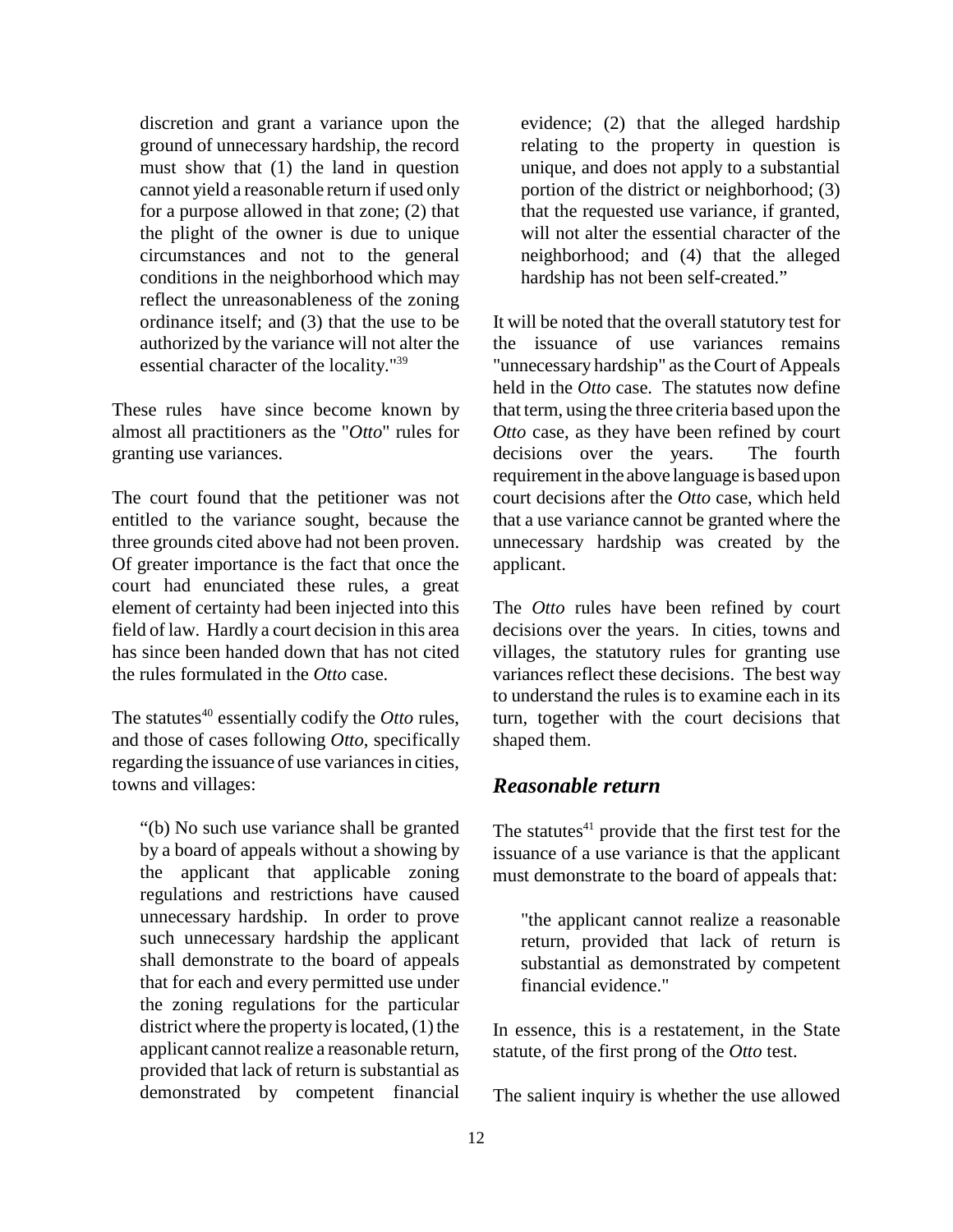by the zoning law is yielding a reasonable return.<sup> $42$ </sup> An applicant must prove that he or she cannot realize a reasonable return from each of the uses permitted in the zoning district. The mere fact that the property owner may suffer a reduction in the value of property because of the zoning regulations, or the fact that another permitted use may allow the sale of the property for a better price, or permit a larger profit<sup>43</sup>, does not justify the granting of a variance on the grounds of unnecessary hardship.<sup>44</sup>

It has been held that only by actual "dollars and cents proof" can lack of reasonable return be shown. In the case of *Everhart v. Johnston*<sup>45</sup>, a variance was granted to the owner of a property in a residential zone to enable him to house an insurance and real estate agency. A State Supreme Court annulled the granting of the variance, which determination was affirmed by the Appellate Division, which found "a complete lack of the requisite proof as to the first requirement (i.e., that the land in question cannot yield a reasonable return if used only for a purpose allowed in that zone)." The court explained its findings as follows:

"A mere showing of present loss is not enough. In order to establish a lack of `reasonable return', the applicant must demonstrate that the return from the property would not be reasonable for each and every permitted use under the ordinance (*Matter of Forrest v. Evershed*, 7 N.Y. 2d 256). Moreover, an applicant can sustain his burden of proving lack of reasonable return, from permitted uses only by 'dollars and cents proof'  $\ldots$ " (Id.)

The "dollars and cents proof" rule was again enunciated in a Court of Appeals case which held that "a landowner who seeks a use variance must demonstrate factually, by dollars and cents proof, an inability to realize a reasonable return under existing permissible uses." $46$ 

At this point, it would be good to mention briefly a property use that is especially hard hit by the reasonable return requirement. That is a nonconforming use, upon which an especially heavy burden falls when it must be shown that the user cannot derive a reasonable return from any permitted use. An applicant who maintains a nonconforming use must not only show that all permitted uses will be unprofitable, but also that the nonconforming use itself cannot yield a reasonable return. In a case in which the owner of a nonconforming gasoline station applied for a variance, the court pointed out this additional burden.

"In order to demonstrate hardship, the petitioners had the burden of showing that 'the land in question cannot yield a reasonable return if used only for a purpose allowed in that zone.' Since the operation of their gasoline station, as it presently exists, was a nonconforming use which was suffered to continue because it had been devoted to such a use before the prohibitory zoning ordinance took effect, it was a use which was allowed in that zone.' Business 'A' uses, such as retail stores generally, real estate offices, etc., were also, of course, 'allowed in that zone.' Hence, the petitioners had the burden of proving that their property could not yield a 'reasonable return' if used for a gasoline station (as it presently exists) or for any business 'A' use (retail stores generally, real estate offices, etc.)."<sup>47</sup>

#### *Unique circumstances*

The second test that an applicant for a use variance must adhere to under the state statutes, is that the property's plight is due to unique circumstances and not to general neighborhood conditions.

The statutes<sup>48</sup> provide that an applicant must demonstrate to the board: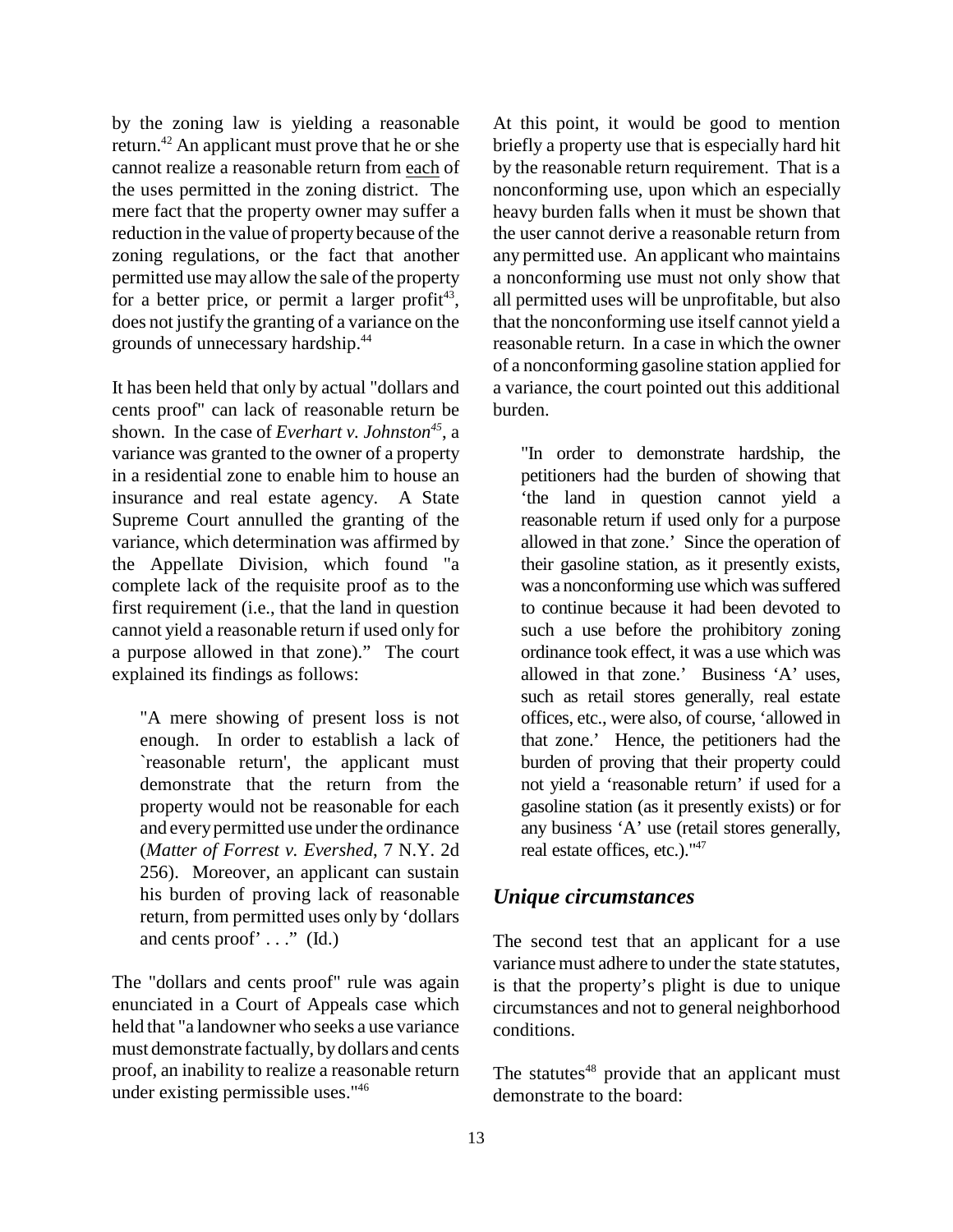"that the alleged hardship relating to the property in question is unique, and does not apply to a substantial portion of the district or neighborhood."

As a leading text writer has observed:

"Difficulties or hardships shared with others go to the reasonableness of the ordinance generally and will not support a variance relating to one parcel upon the ground of hardship."<sup>49</sup>

The Court of Appeals, in the early case of Arverne Bay Construction Co. v. Thatcher<sup>50</sup>, had before it a case involving the owner of land in a district classified as residential, in an area almost completely undeveloped, who sought a variance enabling him to operate a gasoline station. The Court of Appeals held a variance should not have been granted. The court stated:

"Here the application of the plaintiff for any variation was properly refused, for the conditions which render the plaintiff's property unsuitable for residential use are general and not confined to plaintiff's property. In such case, we have held that the general hardship should be remedied by revision of the general regulation, not by granting the special privilege of a variation to single owners."

This finding of "uniqueness" has also been referred to by the Court of Appeals as that of "singular disadvantage" by the virtue of a zoning ordinance. In the case of *Hickox v. Griffin*<sup>51</sup>, the court stated:

"There must at least be proof that a particular property suffers a singular disadvantage through the operation of a zoning regulation before a variance thereof can be allowed on the ground of `unnecessary hardship'."

In *Douglaston Civic Association, Inc. v. Klein<sup>52</sup>,* the Court of Appeals discussed the "unique circumstances" requirement and held that the property was indeed unique, justifying the grant of the variance:

"Uniqueness does not require that only the parcel of land in question and none other be affected by the condition which creates the hardship . . . What is required is that the hardship condition be not so generally applicable throughout the district as to require the conclusion that if all parcels similarly situated are granted variances the zoning of the district would be materially changed. What is involved, therefore, is a comparison between the entire district and the similarly situated land."

A use variance was properly granted in *Douglaston* where the land in question was shown to be swampy, even though other land in the vicinity shared that characteristic. The uniqueness requirement must be addressed in the context of the nature of the zone in general. Such a relationship makes sense when it is remembered that a variance should not be used in lieu of a legislative act. A parcel for which a variance has been granted, therefore, need not have physical features which are peculiar to that parcel alone (as required in *Hickox*, above). On the other hand, the hardship caused by physical features cannot prevail throughout the zone to such an extent that the problem should be addressed by legislative action, such as a rezoning.

The uniqueness relates, therefore, to the hardship, which in turn relates to the land, and not to the personal circumstances of the owner. In *Congregation Beth El of Rochester v. Crowley*<sup>53</sup>, a religious organization whose synagogue had burned down applied for a use variance so that it could sell the now-vacant property for construction of a gasoline service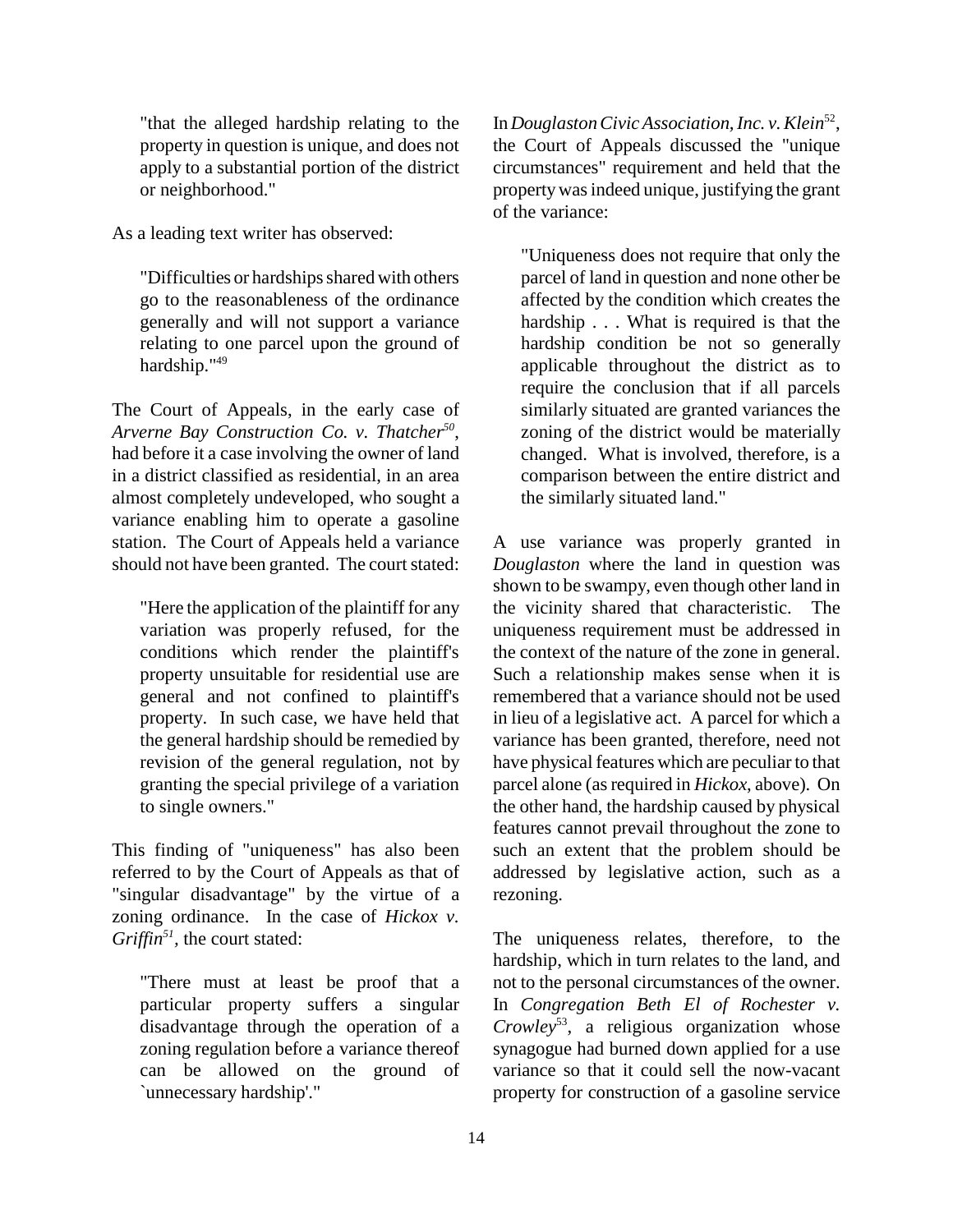station. The organization argued that the uniqueness standard was satisfied in that it was financially impracticable to rebuild a synagogue on the site. The court instead held that "It is not the uniqueness of the plight of the owner, but uniqueness of the land causing the plight, which is the criterion."

#### *Essential character of the neighborhood*

The third test that must be met pursuant to state statutes<sup> $54$ </sup> before a use variance may properly be granted, is that

"the requested use variance, if granted, will not alter the essential character of the neighborhood."

Because one of the basic purposes of zoning is to adopt reasonable regulations in accordance with a comprehensive plan, it follows that changes which would disrupt or alter the character of a neighborhood, or a district, would be at odds with the very purpose of the zoning regulation itself. Thus, in the case of *Holy Sepulchre Cemetery v. Board of Appeals of*  $T<sub>own of</sub> Greece<sup>55</sup>, a nonprofit.$ corporation sought a variance to enable it to establish a cemetery where such use was not provided for in the applicable zoning ordinance. The court conceded the fact that the area surrounding the property in question was sparsely settled and practically undeveloped, but upheld the action of the board denying the use variance sought. The court recognized the right of the zoning board of appeals to take notice of the fact that a residential building boom could reasonably be expected in a few years, and that the proposed cemetery could quite possibly interfere with the residential development of the section.

In another case, a transit corporation sought to

lease land in a residential zone, used as a bus loop, to an oil company, which planned to erect a gasoline station. The court found that the zoning board of appeals properly refused to grant the use variance, because the variance, if granted, would interfere with the zoning plan and the rights of owners of other property, and that the evidence before the board was sufficient to sustain its findings that the requested use, if permitted, " . . . would alter the essential residential character of the neighborhood."<sup>56</sup>

In the case of *Matter of Style Rite Homes, Inc. v. Zoning Board of Appeals of the Town of Chili<sup>57</sup>*, the plaintiff corporation owned property in a one-family residential district, part of which was appropriated by the State for highway purposes. The plaintiff then applied for a use variance permitting it to use its remaining land for a garden apartment development. In upholding the decision of the zoning board of appeals denying the use variance, the court held that:

"Finally, it seems clear that the plaintiff's proposed use of the property for a 60-family multiple dwelling complex is incompatible with the over-all plan and policy for development of the town and would create conditions distinctly different from those existing in the locality by adding problems incident to an increase in population density as well as unquestionably altering the essential character of an otherwise residential neighborhood developed in reliance on the stability of the ordinance."

One court has held that the applicant will fail this third test if it is shown that the proposed project would "stimulate a process which in time would completely divert . . . . [the neighborhood's] . . . complexion." In other words, the proposed project need not *in and of itself* alter the character of the neighborhood if it is shown that the project would set a pattern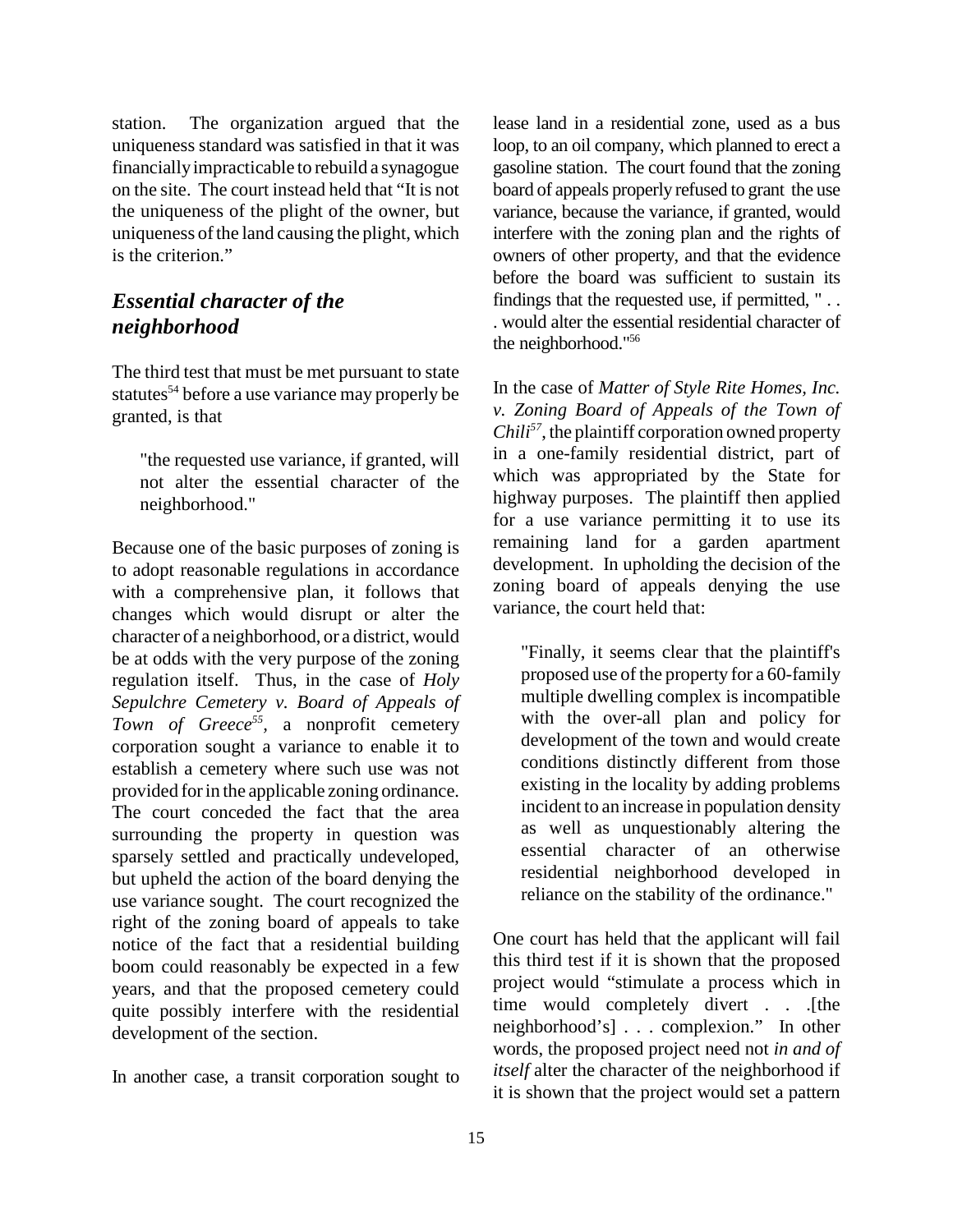for future development that would, in time, alter the neighborhood's character.<sup>58</sup>

#### *Self-created hardship*

While it was not a factor in the *Otto* decision, there is one more important consideration that must be noted before leaving the discussion of use variances. That is the so-called rule of "self-created hardship." The self-created hardship rule has now been codified in the statutes.<sup>59</sup>

It is well settled that a use variance cannot be granted where the "unnecessary hardship" complained of has been created by the applicant, or where she/he acquired the property knowing of the existence of the condition she/he now complains of. In *Carriage Works Enterprises, Ltd. v. Siegel*<sup>60</sup>, in addressing selfcreated hardship, the court stated "The courts should not be placed in the position of having to guarantee the investments of careless land buyers." The same advice should apply to zoning boards of appeals.

In the case of *Clark v. Board of Zoning* Appeals<sup>61</sup>, the Court of Appeals, before proceeding to discuss the grounds necessary for the granting of a use variance, noted that the property in question was purchased to be used as a funeral home in a district where such use was not permitted under the zoning ordinance. The court observed that:

"Nevertheless . . .[ the owner] . . . purchased the lot, then applied for a variance. We could end this opinion at this point by saying that one who thus knowingly acquires land for a prohibited use, cannot thereafter have a variance on the ground of `special hardship' . . ."<sup>62</sup>

Note, however, that a contract vendee  $-$  i.e., a person who enters into an agreement with the

owner to purchase the property contingent on the grant of a variance – is a legitimate "person aggrieved" (see "Who are proper parties before the board," below). Since the contract vendee has yet to purchase the property, he/she cannot be said to present self-created hardship, but must rely on the circumstances of the owner with whom he/she has a contract.

#### **A final word on use variances**

The rules laid down in the statutes and in the applicable cases are *requirements*. They *must* be used by zoning boards of appeals in reviewing applications for use variances. Furthermore, the board must find that *each* of the elements of the test has been met by the applicant.

The board must also consider the effect of the grant of the use variance on the zoning law itself. The Court of Appeals pointed out in the *Clark* decision, *supra*,

". . . no administrative body may destroy the general scheme of a zoning law by [granting variances indiscriminately] . . ."

#### **The Area variance**

The statutes<sup> $63$ </sup> define an area variance as follows:

"'Area variance' shall mean the authorization by the zoning board of appeals for the use of land in a manner which is not allowed by the dimensional or physical requirements of the applicable zoning regulations."

Area variances are thus, as a practical matter, distinguished from use variances in that a use variance applies to the use to which a parcel of land or a structure thereon is put, and an area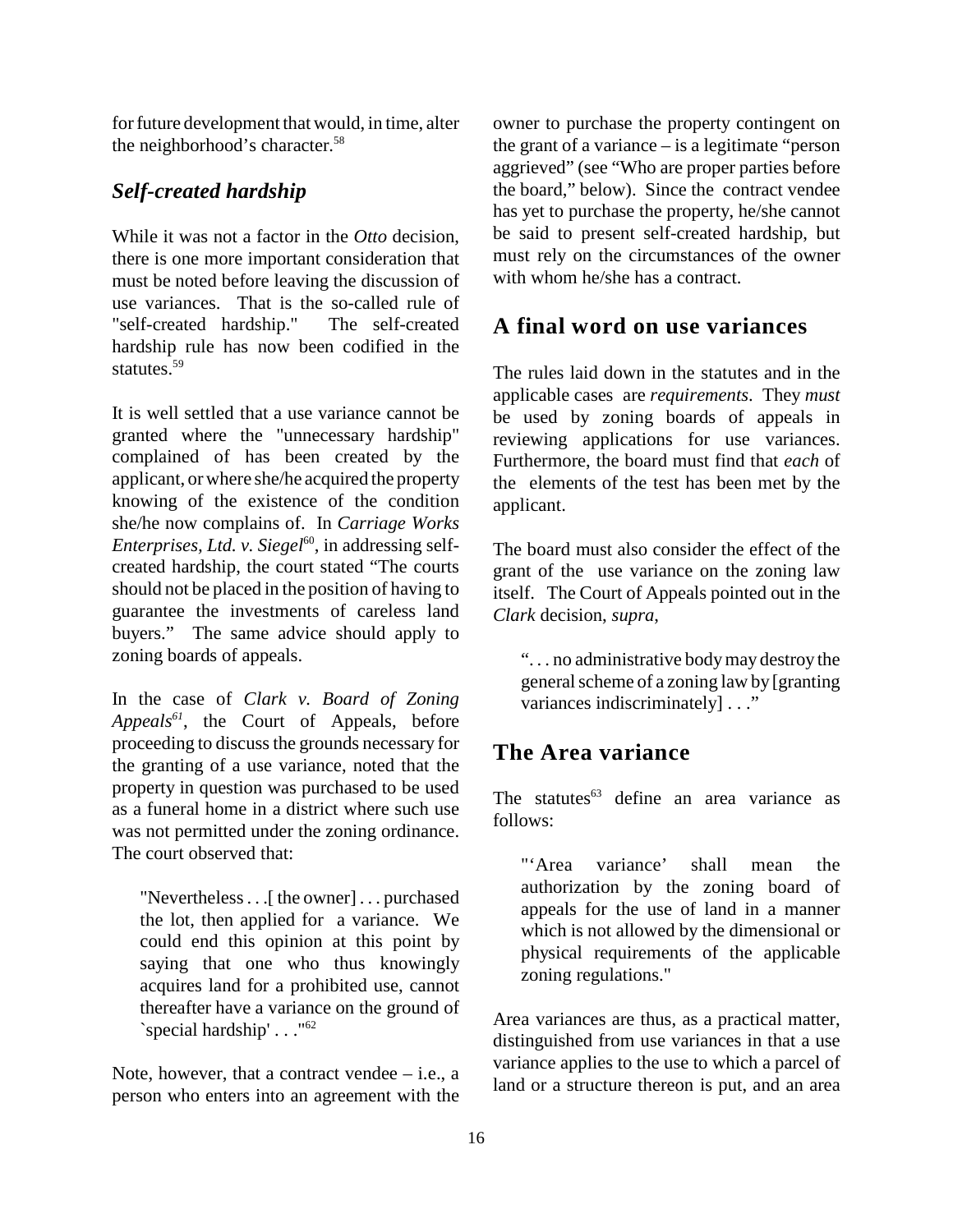variance applies to the land itself. In most cases, the difference is clear-cut. If an applicant for a variance wishes to use his property in a residential district for a funeral home, he obviously wants a use variance; if, however, he wishes to build an extra room on his house, and it would violate a side yard restriction, an area variance is just as obviously called for.

The rules for the issuance of area variances in all municipalities have changed dramatically since 1992. Prior to July 1, 1992, the standard for the issuance of all area variances was that of "practical difficulty." This term had appeared in the statute for many years and had been interpreted by the courts in a great number of cases significant to its understanding. Since July 1, 1992, however, the Town Law and the Village Law no longer employ this standard, and, since July 1, 1994, the term is no longer applicable in cities. The historic cases interpreting "practical difficulty" will, therefore, not be discussed here.

The statutes now specifically set forth the rules for the granting of area variances. $<sup>64</sup>$  They</sup> provide that in making its determination on an application for an area variance, the board of appeals must balance the benefit to be realized by the applicant against the potential detriment to the health, safety and general welfare of the neighborhood or community if the variance were to be granted. In balancing these interests, the board of appeals must consider the following five factors:

1. Whether an undesirable change will be produced in the character of the neighborhood or a detriment to nearby properties will be created by the granting of the area variance.

2. Whether the benefit sought by the applicant can be achieved by some method, feasible for the applicant to pursue, other than an area variance.

3. Whether the requested area variance is substantial.

4. Whether the proposed variance will have an adverse effect or impact on the physical or environmental conditions in the neighborhood or district.

5. Whether the alleged difficulty was selfcreated, which consideration shall be relevant to the decision of the board of appeals, but shall not necessarily preclude the granting of the area variance.

The best way to understand the rules is to examine each in its turn, together with the court decisions that rely on them.

#### *Undesirable change in the neighborhood*

The board must consider whether the dimensional alteration being proposed will result in a structure or a configuration that will be seriously out of place in the neighborhood. In *Pecoraro v. Board of Appeals of the Town of Hempstead*<sup>65</sup>, the Court of Appeals upheld the denial of an area variance that would have reduced the minimum lot size from 6,000 square feet to 4,000, and would have reduced the required frontage from 55 feet to 40. The court held that the board of appeals could rationally conclude that the proposal would seriously compromise the character of the neighborhood, which consisted overwhelmingly of parcels which met the required minimums.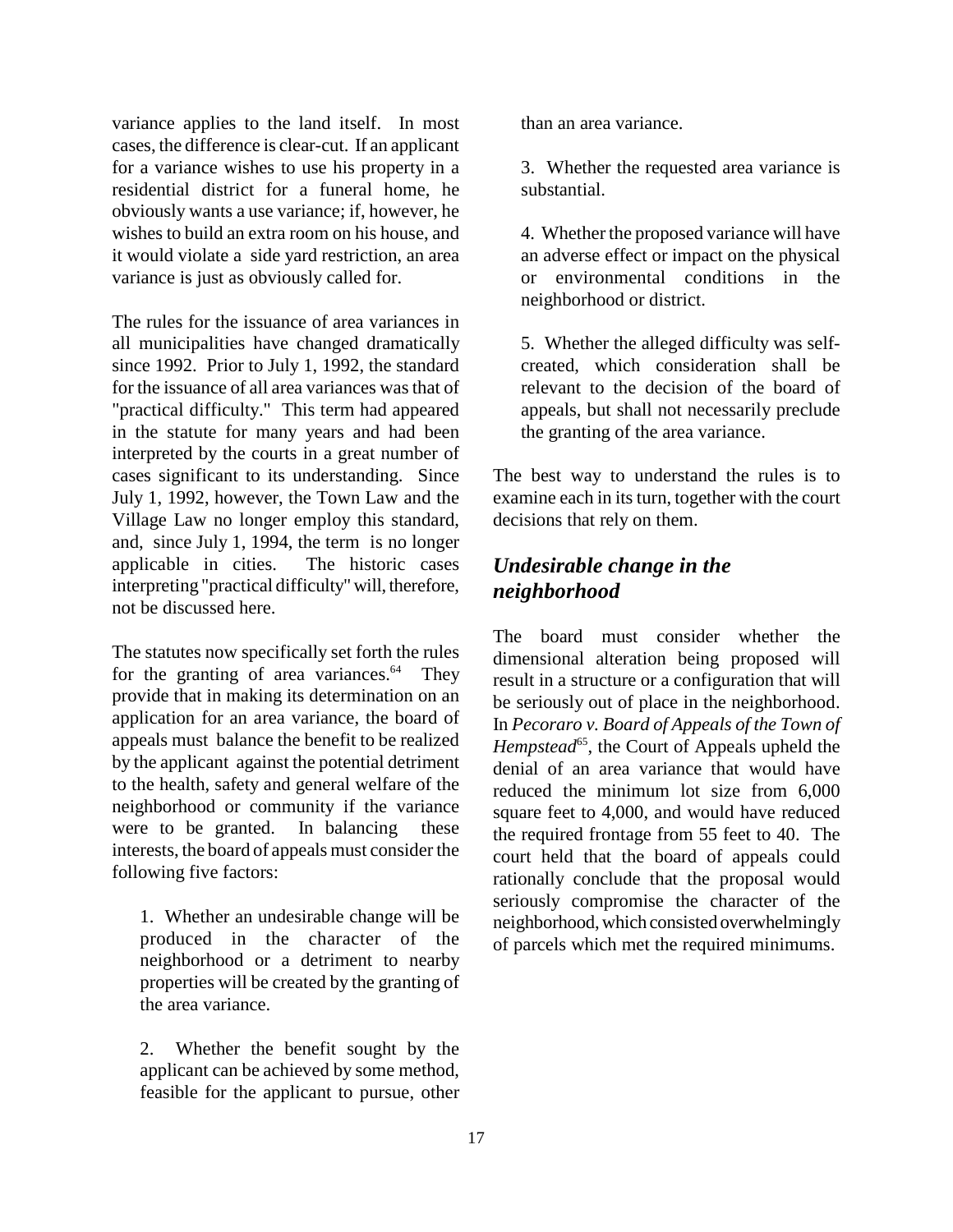#### *Alternative to variance*

Here, the board should consider alternatives open to the applicant that are lawful under the zoning. Perhaps, for example, a proposed addition can be constructed in a different location on the property, where a variance would not be needed. Or, as one court recently observed, the applicant should have at least explored the possibility, either of acquiring adjoining vacant property, or of selling his substandard unimproved lot to an adjoining neighbor.<sup>66</sup>

#### *Substantiality*

It is difficult to quantify "substantiality." The board should, however, make a reasoned judgment as to whether the nonconformity being proposed is too great, as compared to the lawful dimensions allowed by the zoning law. Some courts have looked favorably upon a board's application of a simple mathematical analysis. In *Heitzman v. Town of Lake George* Zoning Board of Appeals<sup>67</sup>, the court upheld the denial of a variance based in part on the showing that construction would have exceeded the allowable lot coverage by 15%.

#### *Impact on environment*

Here, the board of appeals should weigh the proposal's potential impact on such factors as drainage, traffic circulation, dust, noise, odor, and impact on emergency services, among others. In one case, a court upheld the grant of a height variance allowing construction of a fence which would screen several exhaust fans installed at the rear of a diner. The court held that substantial evidence supported the board's decision that the fence would protect the aesthetics of the diner, which had unique design, that installation of a grease reservoir would prevent grease from dripping to the

ground, and that the fence would keep grease and fumes from neighboring property.<sup>68</sup>

#### *Self-created difficulty*

One court<sup> $69$ </sup> shed light on the possible scenarios constituting self-created difficulty as follows:

"Where the lot was substandard and nonconforming at the time it was purchased . . . , or where construction occurred due to contractor's error . . . , or without the benefit of a building permit . . , or where an applicant seeks to construct three homes on a parcel zoned for one house."

On the other hand, said the same court, when an owner builds on a lot he does not thereby preclude himself from obtaining a variance for additional construction in the future. Thus, the board of appeals should not

"require homeowners to anticipate all future needs and property uses before one constructs a home, otherwise all subsequent nonconforming desires would be rejected as self-created."<sup>70</sup>

But perhaps the most important point we can make here is that self-created difficulty, as it relates to an area variance application, is not the same as self-created *hardship,* as set forth above with respect to the use variance. Even if present, it constitutes only one factor to be considered by the board of appeals; it does not, in and of itself, act as a bar to the grant of an area variance.

Several significant cases have been decided by the courts since the revised area variance standards went into effect in the early 1990's. In *Sasso v. Osgood*<sup>11</sup>, the Court of Appeals reversed a decision of the Appellate Division, which had applied the "practical difficulty" test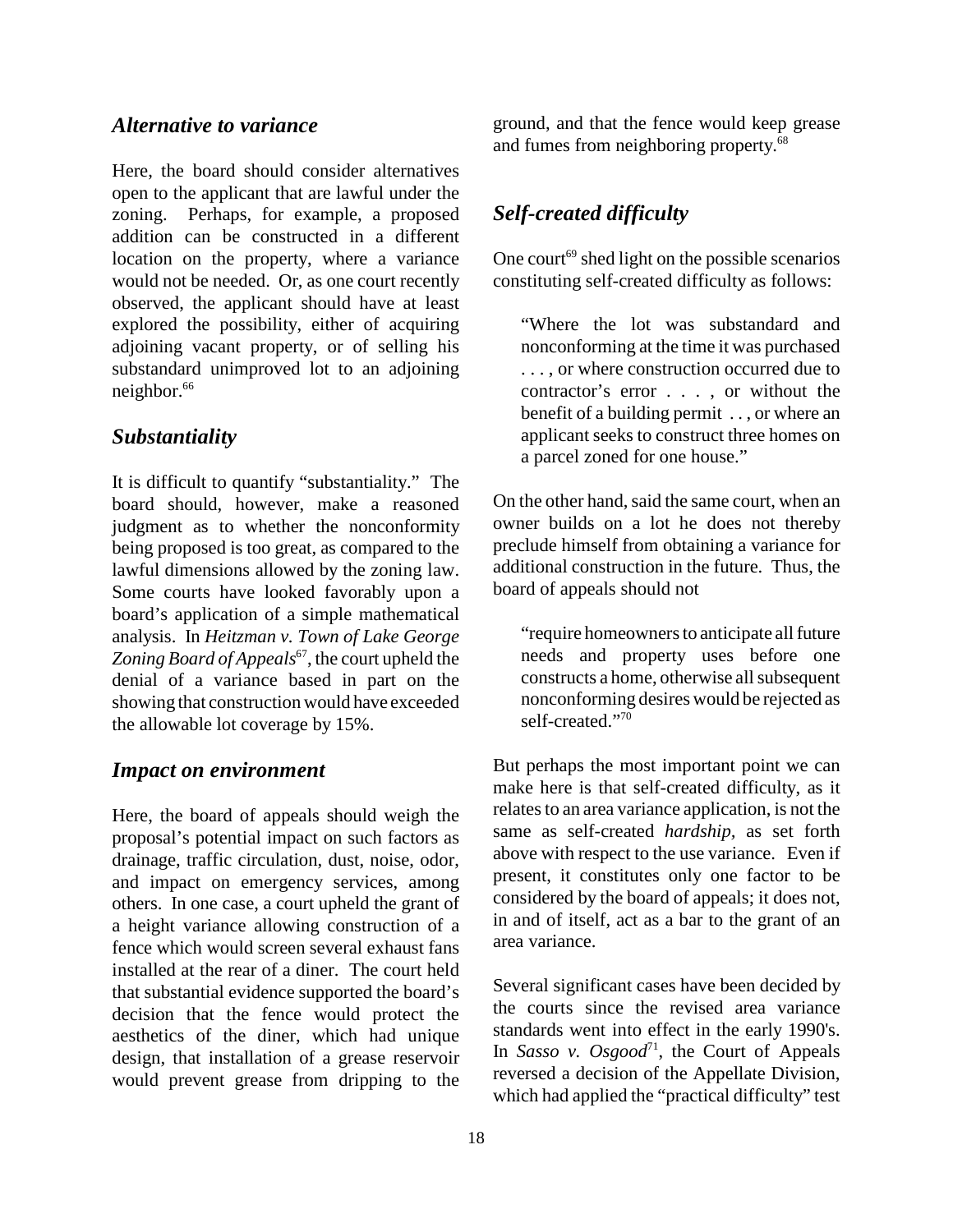despite its recent disappearance from the statute. The Court of Appeals held that:

". . . the legislation was enacted to aid nlaypersons–both applicants and lay members of Zoning Boards of Appeal--in understanding and implementing the existing case law . . .

. . . .

"We conclude Town Law § 267-b(3)(b) requires the Zoning Board to engage in a balancing test, weighing 'the benefit to the applicant' against 'the detriment to the health, safety and welfare of the neighborhood or community' if the area variance is granted, and that an applicant need not show 'practical difficulties' as that test was formerly applied."

In *Cohen v. Board of Appeals of the Village of Saddle Rock*<sup> $72$ </sup>, the Court of Appeals struck down a village's local zoning law to the extent that it applied standards for the grant of an area variance which went beyond those found in Village Law  $\S$  7-712(b)(3). In fact, the village's own law required adherence to the old "practical difficulty" standard. The Court held:

"faced with the turmoil and uncertainty that had plagued the law in this area, the Legislature intended to occupy the field and thus preempt local supersession authority.

. . . .

"A uniform standard for area variance review . . . has clear advantages. Property owners and zoning practitioners around the state will benefit from a better understanding of the standards for a variance, notwithstanding the unique zoning requirements of each individual locality . . . And far from being an encroachment on local zoning authority, the application of a uniform standard ensures that each locality's

zoning decisions will be reviewed consistently by the courts without being subject to the vagaries of a standard elusive of easy definition or clear application . . ."

#### **Minimum variance necessary**

The statutes<sup>73</sup> codify what the courts had previously held: When granting either a use or an area variance, a zoning board of appeals must grant the *minimum* variance that it deems necessary and adequate, while at the same time preserving and protecting the character of the neighborhood and the health, safety and welfare of the community. Thus, the board need not grant to an applicant everything he/she has asked for. Rather, the board is required to grant only the approval that is absolutely necessary to afford relief.

To illustrate this point, in *Nardone v. Zoning Board of Appeals of the Town of Lloyd*<sup> $74$ </sup>, the applicant requested variances to locate 12 onebedroom and three two-bedroom apartments on one parcel, and six two-bedroom apartments on another parcel. The board instead granted a variance allowing only the construction of 12 one-bedroom apartments on one parcel, and five two-bedroom apartments on the other. The court held that the board had acted rationally and within its scope of discretion in granting a modified approval that, on the facts presented, would afford adequate relief to the owner.

#### **Conditions**

The statutes<sup> $75$ </sup> empower the board of appeals, when granting a use or area variance, to impose "such reasonable conditions and restrictions as are directly related to and incidental to the proposed use of the property." While the statutes now expressly authorize the setting of conditions, the courts long ago held that boards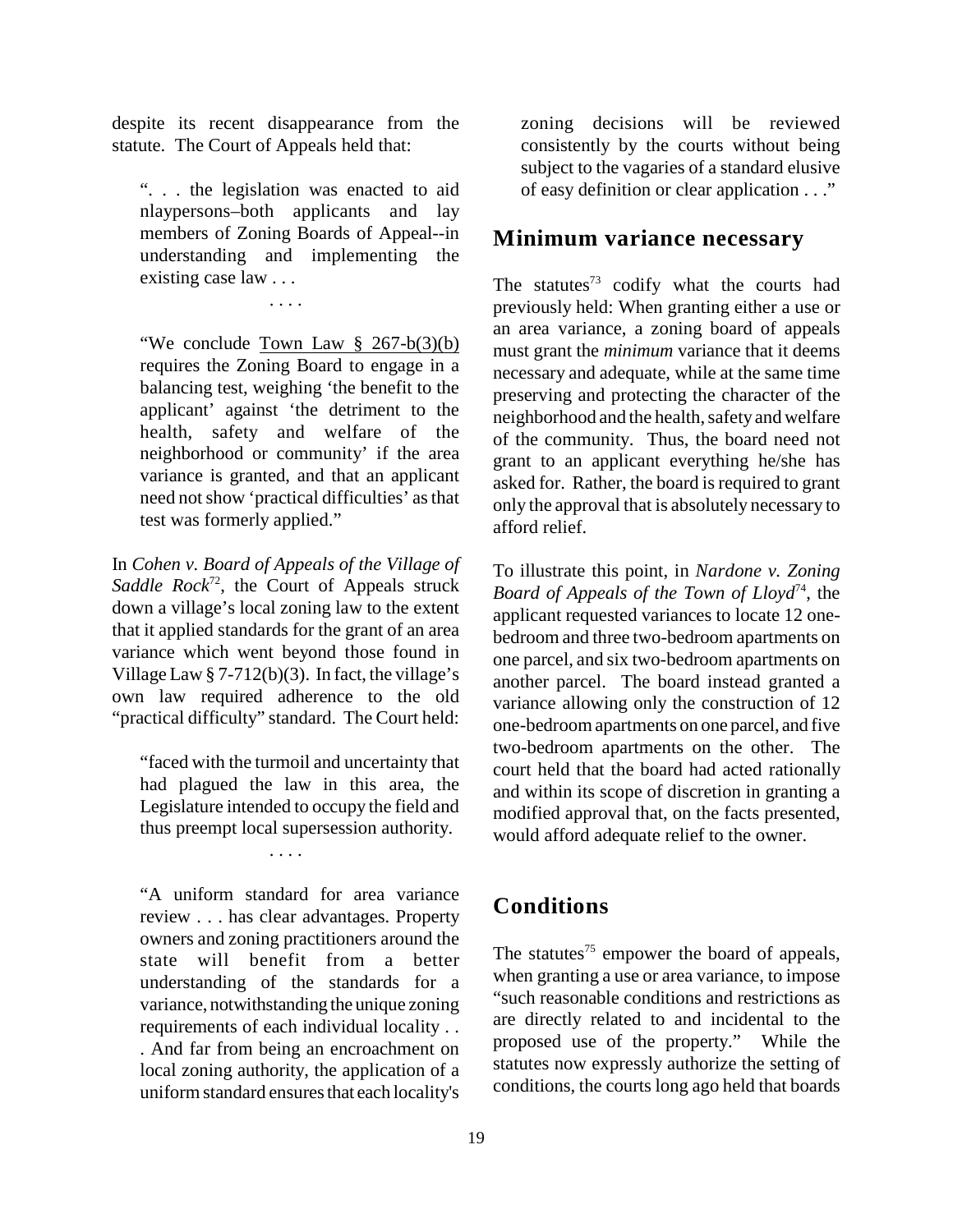of appeals have the inherent power to impose reasonable conditions to protect the neighborhood. <sup>76</sup>

We should clearly distinguish conditions from alternatives. While an alternative is a different version of relief – or, perhaps, a way to avoid the need for relief – conditions are instead requirements placed on the enjoyment of the relief that the board actually grants. Conditions are meant to mitigate the impacts of the approved project on both the neighborhood and on the integrity of the zoning law.

Conditions must relate solely to the particular land that is the subject of the application, and must not concern unrelated land or other issues. In *Gordon v. Zoning Board of Appeals of the Town of Clarkstown*<sup>77</sup>, the court struck down a condition requiring an owner, as a condition of the grant of a side-yard variance, to dedicate a strip of her front yard for a future roadwidening project.

Further, the conditions must relate to the land and may not be personal to the owner. In *St. Onge v. Donovan*<sup>78</sup> the Court of Appeals struck down a condition placed on the grant of a use variance for a real estate office. The condition restricted the variance to use by the then-current owner only. Similarly, the courts have held that conditions applied to any land use approval must relate to the legitimate objectives of zoning, and not to matters related solely to the operation of a business. The decision in *Matter of Summit School v. Neugent*<sup>79</sup>, is practically a primer on this point. In the *Summit School* case, a village zoning board of appeals had placed a number of conditions on the grant of a special use permit and a variance to operate a private school for children with learning disabilities. The conditions related to ages of students, months, days and hours of operation of the school, number of students enrolled, teacher-to-student ratio, and degree of supervision of the students. The court struck down all of the conditions, stating:

"The power of a board of appeals to impose conditions . . . is not unlimited. The conditions so established must relate directly to, and be incidental to, the proposed *use* of the real property and not to the manner of the operation of the particular enterprise conducted on the premises . . ."

### **Procedure by and before the Board**

Procedure by and before the zoning board of appeals sounds like a topic to curl up with in front of the fireplace, in a comfortable leather armchair, dog at side, pipe and tobacco at hand, on a rainy Sunday afternoon. Procedural matters are rarely the most exciting aspect of anything, whether it is getting a driver's license, buying a house, or getting married.

Yet proper procedure is of singular importance in the administration and enforcement of the community's zoning law - that investment in its future development. Quite aside from protecting the board against legal challenges, its adherence to procedural requisites should ensure evenhandedness and due process for all parties. This section surveys the issues most frequently causing problems for zoning boards of appeals, and those who must deal with them. It discusses the problem of proper parties in proceedings before these boards, general procedural matters (including the notice and hearing requirements and how a hearing should be conducted), and what constitutes a proper decision.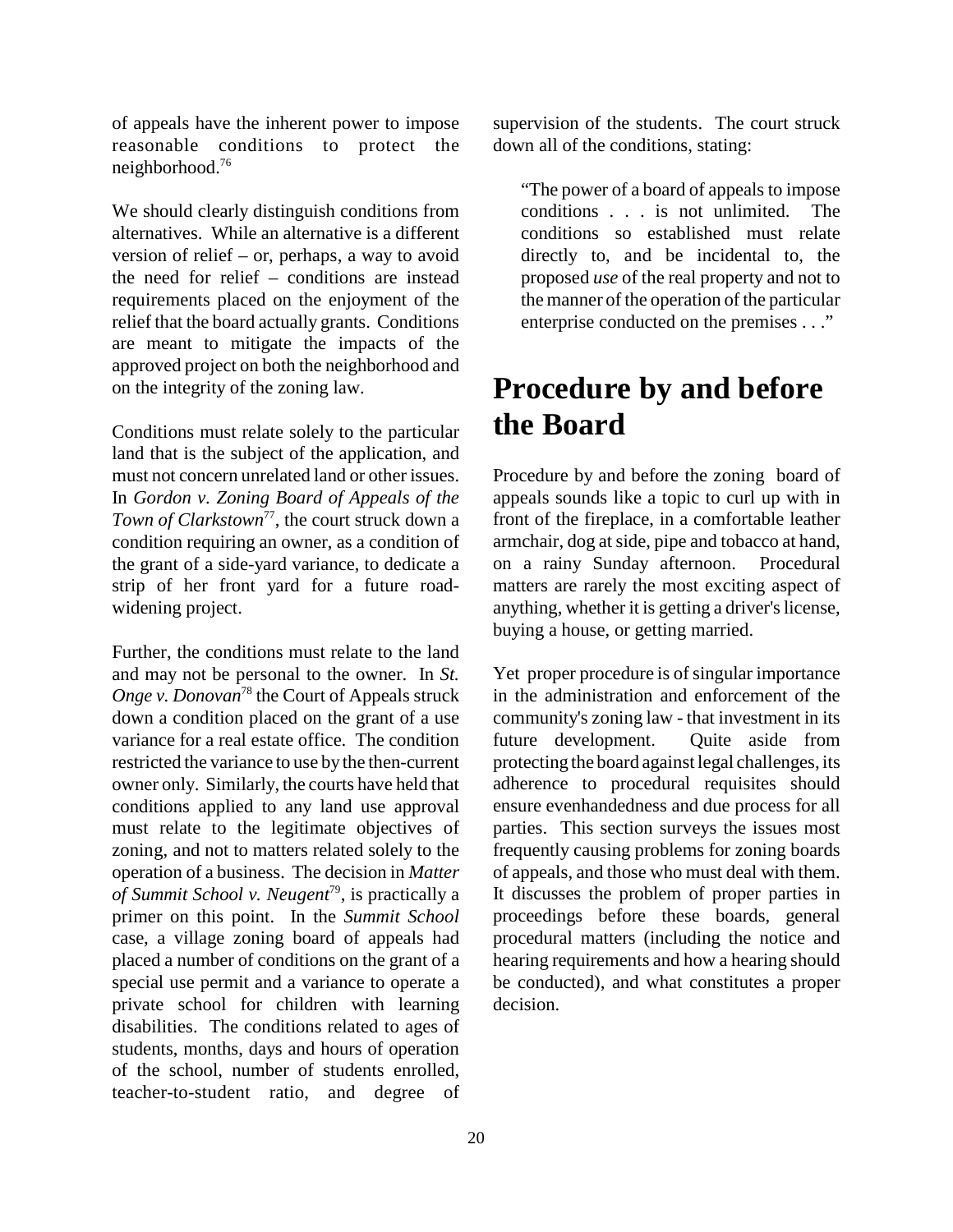#### **Who are proper parties before the board?**

As discussed above, zoning boards of appeals are provided with appellate jurisdiction directly by state statute. This, of course, envisions appeals to the board from decisions of the administrative official charged with enforcement of the zoning. Indeed, the statutes so provide. $80$  The appeals may be seeking interpretations, use variances or area variances.

It should be emphasized that the board of appeals has jurisdiction only over appeals that involve *zoning* decisions of the enforcement officer. Decisions involving enforcement of the New York State Uniform Fire Prevention and Building Code are not appealed to the local zoning board of appeals. They are instead appealed to the regional Uniform Code Review Board having jurisdiction over the locality.

As of July 1, 1994, the statutes have been uniform in limiting boards of appeals to appellate jurisdiction "unless otherwise provided by local law or ordinance." This "unless otherwise provided" language evidences the legislative intent that municipal zoning ordinances and local laws may continue to vest boards of appeals with original jurisdiction over such approvals as special use permits.

We are dealing, then, with two types of parties: those who are appealing from decisions made by the enforcement officer (under strict application of the regulations), on the one hand, and those who are seeking a decision by the zoning board of appeals on some matter over which it has original jurisdiction, on the other. An example of the latter would be a person seeking a special use permit where the zoning law assigns the power to issue these to the zoning board of appeals. In this instance, the jurisdiction of the board of appeals is not appellate, and thus the parties would merely be those seeking the permit.

In dealing with parties who are filing appeals with the zoning board of appeals, we are concerned with several categories of parties. First, the person who applied to the zoning enforcement officer for a zoning permit and was refused is (or may be) aggrieved by the refusal. Second, the person who was cited for a zoning violation may be aggrieved. Third, the person who lives next door or nearby may be aggrieved by the issuance of a zoning permit to someone else. Since the right to appeal to the board of appeals does not extend to everyone, it is necessary to understand the concept of the "person aggrieved" who has sufficient standing to be able to properly appeal to the board.

The question which presents itself, then, is what is a "person aggrieved?" To find the answer, we must turn to case law, since the statutes do not provide guidance.

A good starting point would be *Matter of*  $Hilbert v. Haas<sup>81</sup>$ , in which an appeal was made to a zoning board of appeals after the refusal of the building inspector to make any decision at all. The court noted that since no decision had been made by the building inspector, the zoning board of appeals had no right to hear and decide any appeal. The first requisite to there being any parties would appear to be a decision by the building inspector. Without that, the appropriate remedy for someone who seeks a decision would have to be an Article 78 mandamus proceeding against the building inspector, and not an appeal to the zoning board of appeals.

To examine some cases on this issue, we shall start with a situation directly involving a landowner. Clearly he/she is a party entitled to appeal to a zoning board of appeals if his/her land is substantially affected. This would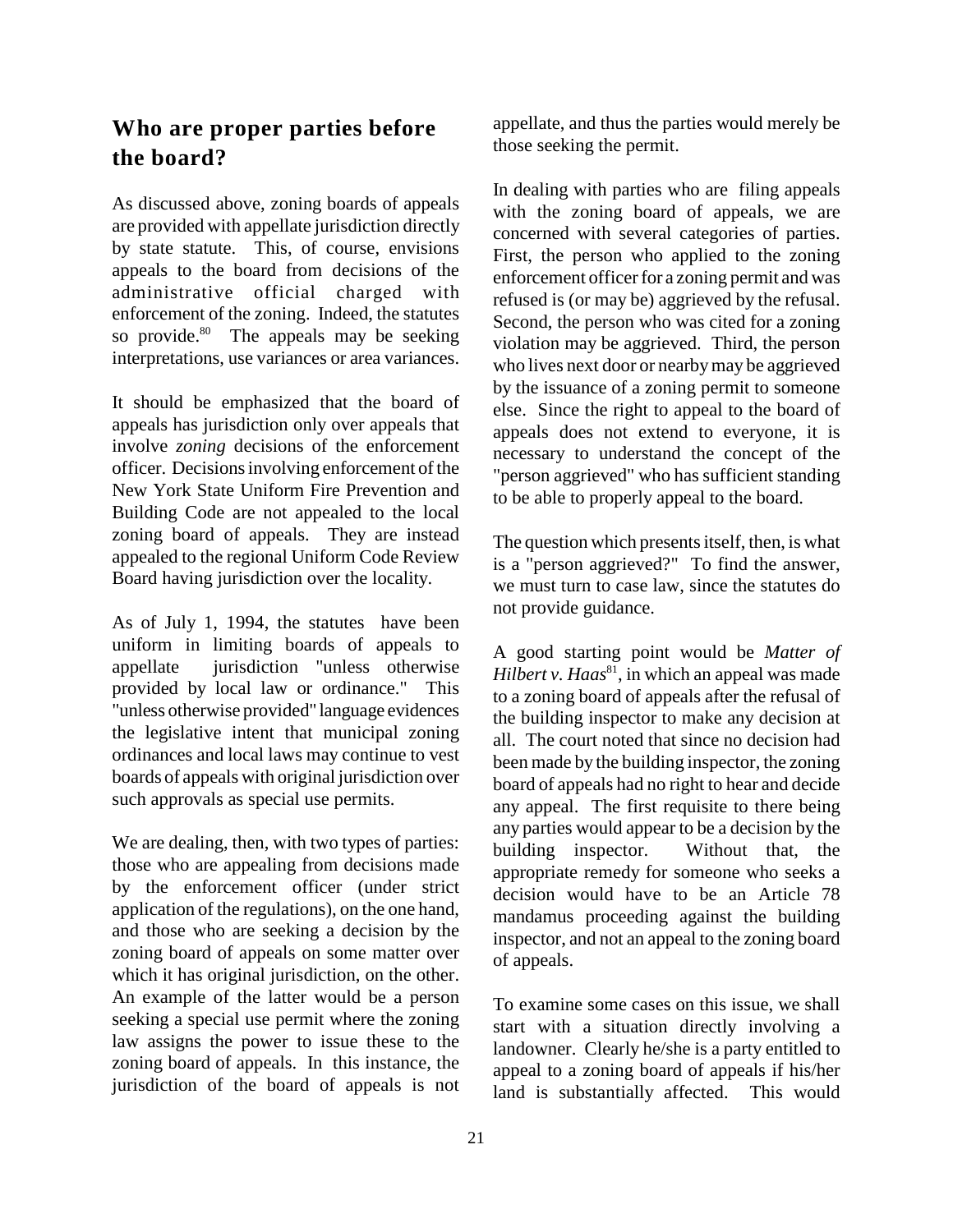include the owner of land whose own application for a permit has been denied; his/her interest is direct. There is also authority for extension of this to include a lessee under a long-term lease. In *S.S. Kresge Co. v. City of*  $New York^{82}$ , the lessee had the right to demolish and erect buildings under a lease which had over 30 years to run, and the court said that in such an instance, the lessee " . . . stands in the shoes of, and is entitled to the same rights and privileges as, the owner."

Very few cases exist that define persons aggrieved for purposes of appeals to boards of appeals. The great number of cases defining persons aggrieved for purposes of appeals *from* boards of appeals are, however, of value since the issues are essentially the same. Certainly, if a person is found to be aggrieved so that he may appeal to a court from a zoning board of appeals decision, someone just like him would be entitled to appeal to the board of appeals.

The leading case of *Sun-Brite Car Wash, Inc. v. Board of Zoning and Appeals of the Town of North Hempstead*<sup>83</sup> contains a good discussion of standing in the context of appeals to the courts. It provides some help, therefore, in determining who may properly appeal to a board of appeals. The Court of Appeals stated as follows:

"While something more than the interest of the public at large is required to entitle a person to seek judicial review - the petitioning party must have a legally cognizable interest that is or will be affected by the zoning determination - proof of special damage or in-fact injury is not required in every instance to establish that the value or enjoyment of one's property is adversely affected . . . it is reasonable to assume that, when the use is changed, a person with property located in the immediate vicinity of the subject property will be adversely affected in a way different from the community at large; loss of value of individual property may be presumed from depreciation of the character of the immediate neighborhood. Thus, an allegation of close proximity alone may give rise to an inference of damage or injury that enables a nearby owner to challenge a zoning board decision without proof of actual injury . . ."<sup>84</sup>

Now let us examine some of the cases addressing the question of who is a "person aggrieved."

The case of *Eckerman v. Murdock*<sup>85</sup> held that a mortgagee has sufficient economic interest to be a "person aggrieved." In the case of *Henry Norman Associates, Inc. v. Ketler*<sup>86</sup> an applicant for a variance had a contract with the owner of the land involved under which he, the prospective purchaser, would be obligated to purchase only if the variance were granted. The court held (1) that the contract vendee (buyer) under this conditional sales contract was a person aggrieved for purposes of appealing to the zoning board of appeals for a variance, and (2) the owner of the land -- the vendor (seller) under the same contract -- was a person aggrieved for purposes of appealing from the board of appeals decision to the court. To the same effect is *Slater v. Toohill<sup>87</sup>* in which the court held that the conditional sales contract vendee may be deemed the agent of the owner of the property for which a variance was sought.

Moving on, we find that nearby landowners may also be "persons aggrieved" who may appeal from a decision concerning land not their own. In *Steers Sand & Gravel Corp. v. Brunn<sup>88</sup>* nearby residents whose property stood to be materially depreciated in value were held to be "persons aggrieved"<sup>89</sup>, nearby homeowners were found by the court to be "persons aggrieved" by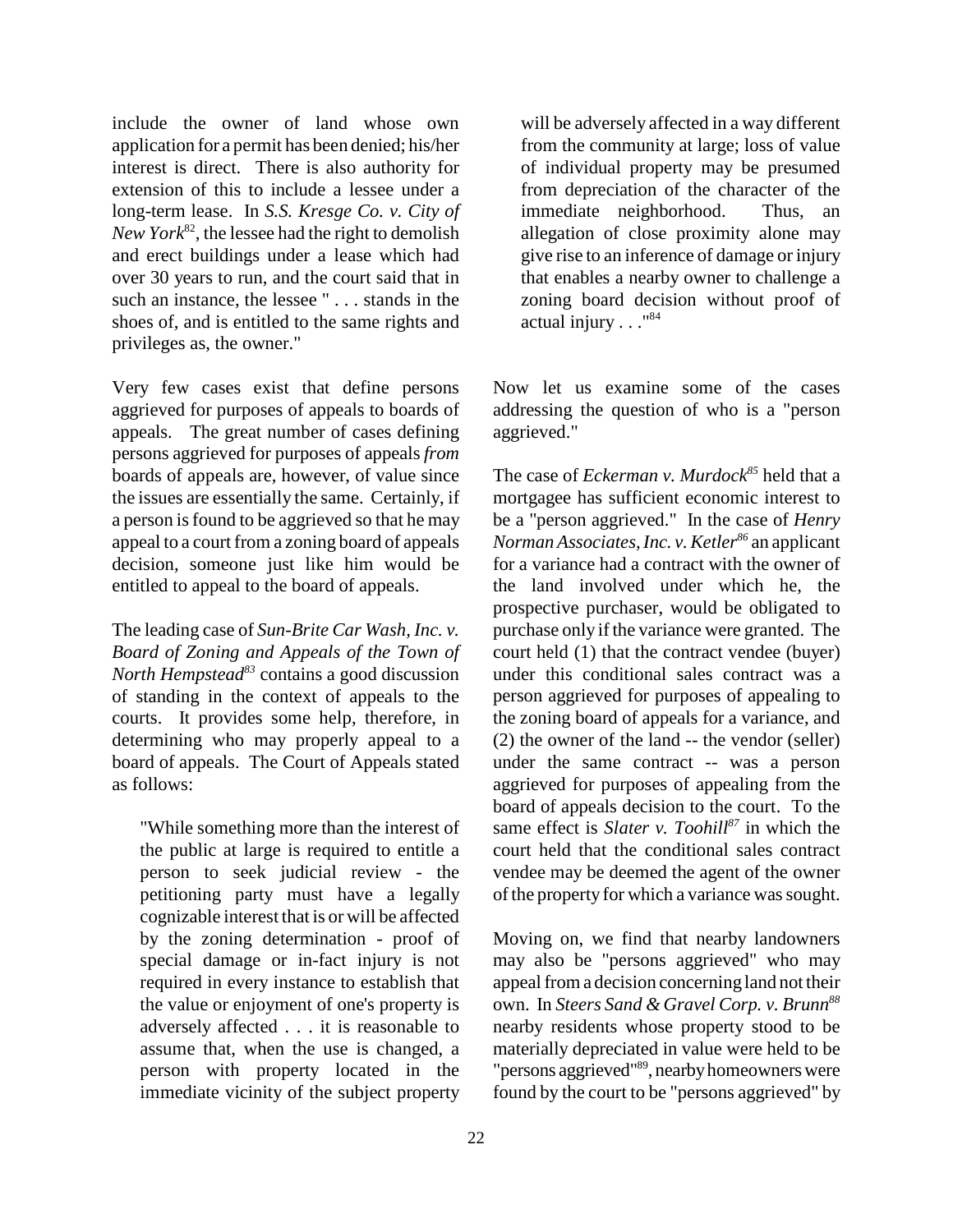an application for a permit to build a parking garage because their streets might have been used by overflow parkers when the garage was filled. Nearby tenants may also be aggrieved persons if the contested uses "devaluate living conditions."<sup>90</sup> The decision in *Matter of Horan v. Board of Appeals*<sup>91</sup> held that "persons" aggrieved" for purposes of appeals to a zoning board of appeals must be liberally construed, and need not stop at adjoining landowners. The court said:

"Neighboring owners', 'nearby residents', as well as 'closely adjacent owners' have the status of 'persons aggrieved' within the spirit and intent of section 179-b of the Village Law [now, section 7-712-a(4)] insofar as it refers to the taking of an appeal to the Board of Zoning Appeals from 'any order, requirement, decision or determination made by an administrative official charged with the enforcement of any ordinance adopted' pursuant to the Village Law. The spirit and intent of zoning, combined with justice itself, requires that under section 179-b of the Village Law the broadest possible interpretation should be given to the words ' such appeal may be taken by any person aggrieved, or by an officer, department, board or bureau of the village'."

Neighborhood associations may, in certain instances, have standing as aggrieved party. $92$ 

Although the rule is liberal, there is a limit. In *Blumberg v. Hill*<sup>93</sup>, residents of a town who lived one and one half miles from a proposed guest house were held not to be persons aggrieved. The court found no special effects of the guest house on the property of the challengers, and stated that the fact that they "particularly advocate zoning principles and stand for the . . . enforcement of zoning ordinances" was of no relevance. The court placed on the term "persons aggrieved" the requirement that there be some special injury or damage to their personal or property rights. And in *Village of Russell Gardens v. Board of* Zoning and Appeals<sup>94</sup>, the court stated that even close proximity to the property involved in a variance proceeding was insufficient to make a person aggrieved, unless there were some showing of detrimental effect on the property of those contesting a variance. In addition, one property owner whose land was nearby, but in an adjoining village, was held to be incapable of an "aggrieved" status simply because the land was in another municipality. The court also applied this reasoning to the adjoining village itself, saying that it had no standing whatever to challenge a variance granted by an adjacent town. In another case on this same point, *Matter of Wood v. Freeman*<sup>95</sup>, property owners whose land was located in the town were held not to be aggrieved for purposes of challenging a village board of appeals action, even though the land for which the variance was granted was adjacent to theirs. The neighbor's land was over the village line.

Often, a competitor may wish to challenge a proposed action by the zoning board of appeals. Unless she/he can prove some element of damage aside from an increase in competition, she/he will not be an aggrieved person.<sup>96</sup> In *Cord Meyer Development Co. v. Bell Bay Drugs*, *Inc.*<sup>97</sup>, the Court of Appeals held that a pharmacist located in a commercial zone could not enjoin another pharmacist -- a competitor - located in a residential zone. The court said:

"If the value of the plaintiffs' real property had been reduced, without regard to business competition, for example, by the operation nearby of a junkyard or slaughter house, it might well be that this would constitute such special damage as would entitle plaintiffs to injunctive relief. Even if the violator of the ordinance were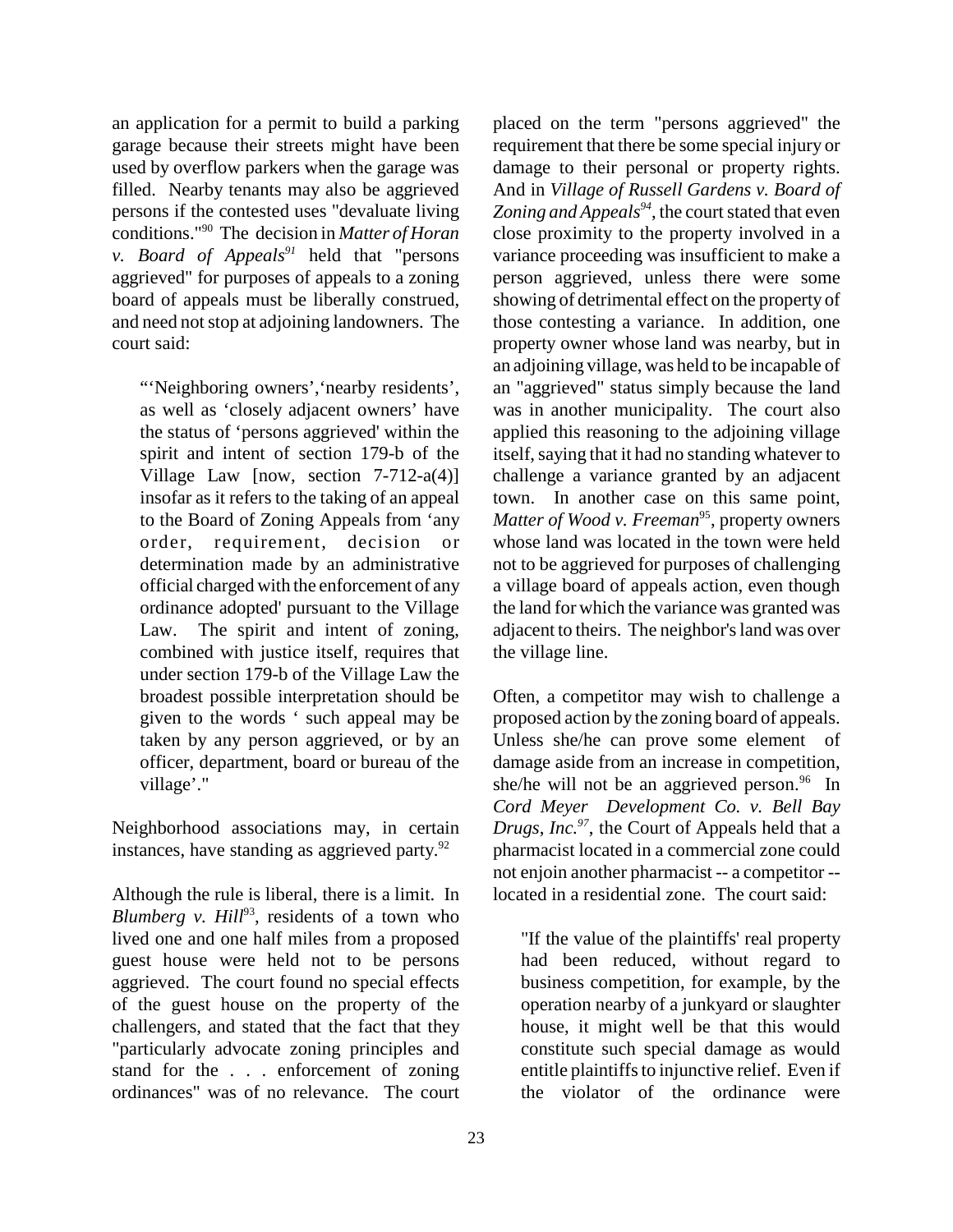conducting a similar business, it may well be, although we are not called upon to decide, that plaintiffs would be entitled to sue to restrain the violation if they could prove that the value of their property was decreased due to some offensive manner in which the business was conducted without relation to any competitive aspect."

The same result was reached in the *Sun-Brite* case, cited above. The rule, then, appears to be that the fact an aggrieved party is a competitor is irrelevant to his being "aggrieved."

Can the municipality be aggrieved by the action of its own zoning enforcement officer? The statute permits an appeal to the zoning board of appeals by any officer, department, board or bureau of the municipality. While there are few reported cases in which such an appeal has been taken, the statute is quite clear and is in furtherance of the theory that a municipality would always be "aggrieved" by administration of its zoning law. <sup>98</sup>

In *Matter of Marshall v. Quinones<sup>99</sup>*, the petitioner brought an Article 78 proceeding to review the grant of a variance. The petitioner was a city alderman who had been authorized, by resolution of the City Common Council, to challenge the zoning board of appeals. The court concluded that the alderman had statutorily provided standing under section 82(1) of the General City Law, both in his own right as an officer of the city, and on behalf of the Common Council.<sup>100</sup>

As general rule, any person whose legal rights or interests or property would be detrimentally affected by an action taken by the building inspector or zoning enforcement officer is properly an "aggrieved person," no matter how distant his/her property may be, as long as it is within the municipality affected.

What happens when someone who is not a "person aggrieved" tries to appeal to the zoning board of appeals? The board has two choices it can disregard any objection and let him appeal, or it can hold a hearing to determine whether he is a person aggrieved.

In *Edward A. Lashins, Inc. v. Griffin*<sup>101</sup>, a board of appeals had followed the first course of action. It had assumed jurisdiction over an appeal presented to it. A building permit had been granted, and an adjacent property owner appealed to the zoning board of appeals. The holder of the permit complained to the board that the property owner was not a "person aggrieved." The board of appeals, however, went on to consider the appeal on its merits anyway. The court approved, saying the determination of the board of appeals to entertain the appeal would not be interfered with unless shown to be arbitrary or unreasonable.

The rule apparently applies otherwise when a person who wants to appeal is determined by the board not to be a "person aggrieved." The *Horan* case, *supra,* concerned an appeal by persons living within 500 feet of premises for which a building permit had been issued. They wished to appeal the issuance of the permit. The board of appeals had asked for written evidence from these persons that would show they were "persons aggrieved." The requested evidence had been submitted, but no hearing was accorded the claimants; the board simply decided against the appellants. The court held this to be improper. It stated that the board's determination, without a hearing, was arbitrary and without legal basis.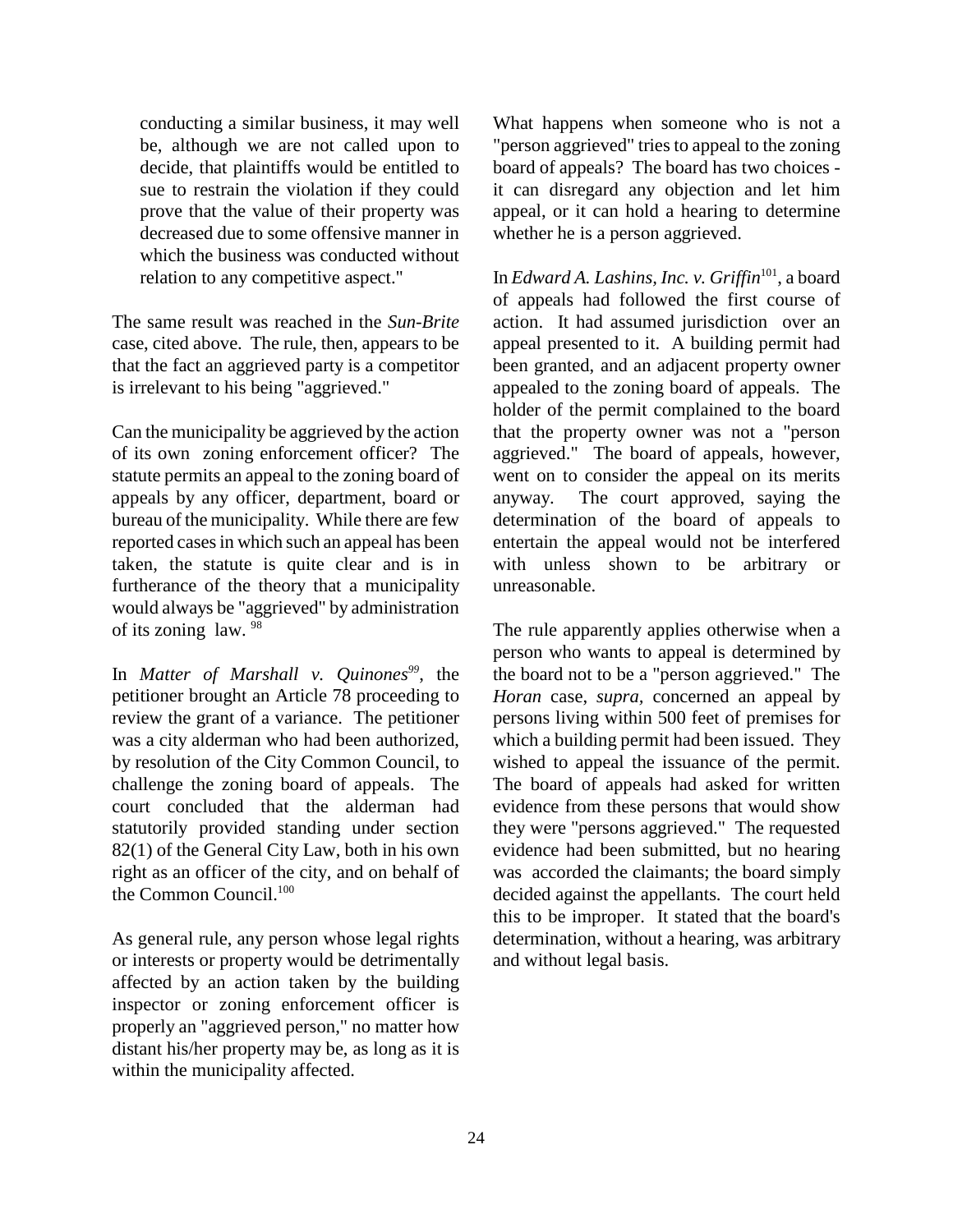#### **How an appeal is taken to the board**

The statutes require all determinations of the zoning enforcement officer to be filed in his or her office within five business days of the day it is rendered. Alternatively, the governing board may adopt a resolution providing that such filing must instead be done in the municipal clerk's office. The statutes further require that any appeal to the board of appeals must be taken within 60 days after the filing of the determination.<sup>102</sup>

In cases which arose under the former statutes requiring the board of appeals to establish by rule a time for taking an appeal, there are indications that the courts may permit appeals beyond that time if the person appealing objects within a reasonable time after the decision. The leading case is *Pansa v. Damiano*, *supra*, which involved a rule requiring appeals to the zoning board of appeals within 30 days of the decision. The appellant in that case objected to the issuance of a building permit for land adjacent to his. He participated in several meetings with the permit holder, the city planning board and the corporation counsel - all within the 30 day limit. At the last such meeting, he was advised that he would be informed of the decision on the matter. He was informed after the 30 days had expired. He then attempted to appeal to the zoning board of appeals to object to the permit. The board dismissed his appeal as untimely. The Court of Appeals reversed the decision, stating that to strictly interpret the 30-day requirement might in some situations be reasonable, but that on the facts outlined, it was not. The court stated:

"Strictly applied, it might prevent any appeal at all since the neighbors might not learn till long afterward of the issuance of a building permit. As applied to an applicant denied a permit the proposed construction might be fair and sensible. But one who demands revocation of a permit issued to another is in no position to appeal or at least should not be required to take his appeal until his demand for revocation has been rejected with some formality and finality. It is the duty of the courts to construe statutes reasonably and so as not to deprive citizens of important rights."

The 30 days in this fact situation, the court said, would not begin until the petitioner's objections had been overruled in a "decision" of which he had notice. The objections, of course, would still have to be put forth in a reasonable time.

In *Farina v. Zoning Board of Appeals of the*  $City of New Rochelle<sup>103</sup>$ , the petitioners filed an appeal of the City's issuance of a building permit to a neighboring property owner. They filed the appeal within a month of receiving notice that their neighbors had commenced development on the lot in question, but more than 60 days beyond the issuance of the permit. The Appellate Division ruled that the neighbor's appeal was timely. Citing the *Pansa* decision, the court stated:

"It is settled law, however, that where a party seeks revocation of a building permit issued to another, the prescriptive period should be computed from the date such party received notice that his objections to the permit had been overruled [cite omitted]. We find that the petitioners in this case are not chargeable with knowledge of the issuance of the building permit until March 2000. Thus, the appeal of the issuance of the building permit, taken on March 27, 2000, was timely . . ."

Both the *Pansa* and the *Farina* cases involved situations where the building inspector had given a written decision issuing a permit. Both cases spoke of the rights of an aggrieved person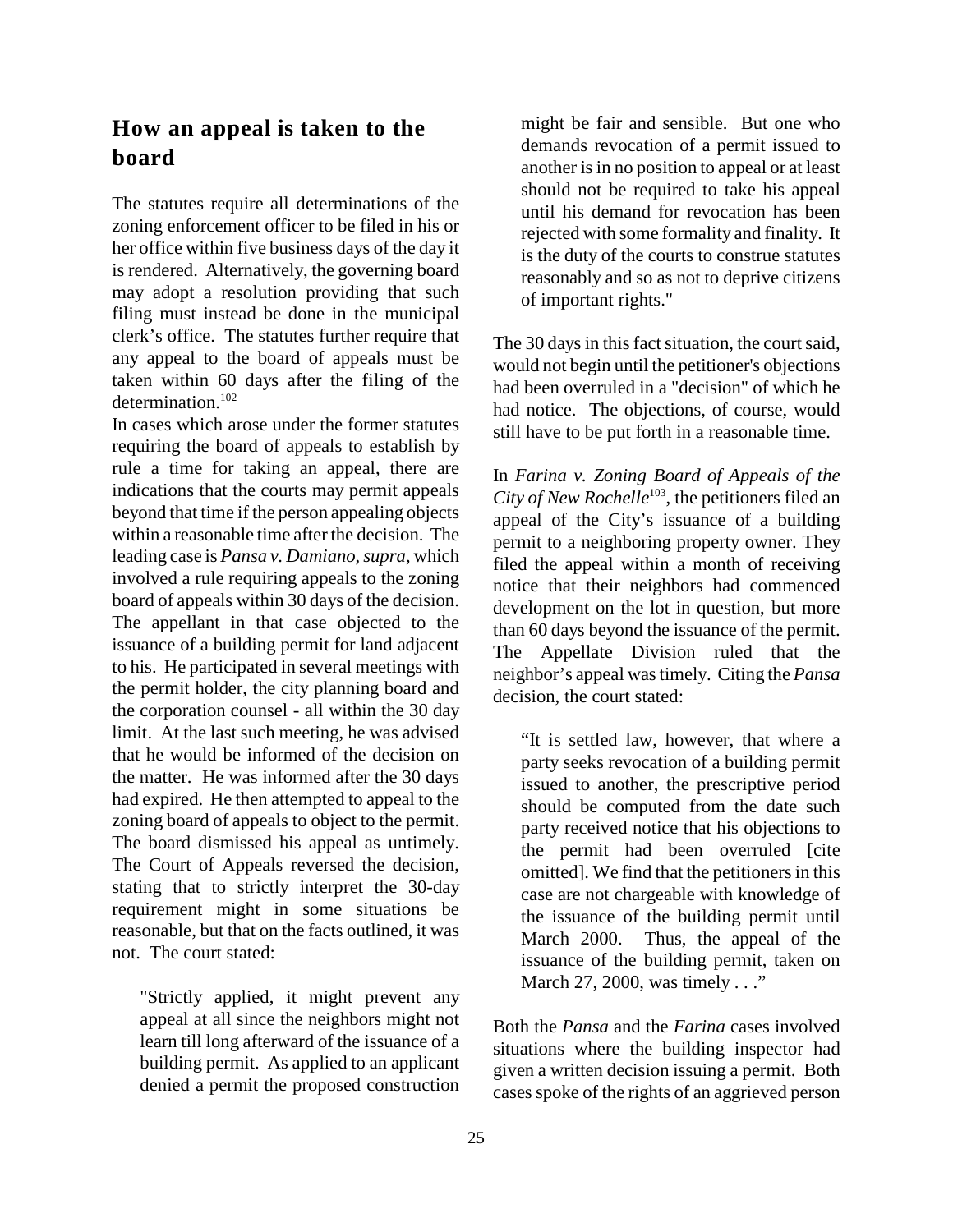to appeal the issuance of a permit. But what about the other side of the coin - the person who applies for a permit and is refused? We have already seen that the time specified for appeal will be strictly construed against that person. But often a denial of the permit will not be in the form of a formal, written decision. What does one do, then, about appealing such a "nondecision" to a zoning board of appeals? In the case of *Hunter v. Board of Appeals<sup>104</sup>* a building inspector told an applicant for a building permit that he could not issue a permit without a variance. The court found this sufficient to constitute a decision from which an appeal could be taken.

An appeal must be initiated in the manner prescribed by statute, that is:

"by filing with [the officer from whom the appeal is taken] and with the board of appeals a notice of appeal, specifying the grounds thereof and the relief sought. The administrative official from whom the appeal is taken shall forthwith transmit to the board of appeals all the papers constituting the record upon which the action appealed from was taken

General City Law, section 81-a(5); Town Law, section 267-a(5)and Village Law, section 7- 712(5) are similar.

At least one court in New York has interpreted this requirement liberally. In the case of *Matter of Lapham v. Roulan<sup>105</sup>*, the city superintendent of buildings rejected an application for a building permit, and then presented this application to the zoning board of appeals, which proceeded to entertain the application as an appeal. Although clearly in violation of the letter of the statute, the court upheld this procedure. It stated that the object of the statutory requirement for a notice of appeal to the officer whose decision is being appealed is so that he may transmit the record to the board of appeals. Because this was accomplished here by the informal procedure, and because neither the superintendent of buildings nor the board of appeals was prejudiced by the procedure, or objected to it, the court upheld the informality. It did note, however, that the local ordinance did not require the formal procedure.

Many municipalities supply forms to those who wish to come before the board of appeals. Properly crafted, such forms can serve to guide the petitioner to state clearly what it is she/he wants. There is at least one case, however, which holds that an applicant need not use the official forms for his/her appeal, even if the board of appeals by-laws require him/her to, as long as the proceeding and its object are communicated to the local officials involved.<sup>106</sup>

It should be noted that an appeal to the zoning board of appeals stays all proceedings in the matter appealed from, except in certain emergency situations. General City Law, section 81-a(6) reads as follows:

"An appeal shall stay all proceedings in furtherance of the action appealed from, unless the administrative official charged with the enforcement of such ordinance or local law, from whom the appeal is taken, certifies to the board of appeals, after the notice of appeal shall have been filed with the administrative official, that by reason of facts stated in the certificate a stay would, in his or her opinion, cause imminent peril to life or property, in which case proceedings shall not be stayed otherwise than by a restraining order which may be granted by the board of appeals or by a court of record on application, on notice to the administrative official from whom the appeal is taken and on due cause shown."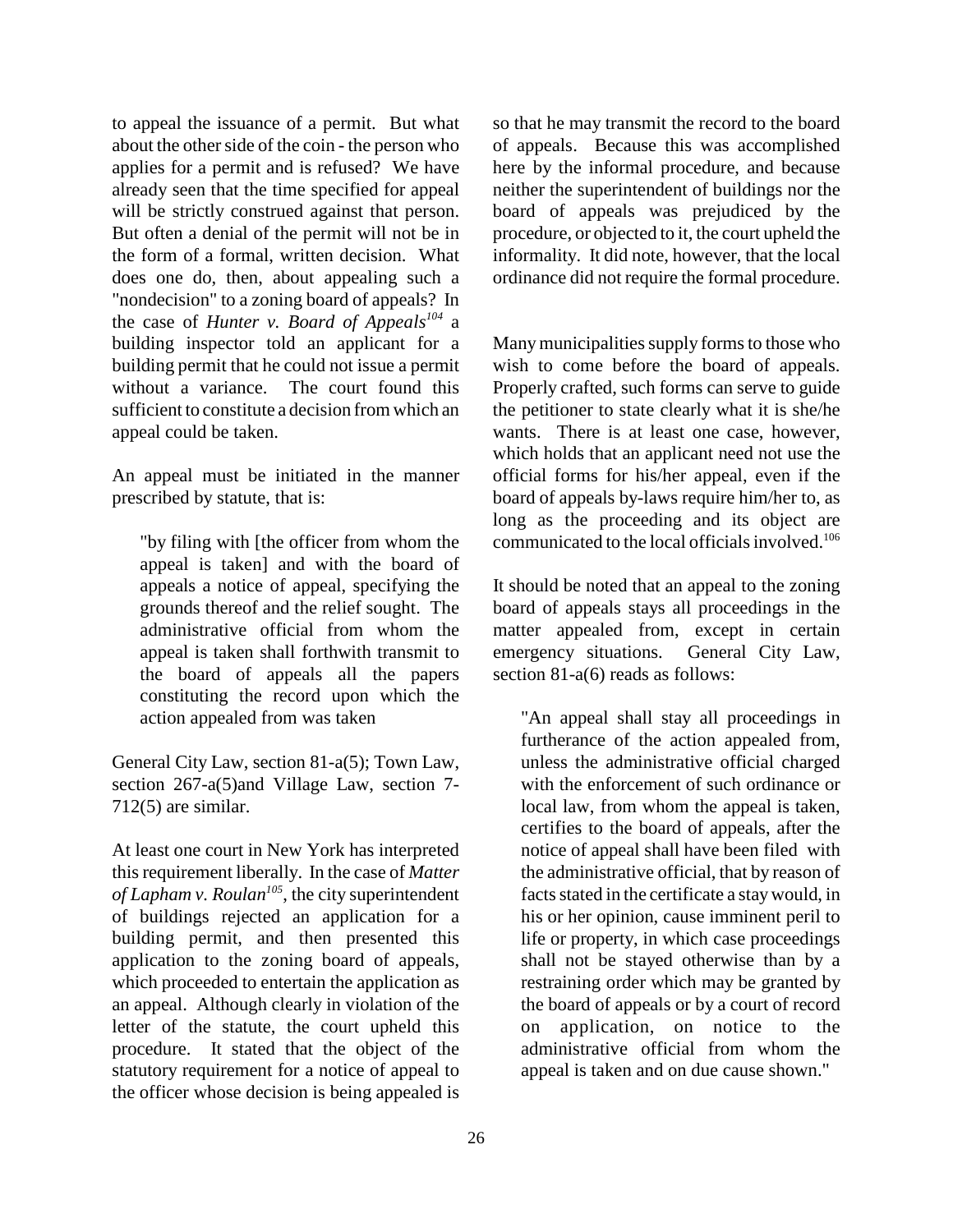The Town Law, section 267-a(6) and Village Law, section 7-712-a(6) contain provisions which are almost identical.

Very few reported cases deal with this statutory language, and those that do are less than clear. In *Blum v. O'Connor<sup>107</sup>*, the petitioners had filed an appeal to the zoning board of appeals because of the issuance of a building permit to their neighbor. The court interpreted the above statutory language to mean that the status quo was to be maintained pending the appeal. It said this meant that the issuance of the contested building permit was stayed. As a practical matter, this would mean that any construction under the stayed permit would violate the zoning law. And that would mean that the usual legal remedies for enforcing the zoning law would be available.

Consistent holdings are found in *Linder v. Village of Freeport*<sup>108</sup>. In *Linder*, a permit had been issued, but the building inspector revoked it some time later, claiming that it had been issued in error. The plaintiff permit holder appealed the revocation to the zoning board of appeals and claimed the right to continue construction during the appeal. The court agreed, saying that what was stayed was the revocation of a permit, since the appeal resulted from the revocation.

In *Brunschwig*, a permit had been issued, and the petitioners asked the zoning enforcement officer to revoke it; he refused. The petitioners appealed to the zoning board of appeals over the refusal of their request. The court held that no stay of construction was available.

Clearly, these cases are consistent in interpreting a "stay" to mean a return to the status quo as it was before the action appealed was taken. This being so, it is not possible to flatly say that construction under a permit will be allowed to proceed during an appeal. It might be allowed to proceed. It depends on what action is appealed. If it is the issuance of the building permit, then the appeal requires a return to the status quo before the permit was issued. Construction under such circumstances could well violate the zoning ordinance. If the appeal is over revocation of a permit, a return to the status quo before the revocation could mean that construction may continue.

While the interpretation above appears rational, there is one aberration in the cases, *Barnathan v. Garden City Park Water Dist.*<sup>109</sup> That case held that the taking of an appeal against the issuance of a building permit by abutting property owners did not operate as a stay of construction under the statute. No rationale was given for this conclusion, because the case was a memorandum decision. Unless the court meant that the statute does not automatically require a stay of construction in an appeal to a zoning board of appeals, there is no way to reconcile this case with the reasoning of the lower courts.

We note that the statutes apply the stay against "all proceedings in furtherance of the action appealed from." In a recent case, the court held that the stay applies to the issuance of an appearance ticket as well as to administrative enforcement actions such as the issuance of a notice of violation. In *People v. Bell Atlantic*<sup>110</sup>, the court held:

"The purpose of the stay is to obtain a definitive ruling from the Zoning Board of Appeals before moving to a judicial determination. If, for instance, without a stay, a jury were to find Bell Atlantic guilty of the alleged violations, the Zoning Board of Appeals could later find Bell Atlantic in compliance, thus, in effect, reversing the jury's decision. The Village should first await the exhaustion of administrative interpretations and then proceed with its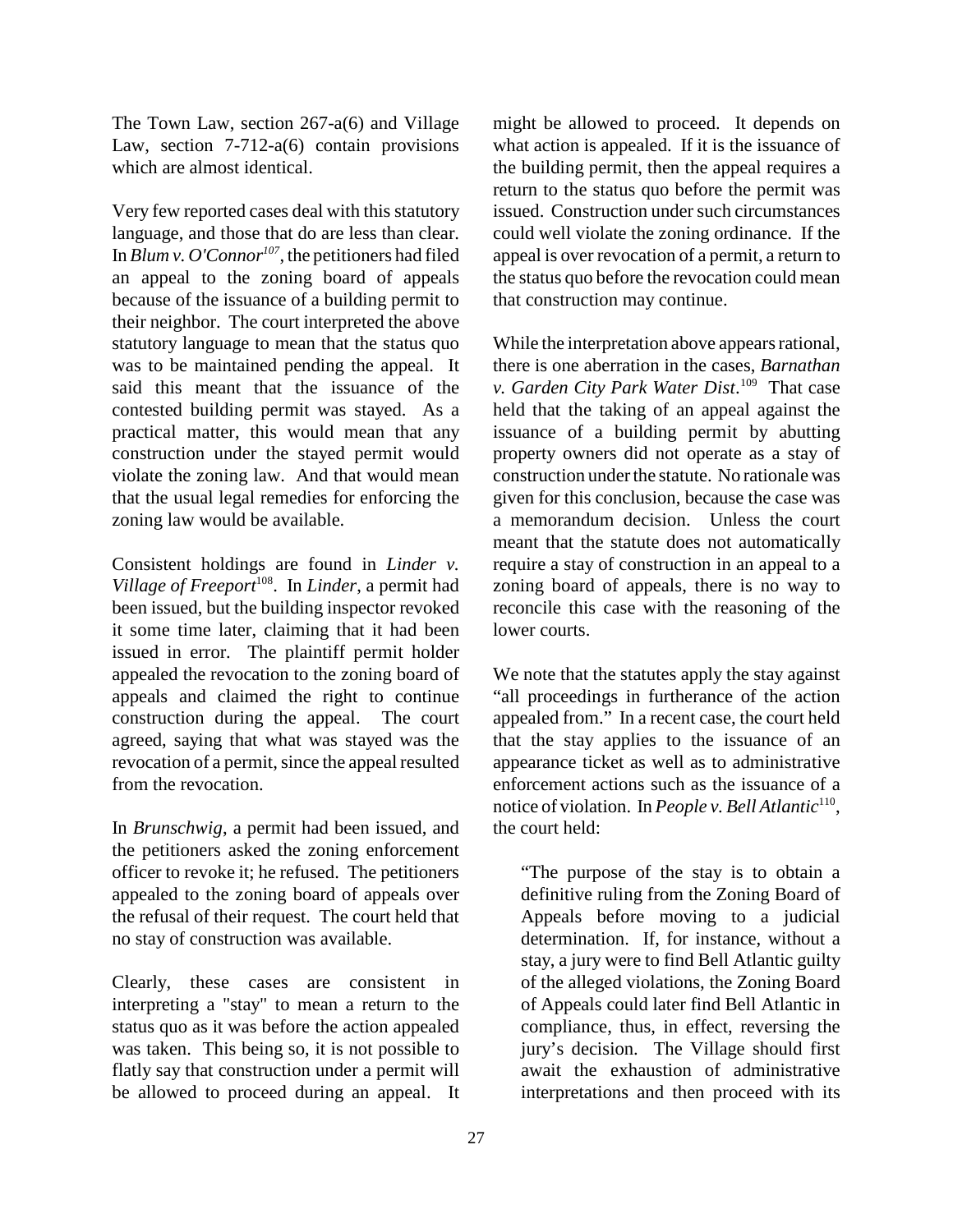case in this Court if the Zoning Board of Appeals sustains the Village's position."

#### **Referral to a planning agency**

A board of appeals will often find itself in the position of having to refer certain matters elsewhere for recommendation before making a final decision. General Municipal Law, section 239-m requires that in any city, town or village located in a county which has a county planning agency, or within the jurisdiction of a metropolitan or regional planning council, any board charged with taking certain zoning or planning actions shall – before taking such action – refer them to that county, metropolitan or regional planning agency or council. General City Law, section 81-a(10), Town Law, section 267-a(10) and Village Law, section 7- 712-a(10) all require that such referral must occur at least five days prior to the board of appeals' public hearing on the proposed action.

The matters covered by this section include any variance, site plan or special use permit applying to real property lying within a distance of 500 feet of the boundary of a city, town or village, or from the boundary of any existing or proposed county or state park, or from the rightof-way of any existing or proposed county or state parkway or thruway, expressway or highway, or from the existing or proposed rightof-way of any stream or drainage channel owned by the county, or from county- or stateowned land on which a public building or institution is located, or (except for area variances) from the boundary of a farm operation located in an agricultural district, as defined by Article 25-AA of the Agriculture and Markets Law. (Also covered are zoning regulations or amendments which would change the district classification of real property within such a 500-foot distance.) Matters which only require an interpretation of the local zoning law

are, however, exempted from such referral.

The referring body and the county (or regional) agency may agree that certain matters are of local concern only and need not be referred to the planning agency. $111$ 

The referral requirement is mandatory. In *Weinstein v. Nicosia*<sup> $112$ </sup>, the court held that a board of appeals' failure to follow the provisions of section 239-m creates a jurisdictional defect, because its provisions are a pre- condition to the acquiring of jurisdiction. The board's failure to follow them therefore renders its decision void. Another case reaching the same conclusion is *Asthma v. Curcione*<sup>113</sup>, which involved the issuance by a zoning board of appeals of a special permit.

The county, metropolitan or regional planning agency has 30 days to report its recommendation. In the event the planning agency fails to do so, the board of appeals may act without such a report. If the planning agency recommends disapproval or modification, the board of appeals can only act contrary to the recommendation by a vote of a majority plus one of all of its members (not merely of members present) and after the adoption of a resolution fully setting forth the reasons for the contrary action. Failure to comply with the voting requirements in section 239-m could render the local decision invalid if challenged in court.

Within seven days after any such final action by the board of appeals, it must file a report of the final action it has taken with the county, metropolitan or regional planning agency.

#### **Environmental quality review**

Any appeal to a board of appeals will require a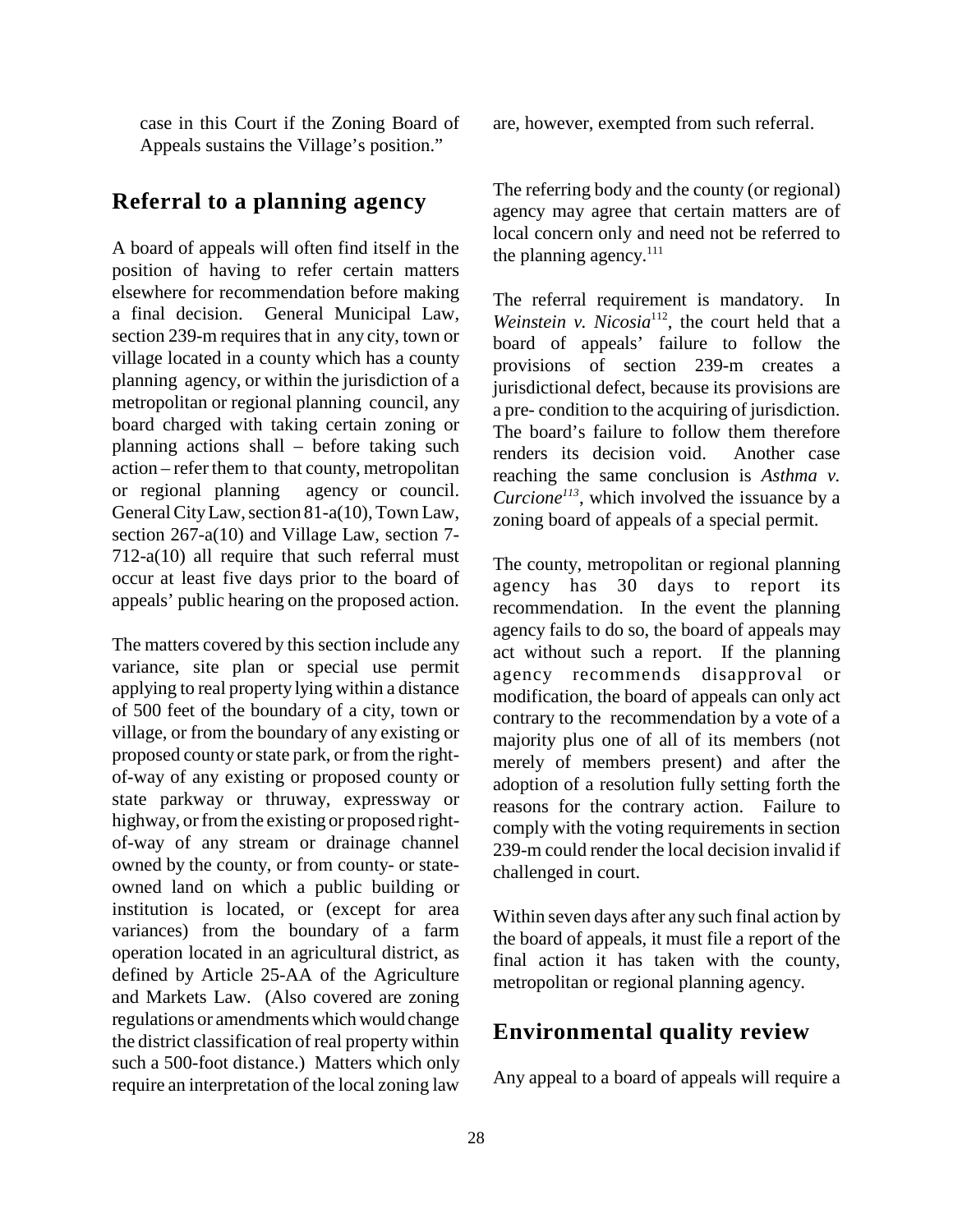decision that constitutes an exercise of discretion by the board, thereby invoking application of the State Environmental Quality Review Act, better known as "SEQRA" (Environmental Conservation Law, Article 8) and its implementing regulations, which are found in Title 6, New York Code of Rules and Regulations, Part 617.

If the board of appeals is the lead agency, the first SEQRA decision it will have to make, based on review of the Environmental Assessment Form (EAF) is whether to classify the matter before it as a Type I, Type II, or Unlisted action under SEQRA. To guide its decision the board should refer to the lists of actions found in Part 617. Some decisions appear on a predetermined list of types of actions, called Type II Actions, which have already been determined not to have a significant adverse impact on the environment. If the board finds that the matter is Type II, it should document that finding, whereupon its SEQRA function is complete.

It should be noted that certain matters that commonly come before a board of appeals are listed as Type II. Among these are interpretations of the zoning regulations, as well as the granting of all setback and lot-line variances, and all area variances for one-, two-, and three-family residences.

While there are several other actions on the Type II list that may often come before a board of appeals, many matters, including most use variances, will probably be either Type I or Unlisted Actions, thus requiring the board of appeals to make a "determination of Significance" (i.e., a decision whether or not to require an environmental impact statement, or EIS).

With respect to use variance applications, there is an overlap between the statutory criteria for

granting the variance, on the one hand, and the criteria under Part 617 for determining whether to require an EIS. For example, to be granted a use variance the applicant must show, among other factors, that the variance, if granted, will not alter the essential character of the neighborhood. Moreover, in granting the use variance the municipality is directed to preserve and protect the character of the neighborhood and the health, safety and welfare of the community.

Closely akin to the above factors, SEQRA requires the board (if lead agency) to consider community character and aesthetics in making its Determination of Significance. Even where the board decides not to require an EIS – it has issued a "negative determination" – it must nonetheless apply these same factors in its later review of the merits of the application.

But if the board decides to require an EIS based in part on the potential impact on neighborhood character, then it will inevitably perform a thorough review of this issue within the EIS process. This should shorten and expedite the board's eventual review of this same factor during its later application of the statutory variance criteria.

Another practical problem is the potential for redundant SEQRA reviews where, once the use variance is granted, the board of appeals must also issue a special use permit. This subsequent review often requires SEQRA review in itself. Thus, there may result needless repetition of the same SEQRA issues that were addressed during the variance application. To avoid such repetition, the board should perform SEQRA review of the entire potential project at an initial stage, and then apply that review to any subsequent permits or approvals that are necessary.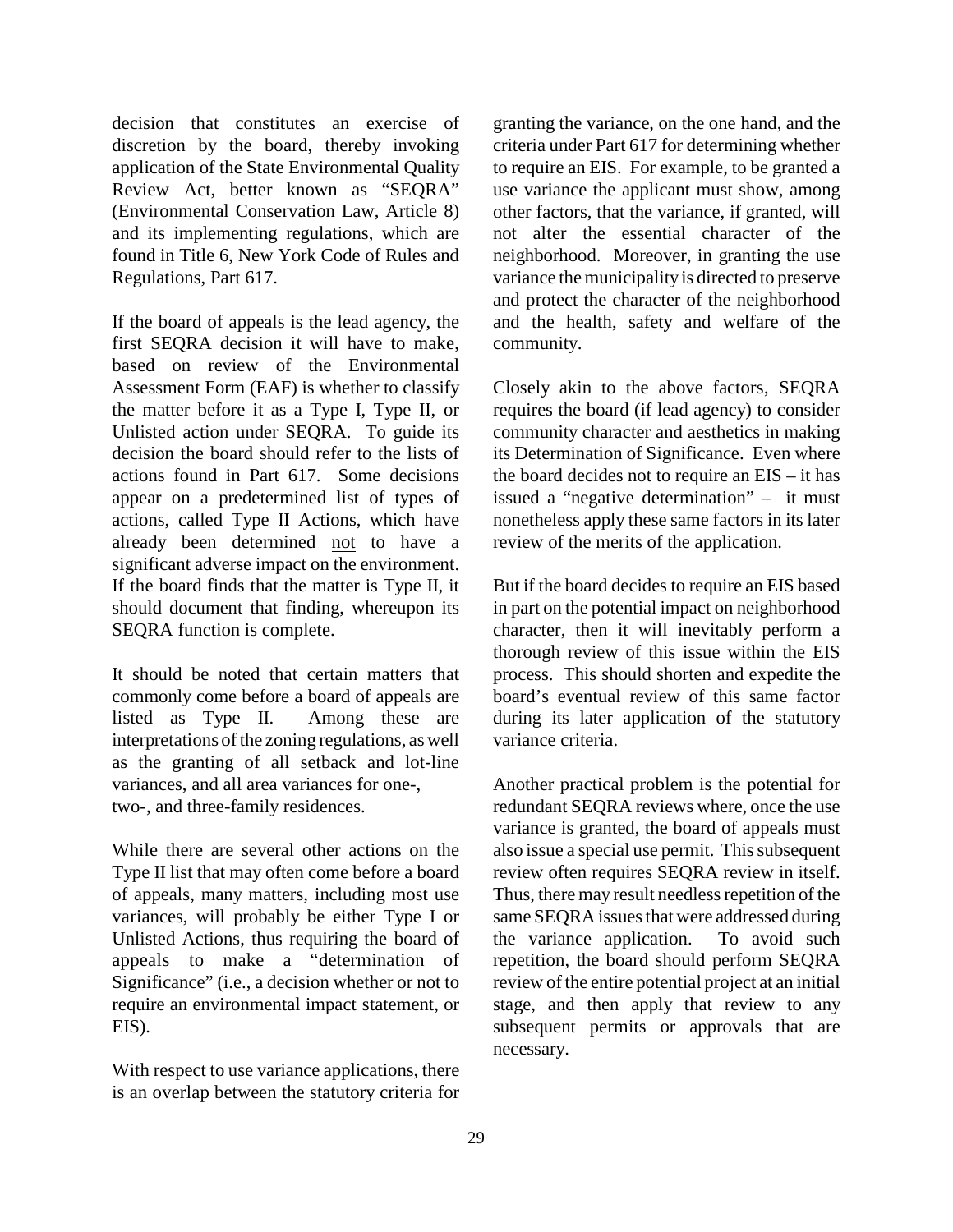#### **Time and notice for the board's hearing**

All three statutes require a hearing before a board of appeals may grant a variance or rule on an appeal or decide any other matter referred to it under the ordinance or local  $law$ <sup>114</sup>. The reference to "any other matter" means that, for example, if the board is delegated the power to review and approve site plans, the board must hold a hearing before rendering its decision, even though the site plan statutes themselves do not require a hearing.

The notice requirements for a hearing will be considered below. But there is another important procedural detail – the requirement that a board fix "a reasonable time" for the hearing. This means that after an appeal is taken to the board, or an application is submitted for any other approval it has power to grant, the board of appeals must fix a date in the reasonable future for the required hearing. In the case of *Blum v. Zoning Board of Appeals<sup>115</sup>,* this statutory requirement was held to mean that the board of appeals as a body must fix the hearing date. Because no formal action of the board set the date for the hearing, the variance which was granted was invalidated. The lesson is that courts will construe this requirement strictly. The board should adopt a formal resolution fixing the date for the hearing on any matter coming before it. Once that is done, the notice of the hearing can be given.

Notice of the hearing is also required by the statutes, and this requires particular caution. Notice of the public hearing must be timely, clear and directed to the proper persons.

The statutes also require at least five days' notice of the public hearing to be provided to the parties, to the county, metropolitan or regional planning agency pursuant to General Municipal Law, section 239-m (see above) and to the regional state park commission having jurisdiction over any state park or parkway within five hundred feet of the property affected by the appeal. $116$ 

A new statute requires zoning boards of appeals, when holding a hearing on the granting of a use variance on property that is within five hundred feet of an adjacent municipality, to give notice to the clerk of the adjacent municipality at least ten days prior to the hearing. The notice may be given by mail or by electronic transmission . Representatives from the adjacent municipality may appear at the hearing and be heard.<sup>117</sup>

Publication of notice is also required, in a newspaper of general circulation at least five days before the hearing. $118$ 

Generally, courts are strict about interpreting these notice requirements. In the case of *Briscoe v. Bruenn*<sup>119</sup>, a village ordinance required 10 days' notice of zoning board of appeals hearings. The court invalidated a variance which had been granted after a public hearing which was preceded by seven days' notice; it stated that the requirement was jurisdictional, and failure to give the required notice rendered the board of appeals powerless to proceed.

There are, however, cases when courts have made efforts to rationalize late notice, especially if the parties appear and do not claim to be hurt by it. In *Gerling v. Board of Appeals<sup>120</sup>*, the newspaper containing the notice of the public hearing on a variance bore a date four days in advance of the hearing. However, the court found that the paper was actually distributed to newsstands for sale to the public the previous afternoon, and found the five-day statutory requirement had been met. This holding would have disposed of the matter, but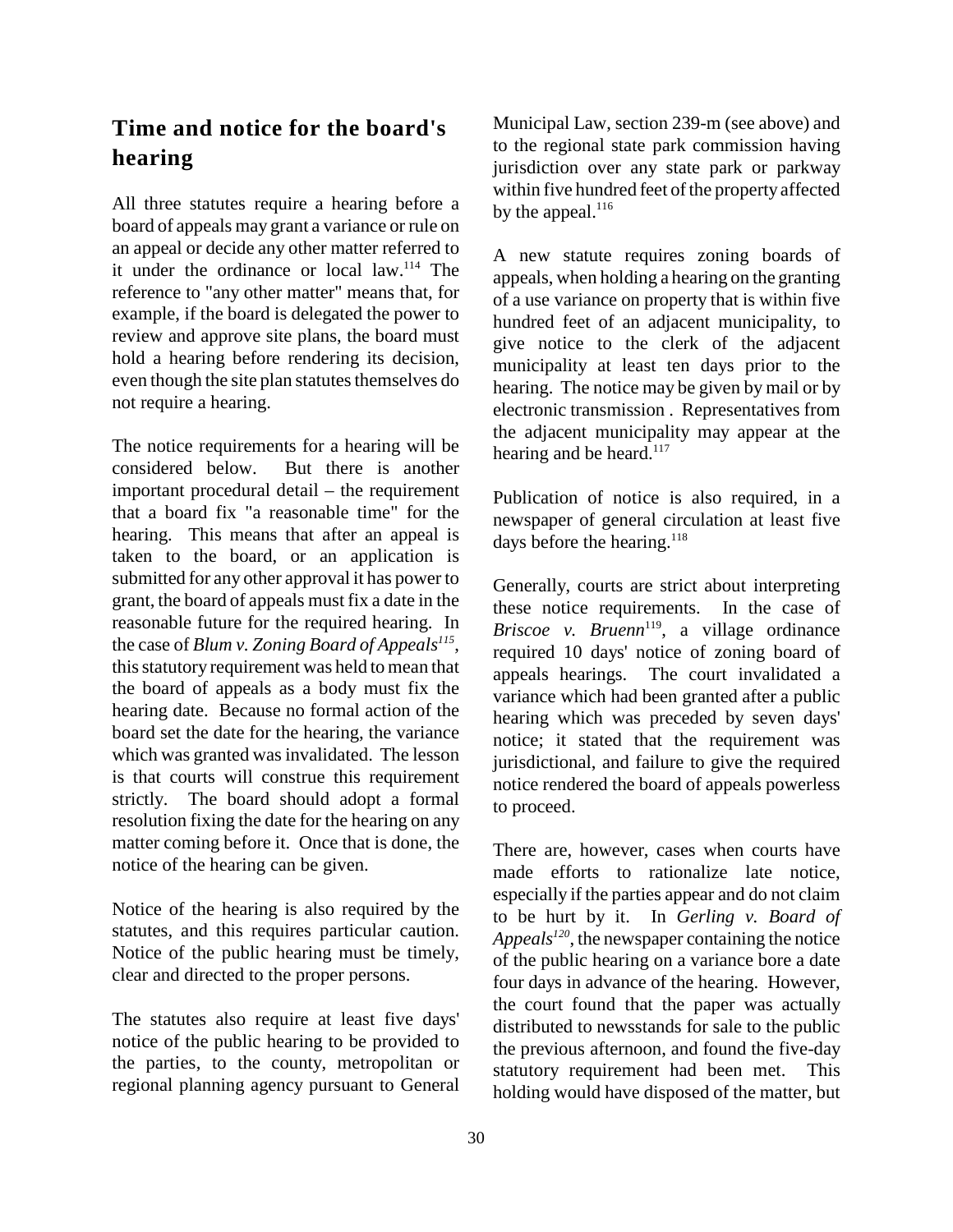the court went on to say that a defect in the time of publication of notice was not jurisdictional and was waived by appearance and participation of the petitioners at the hearing.

Thus, we have two cases, one which says the time of notice requirement is jurisdictional and one which says it isn't. Obviously, the safest course to follow is to assume that it is jurisdictional and to rigidly adhere to the time period required.

What should the notice of the hearing say? While there is no statutory form for it, it should be clear and unambiguous enough so that the general public will know what property is affected by the board's action and what the nature of the hearing will be. Obviously, the notice must also state time and place for the hearing.

#### **Conduct of the hearing**

The purpose of the hearing is to determine the facts involved in the application. Variances may be granted only under certain circumstances, and special use permits may be granted if the requirements of the zoning law are met. The purpose of the hearing is to determine whether the applicant is entitled to what he or she is asking for.

While courts generally approve informal hearings, they will not approve a conclusion or a decision for which no evidence appears on a record. In the case of *Galvin v. Murphy*<sup>121</sup>, the court, while not disapproving informality, did say that the hearing should be adequate and that all interested persons should be given an opportunity to be heard. Not only was the expression of views by opponents of the special use permit discouraged in the hearing of that case, but there was no evidence shown in a record which would support the board of appeals' determination. The matter was remanded for a new hearing. Without a proper record and evidence to support a board of appeals determination, courts will order a new hearing; in fact, the court may very well use words such as "arbitrary" and "capricious" to describe the faulty board's action being appealed. The important point to remember is that the hearing should concern itself with evidence. This is because courts must have enough information before them to make a reasoned determination in case of appeals. *Kenyon v. Quinones*<sup> $122$ </sup> reaffirms this outlook. Despite allowing "the greatest amount of latitude in the admission of informal proof," the record still did not substantiate the findings of the board.

What about personal knowledge of the area? Board of appeals members are often people who know the community well, and thus cannot really act in the fashion of totally detached persons. Several decisions hold that it is permissible to use personal knowledge as "evidence" to support a board decision, but it must be written down as part of the record. If it is not, and a court finds that it was relied on, it may declare the board's action invalid. $123$  The same rule applies to personal inspections of the premises by board members; a personal inspection is perfectly all right, but if something learned in such an inspection is relied upon, it should be included in the record.

Planning board information, reports and recommendations may also be considered by the board of appeals. Indeed, as a practical matter, they should be evidence of some importance, but they are not determinative. The board of appeals is not bound to follow advice it may receive from a planning board or any other municipal agency. It is the function of the board of zoning appeals to listen to and consider all evidence that may bear upon the issue it is deciding.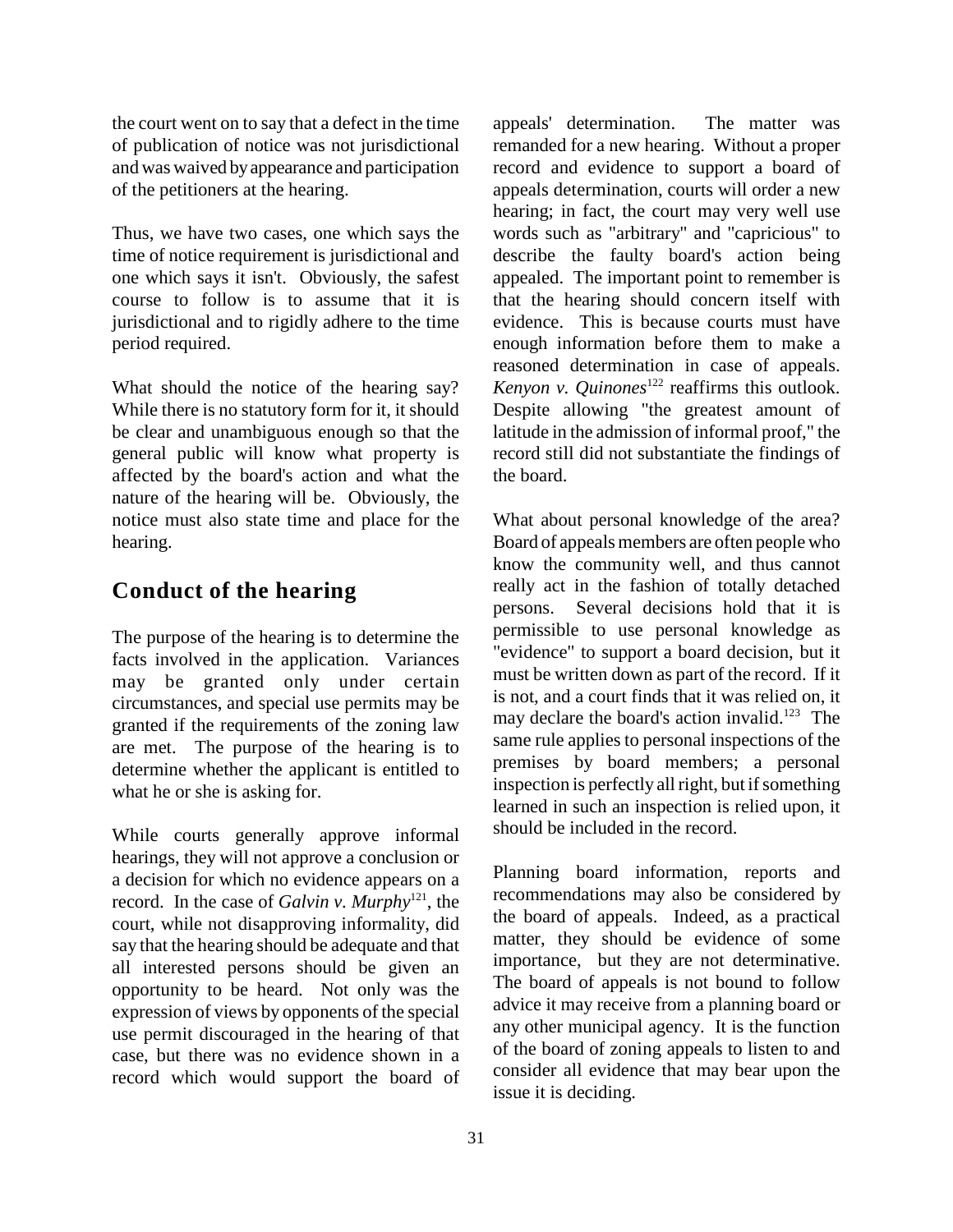Cross-examination of witnesses at board of appeals hearings may be done by the board itself, and the parties also have this right. The nature of a board of appeals hearing is such that the right to cross-examination should be limited to relevant points; it is all too easy to permit a hearing to get out of hand and degenerate into a name-calling recrimination session. A leading authority has noted:

". . . [I]n some jurisdictions, the board is under a duty to permit relevant crossexamination on material issues. Members of a zoning board, at least in small communities, are usually neighbors of parties interested in one side or the other. A natural reluctance to alienate segments of the community renders the decision even more difficult . . .

"It takes an experienced, firm and wise chairman to steer the hearing between Scylla of an unfair hearing of one kind and the Charibdis of an unfair hearing of the opposite kind." <sup>124</sup>

Although the board of appeals is a "quasijudicial body," it is nonetheless subject to the state's Open Meetings Law (Public Officers Law, Article 7). All meetings of the board of appeals must, therefore, be open to the public. This requirement of openness will almost always include all of the board's discussions and votes.<sup>125</sup>

This brings up the touchy point of the so-called "executive session" - a closed meeting of the board of appeals. As noted above, the statutes require zoning board of appeals meetings to be open to the public in accordance with the Open Meetings Law. Under the Open Meetings Law, executive sessions may be held only to conduct certain limited types of business $^{126}$ . Otherwise, they must be open to the public.<sup>127</sup> As applied to boards of appeals proceedings, this means that no evidence should be received, no witnesses heard, and no decision taken except at a meeting open to the public.

Two other points relate to the conduct of hearings. First, witnesses need not be sworn in as they are in a court.<sup>128</sup> Second, although a factual record of the testimony is of major importance, it need not be a verbatim transcript. It may instead be in narrative form.<sup>129</sup>

### **The Decision**

Sooner or later, of course, the board will have to render its decision. The statutes now uniformly provide that, the board has 62 days from the conclusion of the hearing on the matter to render its decision. $130$  This period may, however, be extended by mutual consent of the applicant and the board of appeals. The statutes also require that the board of appeals keep minutes of its meetings, showing the vote of each member on every question, and, if absent or failing to vote, showing those facts.<sup>131</sup>

The principles which form the basis of the board of appeals' decision are found in the criteria, discussed above, for making interpretations or for the granting of use or area variances. Where the decision instead involves an exercise of original jurisdiction, the principles will be found in the standards of review contained in the local special use permit, site plan, or other provisions under which the application has been made.

However the board arrives at its decision, the decision itself must be supported by findings which constitute "substantial evidence."<sup>132</sup> In other words, findings of fact and/or testimony must be placed on the record which adequately support the decision. It is no exaggeration to say that everything a board of appeals decides is a potential lawsuit. Board of appeals actions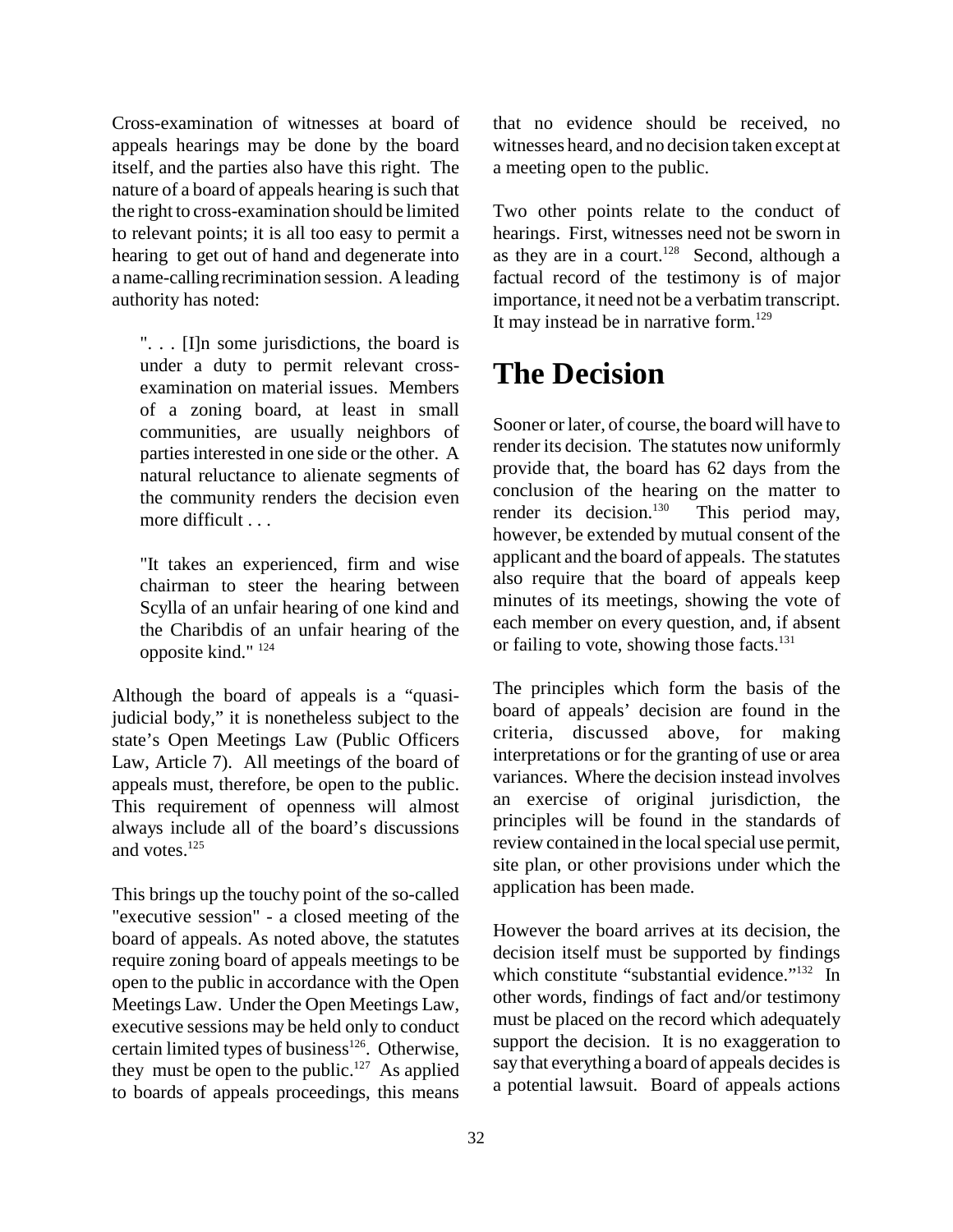are one of the most litigated fields of law. In the event of court review, there will have to be a record, with findings, to enable the court to determine whether the decision was supported by substantial evidence on the record. There are many cases in which the entire matter was remanded to the board of appeals for a redetermination because of an inadequate record; or, even where an adequate record of evidence existed, because there was no statement of the findings of fact which supported the final decision.

In the case of *Gill v. O'Neil*<sup>133</sup>, a zoning board of appeals granted a variance merely by adopting a resolution. No factual findings were made, nor was a reason for its action given. The court stated that the absence of findings prevented an intelligent review of the board's determination, and sent back the matter for reconsideration and proper findings.

A decision, of course, would be worded something like "stop-work order affirmed," "variance granted" or "special use permit denied." Findings would have to contain reasons for the decision. But a mere restatement of the statutory or ordinance requirements will not constitute findings sufficient for court review. Thus, when a board of appeals granted a variance and supported its decision with "findings" that "adequate parking facilities were available within certain specified distances from the site" and "if the variance were denied it would involve great practical difficulties and unnecessary hardship" the court in *Gilbert v. Stevens* found these were not sufficient. $134$  The court wanted to know why these requirements had been satisfied, and not only that they had been satisfied. The court said:

"Findings of fact which show the actual grounds of a decision are necessary for an intelligent judicial review of a quasi-judicial or administrative determination . . . There is nothing in the record upon which to base

a determination that adequate and existing parking areas are available . . . "<sup>135</sup>

What were really stated in the *Gilbert* case were the conclusions of the board of appeals. These are perfectly all right as long as the decision also includes findings of fact - from the evidence which appears on the record - to support its conclusions. The evidence relied upon should be specifically stated.

In a use variance case, for example, the findings of fact may well focus on whether or not the applicant has presented sufficient "dollars and cents" proof of his hardship. (See the discussion of use variances, *supra.*)

As was stated above in the context of interpretations, the courts have held that a board of appeals should follow its own prior precedent. How does this work when the matter instead involves a variance, special use permit, or other form of project approval? Does it mean that if the board grants a variance to one owner to, say, build a hardware store in a residentially-zoned district, that it must thereafter grant similar permission to any other owner in that district who asks for the same relief? No, it does not mean that at all. Unlike interpretations, where the only question involves the uniform application of the words of the zoning law, variances and use permits instead concern the appropriateness of project proposals on particular parcels of land, each having their own unique characteristics. Thus, the facts of each case will differ from those of all others. The impact of the holding in *Knight v. Amelkin*, *supra*, as applied to variances and special use permits, should be such that the board apply a *generally consistent approach* to its consideration of the standards as they apply to the facts of each case, not that all results will be identical.

Where the board of appeals is exercising original jurisdiction (for example, on approving a special use permit), the final decision must be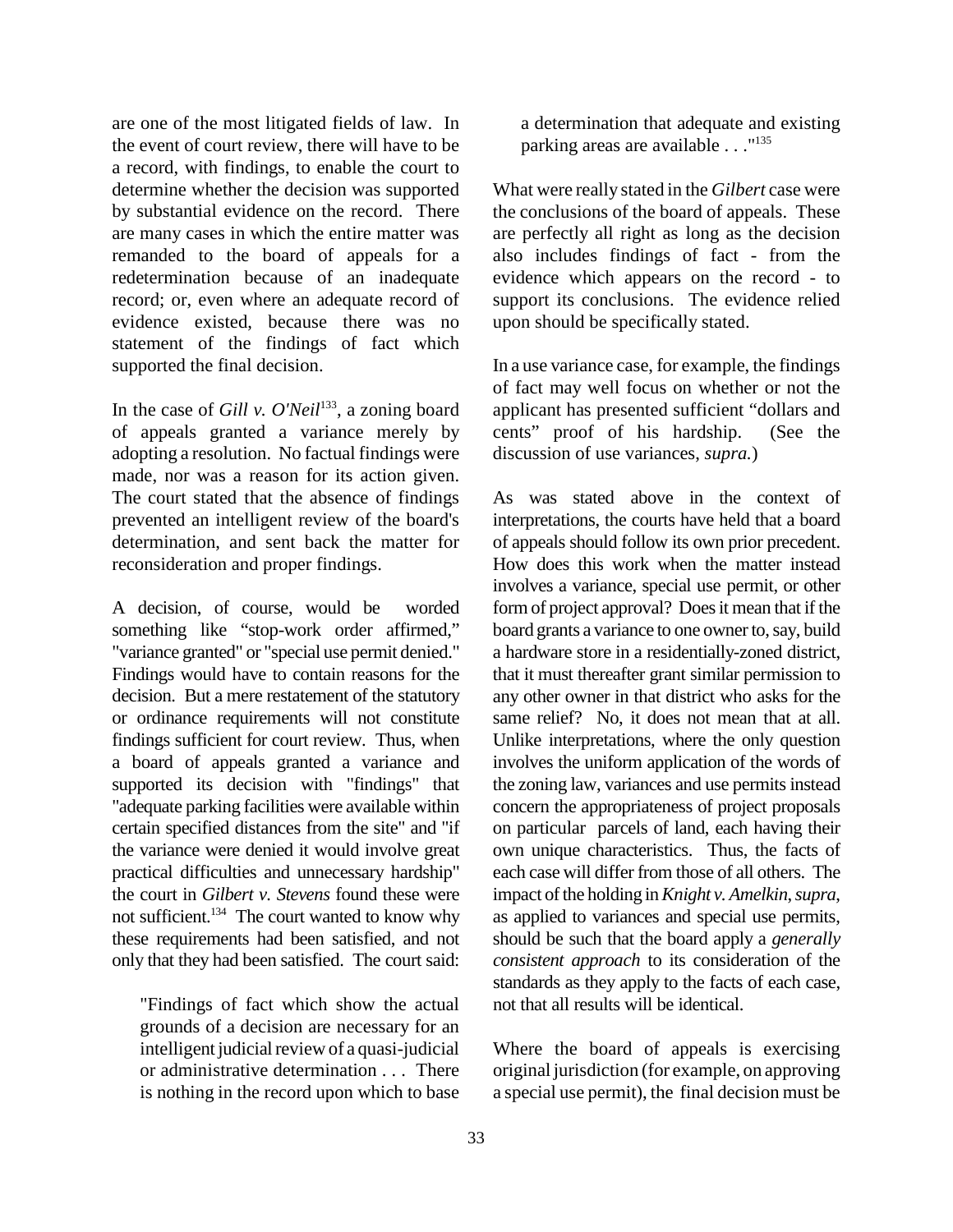supported by an affirmative vote of a majority of the members of the board.<sup>136</sup> Thus, a simple majority of those voting on the question won't suffice. For example, if there is a five-member board, three must agree in order to reach a decision; a vote of two out of three members present is not sufficient. This requirement applies both to approvals and disapprovals: an absolute majority must favor the action taken.

Where the matter instead involves an *appeal*, the rule is different, as governed by a revision to the statutes that took effect in 2003. The State Legislature made this revision in response to the decision of the Court of Appeals in *Tall Trees Construction Corp. v. Zoning Board of Appeals of the Town of Huntington*.<sup>137</sup> The statutes<sup>138</sup> now uniformly provide that an affirmative vote of a majority of the full membership of the board of appeals--counting vacancies, absences and abstentions--is necessary on a motion to reverse a determination of the enforcement officer or to grant a variance.

What if the board, upon conclusion of the original hearing of an appeal, conducts a vote that fails to result in a majority in favor of granting the applicant the relief requested? This will of course result in a default denial. But the statutes also provide that the board may amend the failed motion and vote on the amendment, within the 62-day period after the close of the public hearing. This will *not* require the board to follow the statutory rehearing process, described below.<sup>139</sup>

### **Rehearing**

The statutes<sup>140</sup> provide for the rehearing of a matter upon which the board of appeals has once made a decision. The rehearing may only occur following the unanimous vote of those members present. Where such a unanimous vote occurs, the board would then rehear the case in its entirety and make a new decision. In order to effectively change its original decision, another unanimous vote of those members then present is required. In addition (and regardless of a unanimous concurring vote), no new decision of the board may be made if the board finds that it would prejudice the rights of any persons who acted in good faith reliance on the original decision.

### **Filing the Decision**

The statutes $141$  provide that every rule, regulation, every amendment or repeal thereof and every order, requirement, decision, or determination of the board shall be filed in the office of the municipal clerk within five business days after the day it is rendered (a copy must also be mailed to the applicant). These filing requirements are of major importance as a practical matter, because the 30-day period to appeal a board of appeals decision to the courts begins to run from the date of the filing of the board's decision.<sup>142</sup>

### **Conclusion**

Too often, the procedure by and before the zoning board of appeals is informal to a point where its actions may be invalid. Procedural matters are inherently dull. But there is a reason for them - and courts will uphold them. Informality is fine, up to a point, but board of appeals actions affect the property rights of individuals, and the procedural requirements of the statutes are meant to protect these rights as well as the welfare of the community. It is hoped that the procedures noted herein, as well as the substantive rules governing both interpretations and variances, will be of assistance to boards of appeals throughout the State of New York.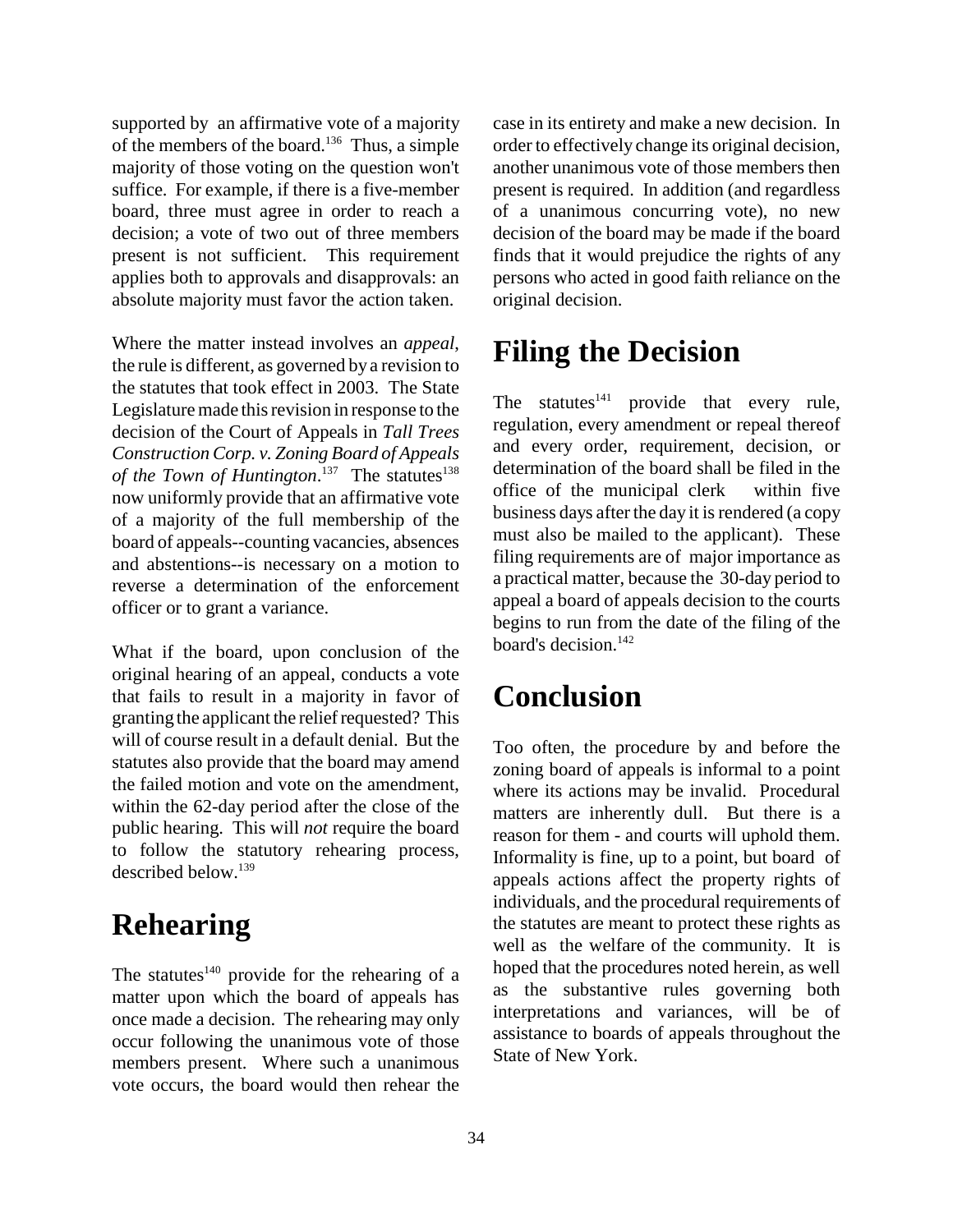### **ENDNOTES**

- 1. Salkin, *New York Zoning Law and Practice*,  $4^{\text{th}}$  Ed., §27.08.
- 2. *Village of Euclid v. Ambler Realty Co.,* 272 U.S. 365 (1926).
- 3. *People v. Kerner,* 125 Misc. 526, 533 (Sup. Ct., Oneida Co., 1925.
- 4. *Otto v. Steinhilber,* 282 N.Y. 71 (1939).
- 5. *People v. Walsh,* 244 N.Y. 280, 290 (1927).
- 6. General City Law, section 81(1), Town Law, section 267(2) and Village Law, section 7-712(2).
- 7. Town Law, section 267(7));General City Law, section 81.
- 8. General City Law, section 81(4); Town Law, section 267(5); Village Law, section 7- 712(5).
- 9. General City Law, section 81(1).
- 10. Town Law, section 267(2).
- 11. Village Law, section 7-712(2).
- 12. General City Law, section 81(2), Town Law, section 267(3), and Village Law, section 7-712(3).
- 13. General City Law section 81(11), Town Law section 267(11), Village Law section 7- 712(11).
- 14. See *Op. Atty. Gen. (Inf.) No. 86-20*.
- 15. General City Law section 81(1), Town Law section 267(2), Village Law section 7- 712(2).
- 16. *Kaufman v. City of Glen Cove,* 180 Misc. 349 (Sup. Ct., Nassau Co., 1943), aff'd 266 A.D. 870 (2d Dept., 1943).
- 17. See *Kaufman, supra*.
- 18. *Scott v. Quittmeyer,* 200 N.Y.S.2d 886 (Sup. Ct., Nassau Co., 1960); *Balsam v. Jagger,* 231 N.Y.S.2d 450 (Sup. Ct., Suffolk Co., 1962); *Plotinsky v. Gardner*, 27 Misc.2d 681 (Sup. Ct., Westchester Co., 1960); *Von Elm v. Zoning Board of Appeals* of Incorporated Village of Hempstead, 258 A.D. 989 (2<sup>nd</sup> Dept., 1940).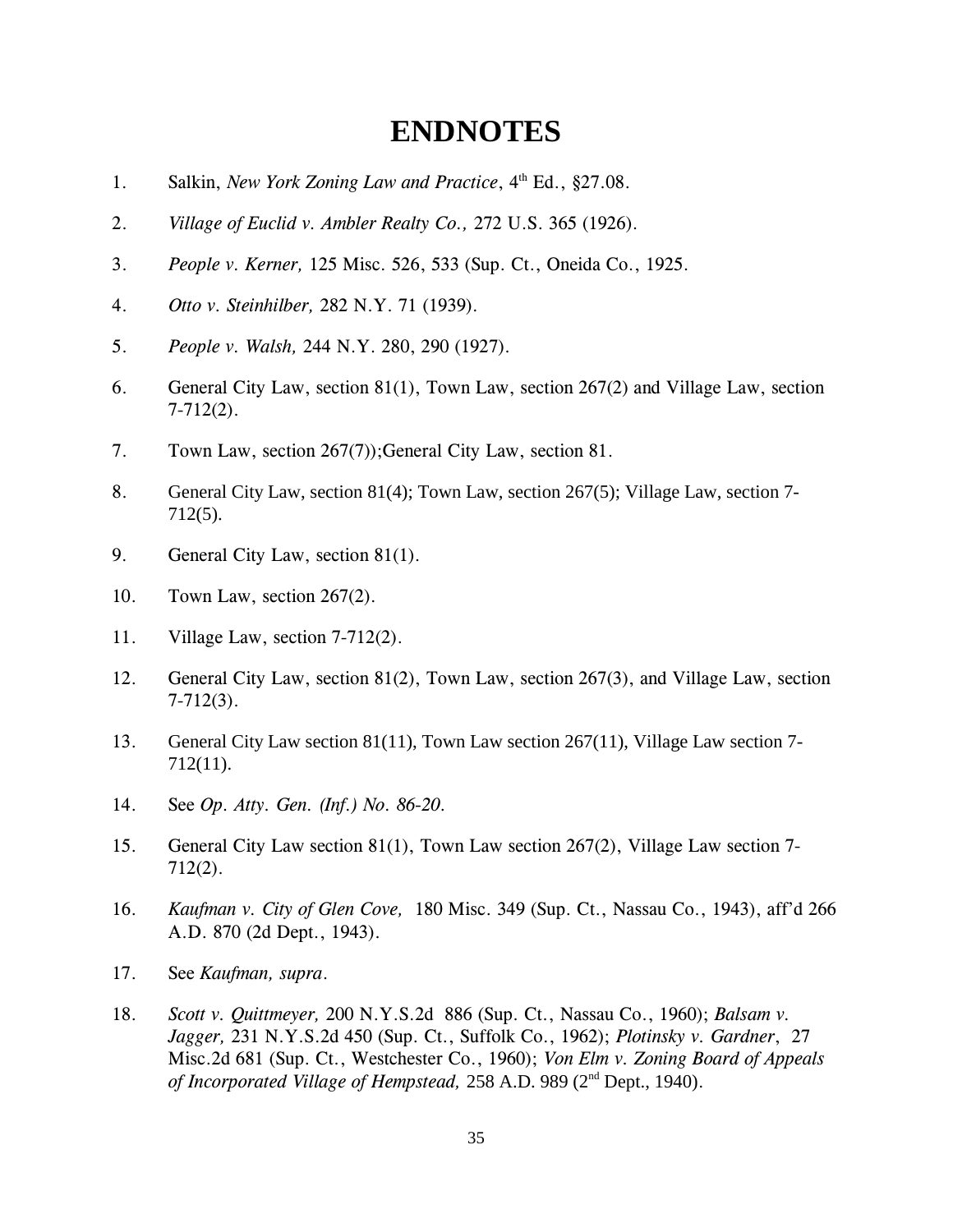- 19. General City Law sections 27-a(3), 27-b(3) and 33(6); Town Law sections 274-a(3), 274-b(3) and 277(6); Village Law sections 7-725-a(3), 7-725-b(3) and 7-730(6).
- 20. See *Cerame v. Town of Perinton*, 6 A.D. 3d 1091 (4<sup>th</sup> Dept., 2004).
- 21. General City Law section 81-b(2), Town Law section 267-b(1), and Village Law section 7-712-b(1).
- 22. *Schmitt v. Plonski,* 215 N.Y.S.2d 170 (Sup. Ct., Suffolk Co., 1961).
- 23. Levy v. Board of Standards and Appeals, 267 N.Y. 347 (1935).
- 24. Op. St. Comptr. 65-770.
- 25. *Cherry v. Brumbaugh, 255 A.D. 880 (2<sup>nd</sup> Dept., 1938).*
- 26. See *Cohen v. Board of Appeals of the Village of Saddle Rock*, 100 N.Y.2d 395 (2003), discussed at length *infra*.
- 27. General City Law section 81-a(4), Town Law section 267-a(4), and Village Law section 7-712-a(4).
- 28. General City Law section 81-b(2), Town Law section 267-b(1), and Village Law, section  $7-712-b(1)$ .
- 29. See *Kaufman*, *supra*.
- 30. *Hinna v. Board of Appeals*, 11 Misc.2d 349 (Sup. Ct., Nassau Co., 1957).
- 31. *Matter of Levine v. Buxenbaum*, 19 Misc.2d 504 (Sup. Ct., Nassau Co., 1959).
- 32. Anagnos v. Lesica, 134 A.D.2d  $425$  ( $2<sup>nd</sup>$  Dept., 1987).
- 33. *Pansa v. Damiano*, 14 N.Y.2d 356 (1964).
- 34. See *Knight v. Amelkin*, 68 N.Y.2d 975 (1986).
- 35. See *Androme Leather v. City of Gloversville*, 1 A.D.3d 654 (3<sup>rd</sup> Dept., 2003).
- 36. See *St. Onge v. Donovan*, 71 N.Y.2d 507, 527 N.Y.S.2d 721 (1988).
- 37. Salkin, *supra*, §29.05.
- 38. General City Law section 81(b)(1)(a), Town Law section 267(1), and Village Law section 7-712(1).
- 39. See *Otto v. Steinhilber*, *supra*.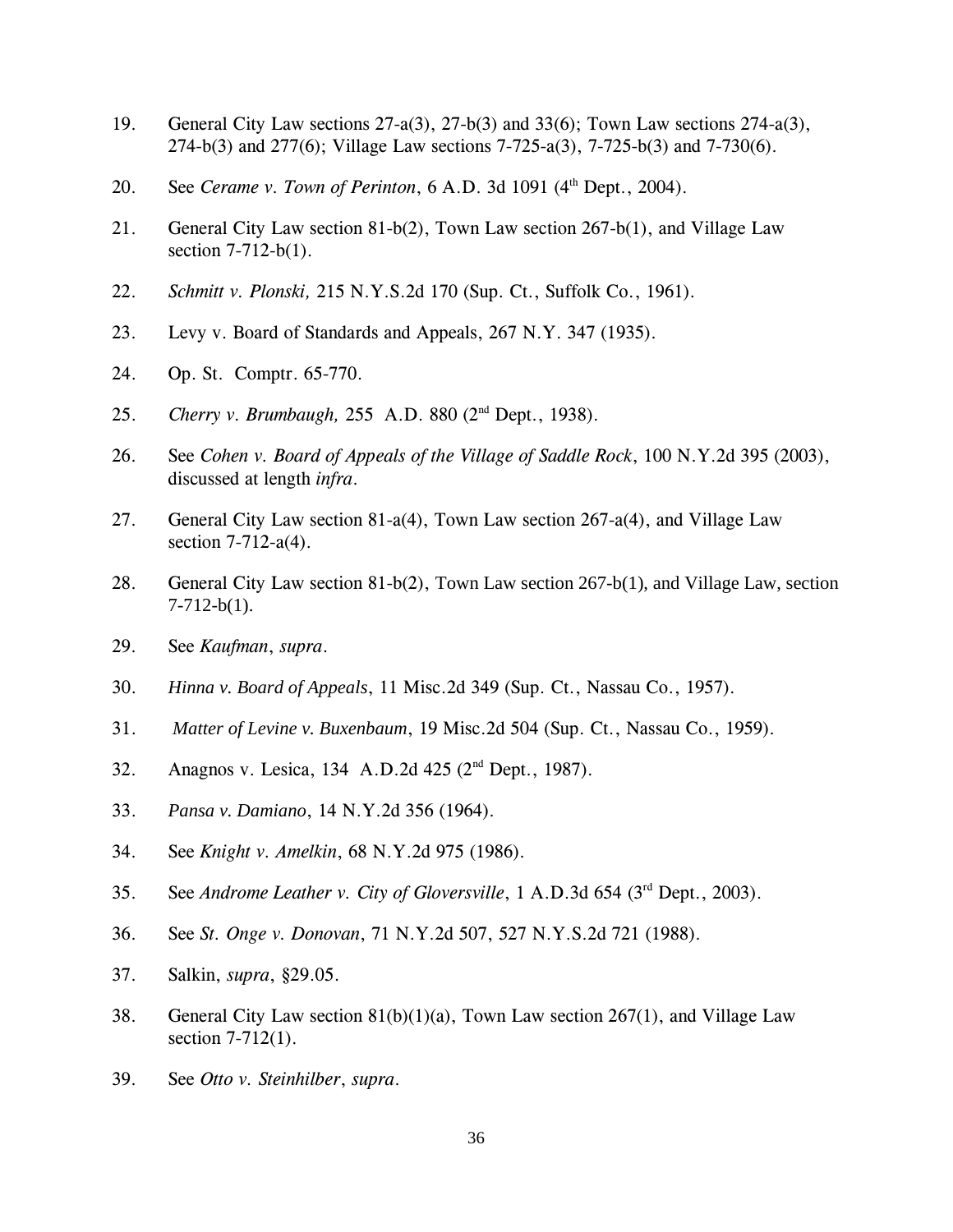- 40. General City Law, section 81-b(3)(b), Town Law, section 267-b(2)(b) and Village Law, section 7-712-b(2)(b).
- 41. General City Law section 81-b(3)(b), Town Law section 267-b(2)(b), and Village Law section 7-712-b(2)(b).
- 42. *Crossroads Recreation v. Broz*, 4 N.Y.2d 39 (1958).
- 43. *Goldstein v. Board of Appeals of Oyster Bay*, 102 N.Y.S.2d 922 (Sup. Ct., Nassau Co., 1951).
- 44. *Rochester Transit Corp. v. Crowley*, 205 Misc. 933 (Sup. Ct., Monroe Co., 1954), citing *Young Women's Hebrew Association v. Board of Standards and Appeals* , *supra*; *Thomas v. Board of Standards and Appeals of City of New York*, 290 N.Y. 109 (1943).
- 45. *Everhart v. Johnston*, 30 A.D.2d 608 (3<sup>rd</sup> Dept., 1968).
- 46. *Fayetteville v. Jarrold*, 53 N.Y.2d 254 (1981).
- 47. *Crossroads Recreation v. Broz*, 44).
- 48. General City Law section 81-b(3)(b), Town Law section 267-b(2)(b), and Village Law section 7-712-b(2)(b).
- 49. Rathkopf, *The Law of Zoning and Planning, §58:11*.
- 50. *Arverne Bay Construction Co. v. Thatcher*, 278 N.Y. 222 (1938).
- 51. *Hickox v. Griffin*, 298 N.Y. 365 (1949).
- 52. *Douglaston Civic Association, Inc. v. Klein*, 51 N.Y.2d 963 (1980).
- 53. *Congregation Beth El of Rochester v. Crowley*, 30 Misc.2d 90, 217 N.Y.S.2d 937 (Sup. Ct., Monroe Co., 1961).
- 54. General City Law section 81-b(3)(b), Town Law section 267-b(2)(b), and Village Law section 7-712-b(2)(b).
- 55. *Holy Sepulchre Cemetery*, 271 A.D. 33 (4<sup>th</sup> Dept., 1946).
- 56. *Rochester Transit Corp. v. Crowley*, *supra*.
- 57. *Matter of Style Rite Homes, Inc. v. Zoning Board of Appeals of the Town of Chili*, 54 Misc.2d 866 (Sup. Ct., Monroe Co., 1967).
- 58. See *Congregation Beth El of Rochester v. Crowley*, *supra*.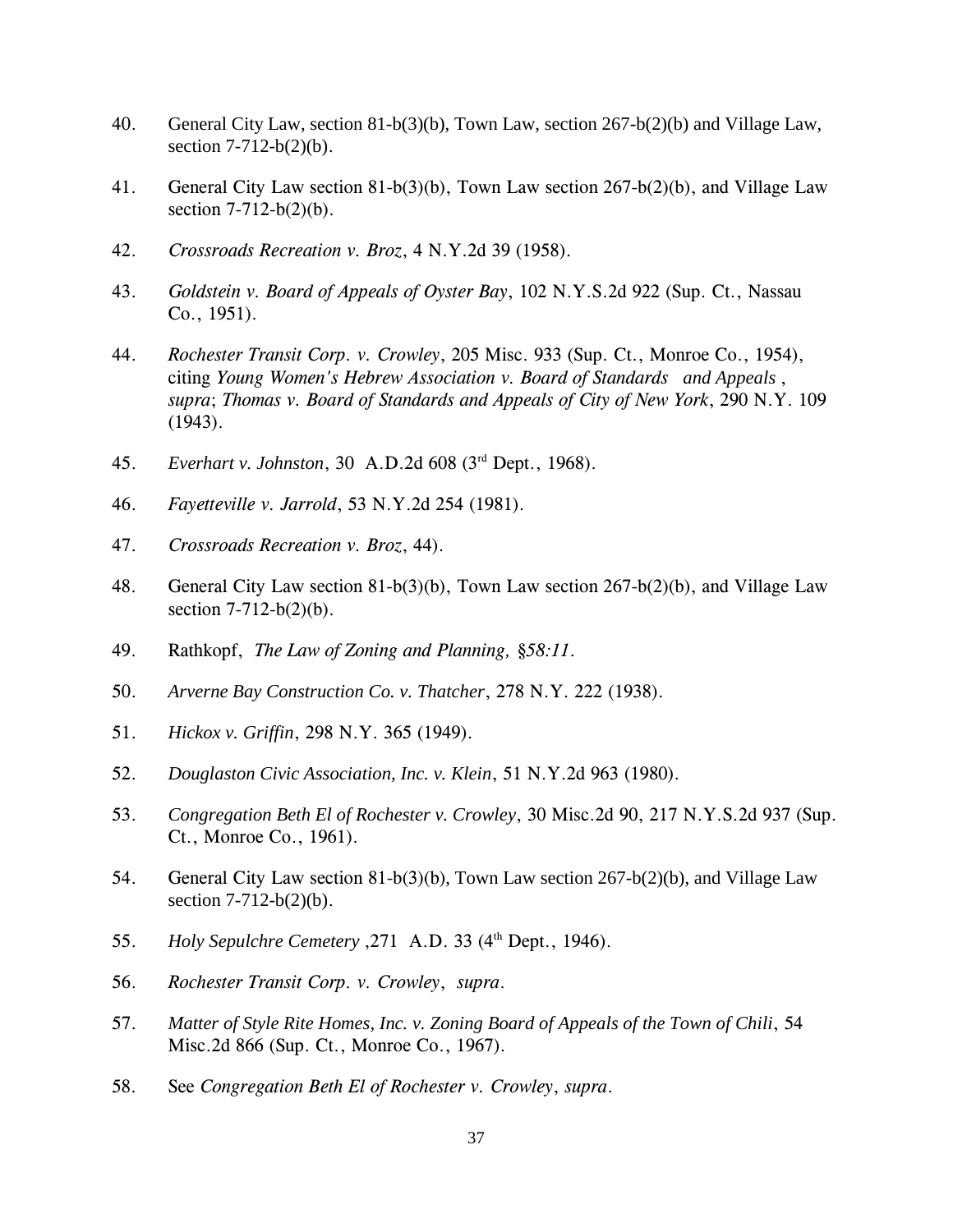- 59. General City Law section 81-b(3)(b), Town Law section 267-b(2)(b), and Village Law, section 7-712-b(2)(b).
- 60. *Carriage Works Enterprises, Ltd. v. Siegel*, 118 A.D.2d 568, 499 N.Y.S.2d 439 (2nd Dept., 1986).
- 61. *Clark v. Board of Zoning Appeals*, 301 N.Y. 86 (1950).
- 62. For similar holdings see *Holy Sepulchre Cemetery v. Board of Appeals*, *supra*; *Thomas v. Board of Standards and Appeals* supra; *Everhart v. Johnston*, supra; *Henry Steers, Inc. v. Rembaugh*, 284 N.Y. 621 (1940).
- 63. General City Law section 81-b(1)(b), Town Law section 267(1)(b), and Village Law section 7-712(1)(b).
- 64. General City Law section 81-b(4), Town Law section 267-b(3), Village Law section 7- 712-b(3).
- 65. *Pecoraro v. Board of Appeals of the Town of Hempstead*, 2 N.Y.3d 608, 781 N.Y.S.2d 234 (2004).
- 66. See *Chandler Property, Inc. v. Trotta,* 9 A.D.3d 408, 780 N.Y.S.2d 163 (2<sup>nd</sup> Dept., 2004).
- 67. *Heitzman v. Town of Lake George Zoning Board of Appeals*, 309 A.D.2d 1126, 766 N.Y.S.2d  $452$  ( $3<sup>rd</sup>$  Dept., 2003).
- 68. See *Coco v. City of Rochester Zoning Board of Appeals*, 236 A.D.2d 826, 653 N.Y.S.2d 769  $(4<sup>th</sup>$  Dept., 1997).
- 69. See *Casey v. Goehringer*, N.Y.L.J., March 27, 2002 (Sup. Ct., Suffolk Co., 2002).
- 70. See *Casey, supra*.
- 71. *Sasso v. Osgood*, 86 N.Y.2d 395 (1995).
- 72. *Cohen v. Board of Appeals of the Village of Saddle Rock*, 100 N.Y.2d 395 (2003).
- 73. General City Law section 81-b(3)(c) and (4)(c), Town Law section 267-b(3)(c), and Village Law section  $7-712-b(3)(c)$ .
- 74. *Nardone v. Zoning Board of Appeals of the Town of Lloyd*, 144 A.D.2d 807, 534 N.Y.S.2d 771  $(3<sup>rd</sup>$  Dept., 1988).
- 75. General City Law section 81-b(5), Town Law section 267-b(4), and Village Law section 7-712-b(4).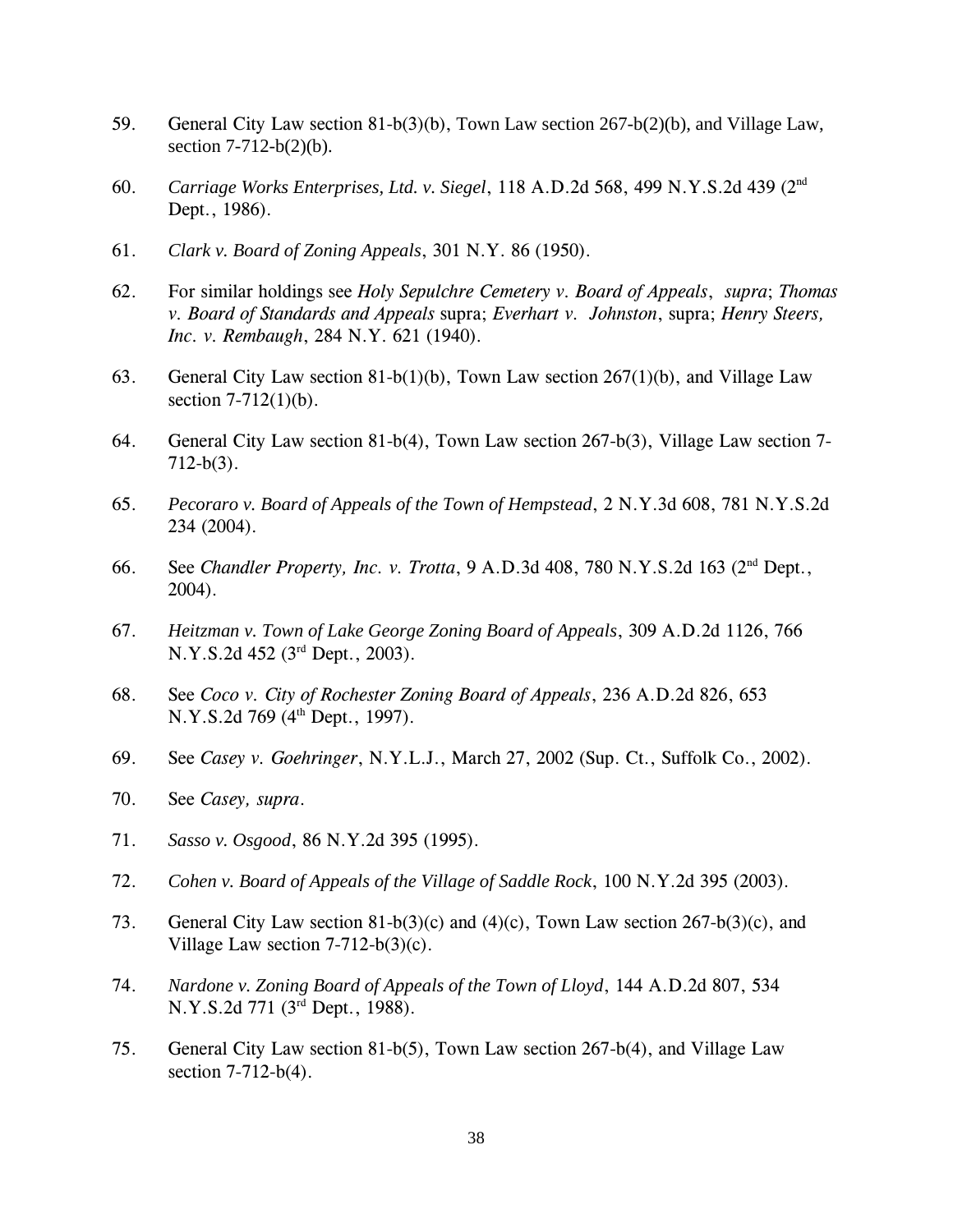- 76. See *Hopkins v. Board of Appeals of City of Rochester*, 179 Misc. 325, 39 N.Y.S.2d 167 (Sup. Ct., Monroe Co., 1942).
- 77. *Gordon v. Zoning Board of Appeals of the Town of Clarkstown*, 126 Misc.2d 75, 481 N.Y.S.2d 275 (Sup. Ct., Rockland Co., 1984).
- 78. *St. Onge v. Donovan*, 71 N.Y.2d 507, 527 N.Y.S.2d 721 (1988).
- 79. *Matter of Summit School v. Neugent*, 82 A.D.2d 463, 442 N.Y.S.2d 73 (2<sup>nd</sup> Dept., 1981).
- 80. General City Law section 81-b(2), (3)(a) and (4)(a); Town Law section 267-b(1), (2)(a) and (3)(a); Village Law section 7-712-b(1), (2)(a) and (3)(a).
- 81. *Matter of Hilbert v. Haas*, 54 Misc.2d 777 (Sup. Ct., Suffolk Co., 1967).
- 82. *S.S. Kresge Co. v. City of New York*, 194 Misc. 645 (Sup. Ct., New York Co., 1949), aff'd 275 A.D. 1036 (1<sup>st</sup> Dept., 1949).
- 83. *Sun-Brite Car Wash, Inc. v. Board of Zoning and Appeals of the Town of North Hempstead*, 69 N.Y.2d 406 (1987).
- 84. *Sun-Brite Car Wash, Inc. v. Board of Zoning and Appeals of the Town of North Hempstead* ,69 N.Y.2d 406, 413-414.
- 85. *Eckerman v. Murdock*, 276 A.D. 927 (2<sup>nd</sup> Dept., 1950).
- 86. *Henry Norman Associates, Inc. v. Ketler*, 16 Misc. 2d 764 (Sup. Ct., Nassau Co., 1959).
- 87. *Slater v. Toohill* , 276 A.D. 850 (2<sup>nd</sup> Dept., 1949).
- 88. *Steers Sand & Gravel Corp. v. Brunn*, 116 N.Y.S.2d 879 (Sup. Ct., Suffolk Co., 1952).
- 89. See also *Mueller v. Anderson,* ( 60 Misc. 2d 568 (Sup. Ct., Monroe Co., 1969)). In *Matter of Bettman v. Michaelis*, 27 Misc.2d 1010 (Sup. Ct., Nassau Co., 1961).
- 90. *Lavere v. Board of Zoning Appeals* (39 A.D.2d 639 (4<sup>th</sup> Dept., 1972), aff'd 33 N.Y. 2d 873 (1973).
- 91. *Matter of Horan v. Board of Appeals*, 6 Misc.2d 571 (Sup. Ct., Westchester Co., 1957).
- 92. See *Douglaston Civic Association, Inc. v. Klein*, *supra*.
- 93. 119 N.Y.S.2d 855 (Sup. Ct., Westchester Co., 1953).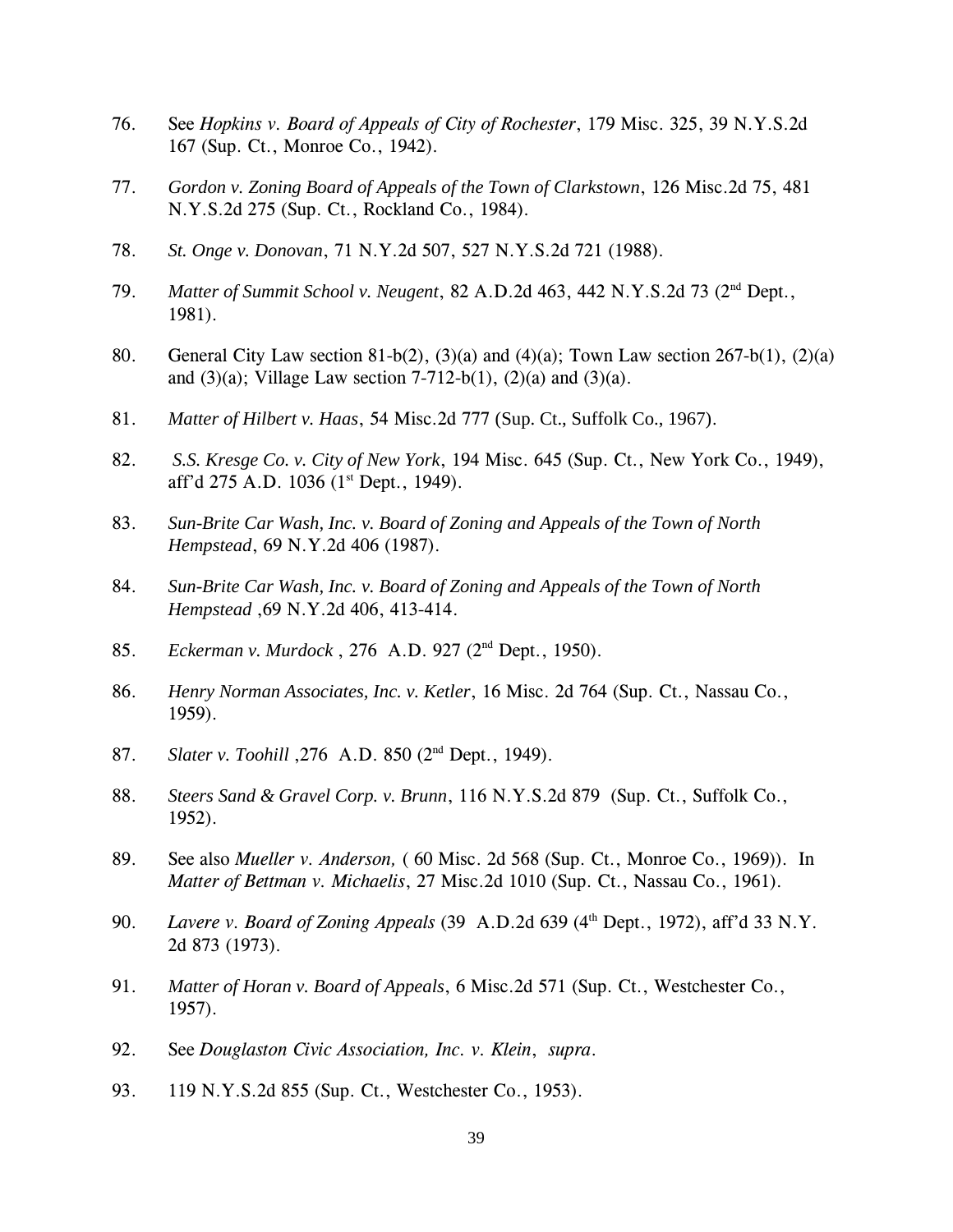- 94. *Village of Russell Gardens v. Board of Zoning and Appeals*, 30 Misc.2d 392 (Sup. Ct., Nassau Co., 1961).
- 95. *Matter of Wood v. Freeman*, 43 Misc.2d 616 (Sup. Ct., Nassau Co., 1964), aff'd 24 A.D.2d 704(2nd Dept., 1965).
- 96. *Sun-Brite Car Wash, Inc. v. Board of Zoning and Appeals of the Town of North Hempstead supra*; *Paolangeli v. Stevens*, 19 A.D.2d 763 (3<sup>rd</sup> Dept., 1963).
- 97. *Cord Meyer Development Co. v. Bell Bay Drugs*, *Inc.*, 20 N.Y.2d 211 (1967).
- 98. See *Bowman v. Squillace*, 74 A.D. 2d 887 (2d Dept., 1980), but see *Gaylord Disposal Svce., Inc. v. Zoning Bd. of Appeals*, 175 A.D. 2d 543 (3d Dept., 1991), which held that a building inspector was not an official "aggrieved" by his own decision.
- 99. *Matter of Marshall v. Quinones*, 43 A.D.2d 436 (4<sup>th</sup> Dept., 1974).
- 100. See also *Innet v. Liberman*, 155 N.Y.S.2d 383 (Sup. Ct., Westchester Co., 1956).
- 101. *Edward A. Lashins, Inc. v. Griffin*, 132 N.Y.S.2d 896 (Sup. Ct., Westchester Co., 1954).
- 102. General City Law, section 81-a(5); Town Law, section 267-a(5); Village Law, section  $7-712-a(5)$ .
- 103. *Farina v. Zoning Board of Appeals of the City of New Rochelle*, 294 A.D. 2d 499 (2d Dept., 2002).
- 104. *Hunter v. Board of Appeals*, 4 A.D.2d 961 (2<sup>nd</sup> Dept., 1957).
- 105. *Matter of Lapham v. Roulan*, 10 Misc.2d 152 (Sup. Ct., Ontario Co., 1957).
- 106. *Highway Displays, Inc. v. Zoning Board of Appeals of the Town of Wappinger*, 32 A. D.2d 668.
- 107. *Blum v. O'Connor*, 6 Misc.2d 641 (Sup. Ct., Nassau Co., 1957).
- 108. *Linder v. Village of Freeport*, 61 Misc.2d 667 (Sup. Ct., Nassau Co., 1969), and *Brunschwig v. Long Is. R.R. Co.,* 41 Misc.2d 24 (Sup. Ct., Queens Co., 1963).
- 109. *Barnathan v. Garden City Park. Water Dist.*, 21 A.D.2d 832, 251 N.Y.S.2d 706 (2nd Dept., 1964).
- 110. *People v. Bell Atlantic*, 183 Misc. 2d 61 (Justice Ct., Vil. of Tuckahoe, 2000).
- 111. General Municipal Law, section 239-m(3)(c).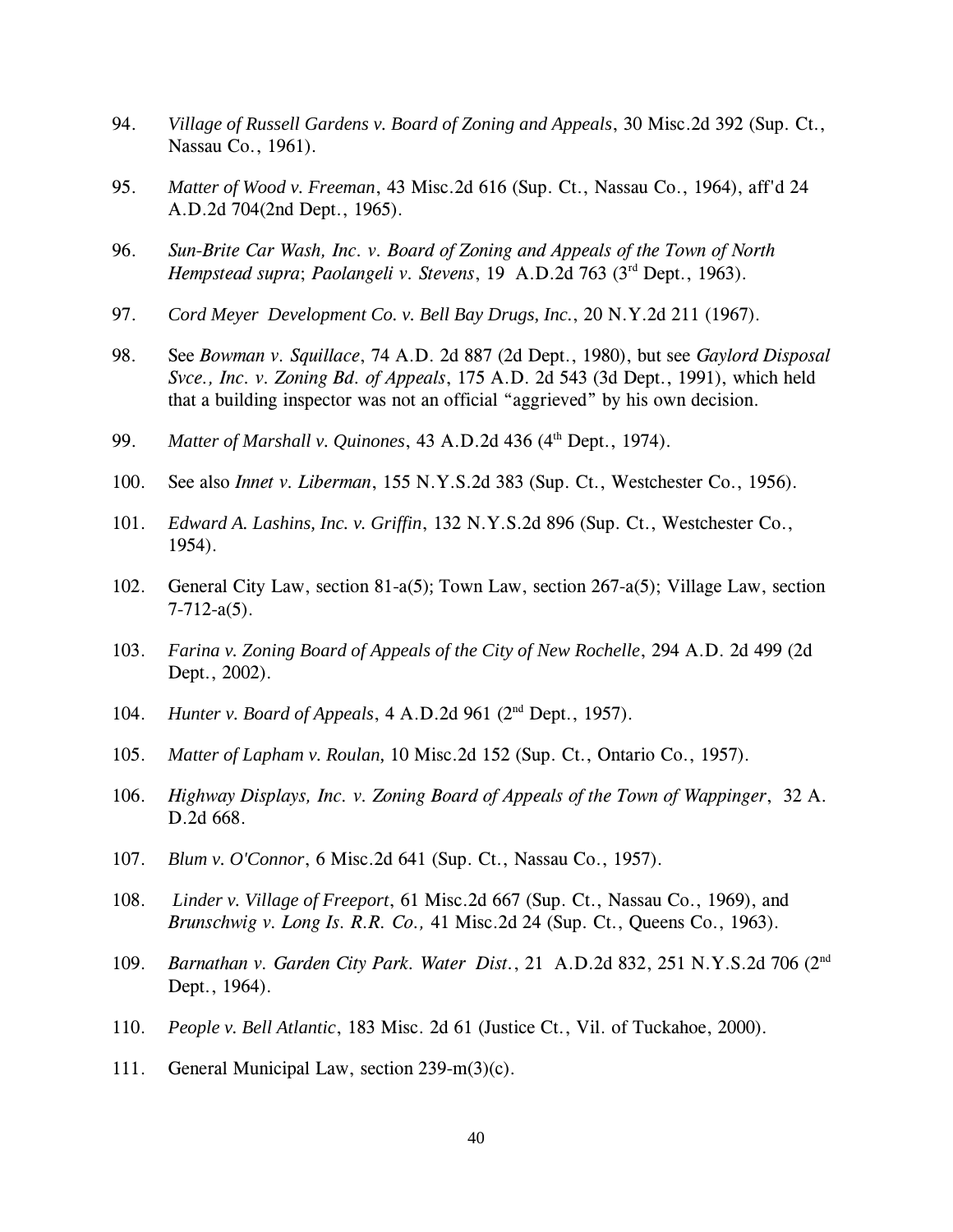- 112. *Weinstein v. Nicosia*, 32 Misc. 2d 246 (Sup. Ct., Erie Co., 1962), aff'd 18 A.D.2d 881  $(4<sup>th</sup>$  Dept., 1963).
- 113. *Asthma v. Curcione*, 31 A.D.2d 883 (4<sup>th</sup> Dept., 1969).
- 114. General City Law section 81-a(7), Town Law section 267-a(7), and Village Law section 7-712-a(7).
- 115. *Blum v. Zoning Board of Appeals*, 1 Misc.2d 668 (Sup. Ct., Nassau Co., 1956).
- 116. General City Law section 81-a(10), Town Law section 267-a(10), and Village Law section 7-712-a(10).
- 117. Chapter 687 of the Laws of 2005, effective July 1, 2006. An "adjacent municipality" is a city, except a city having a population in excess of one million, town or village which has a portion of its boundary that is contiguous with another municipality.
- 118. Town Law section 267-a(7), Village Law section 7-712-a(7), and General City Law section 81-a(7), effective July 1, 1994.
- 119. *Briscoe v. Bruenn*, 216 N.Y.S.2d 799 (Sup. Ct., Westchester Co., 1961).
- 120. *Gerling v. Board of Appeals*, 11 Misc.2d 84 (Sup. Ct., Onondaga Co., 1957).
- 121. *Galvin v. Murphy*, 11 A.D.2d 900 (4<sup>th</sup> Dept., 1960).
- 122. *Kenyon v. Quinones*, 43 A.D.2d 125 (4<sup>th</sup> Dept., 19730).
- 123. *Galvin v. Murphy*, *supra*; *Community Synagogue v. Bates*, 1 N.Y.2d 445 (1956).
- 124. Rathkopf, *supra, §57:65.*
- 125. General City Law section 81-a(1), Town Law section 267-a(1), and Village Law section 7-712-a(1).
- 126. Public Officers Law, section 105.
- 127. Public Officers Law, section 103(a).
- 128. *VonKohorn v. Morrell*, 9 N.Y.2d 27 (1961); *People ex rel. Fordham Manor Reformed Church v. Walsh*, *supra*.
- 129. *Hunter v. Board of Appeals*, *supra*; *Kenyon v. Quinones*, *supra*.
- 130. General City Law section 81-a(8), Town Law section 267-a(8), and Village Law section 7-712-a(8).